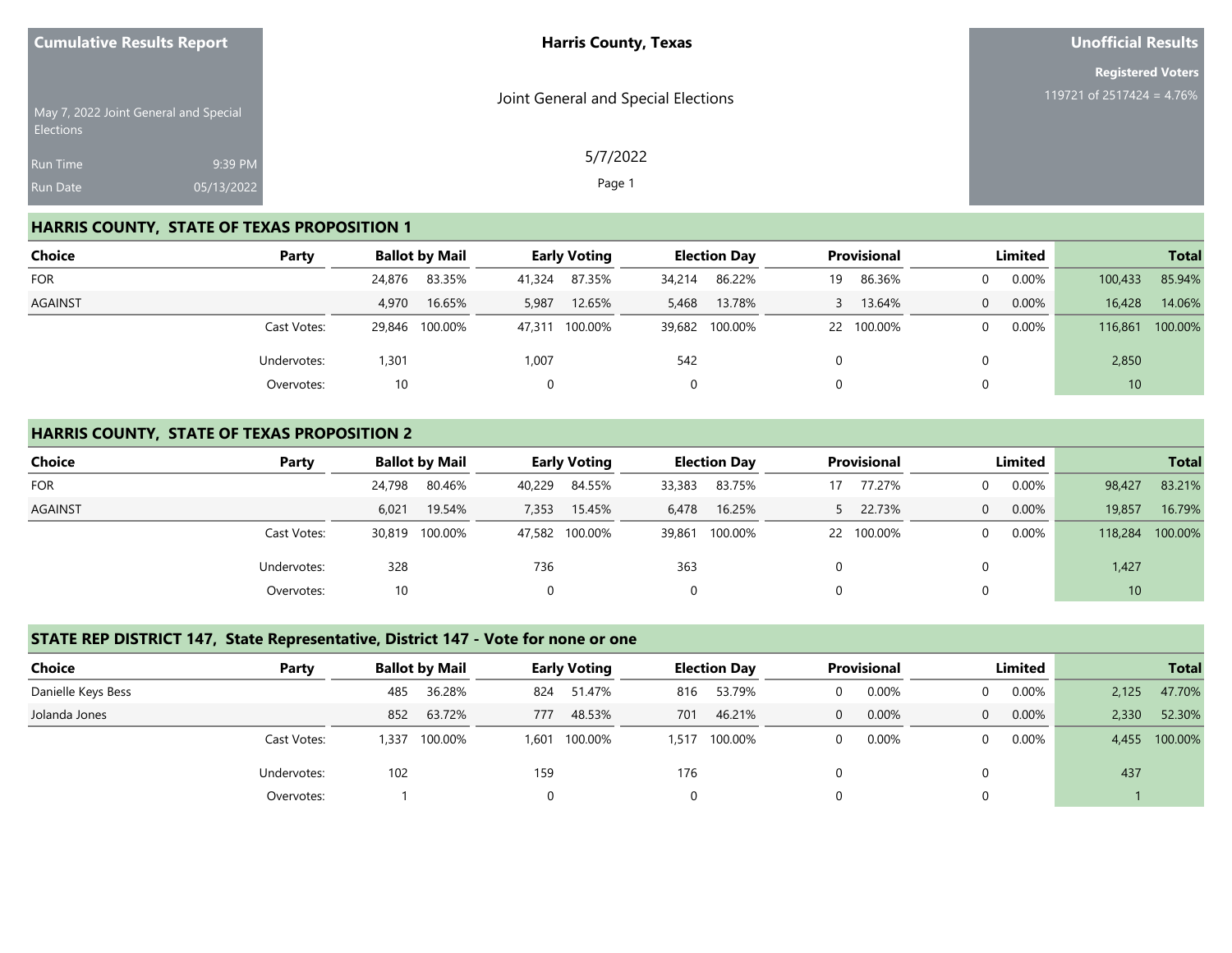| <b>Cumulative Results Report</b> |                                       | <b>Harris County, Texas</b>         | Unofficial Results           |
|----------------------------------|---------------------------------------|-------------------------------------|------------------------------|
|                                  |                                       |                                     | <b>Registered Voters</b>     |
| <b>Elections</b>                 | May 7, 2022 Joint General and Special | Joint General and Special Elections | 119721 of 2517424 = $4.76\%$ |
| <b>Run Time</b>                  | 9:39 PM                               | 5/7/2022                            |                              |
| <b>Run Date</b>                  | 05/13/2022                            | Page 2                              |                              |

### **CITY OF FRIENDSWOOD, Councilmember, Position No. Four - Vote for none or one**

| <b>Choice</b>     | Party       | <b>Ballot by Mail</b><br><b>Early Voting</b> |            | <b>Election Day</b> |            | <b>Provisional</b> |            | Limited |       |  | <b>Total</b> |     |         |
|-------------------|-------------|----------------------------------------------|------------|---------------------|------------|--------------------|------------|---------|-------|--|--------------|-----|---------|
| Robert J. Griffon |             |                                              | 56 100.00% |                     | 60 100.00% |                    | 88 100.00% |         | 0.00% |  | 0.00%        | 204 | 100.00% |
|                   | Cast Votes: |                                              | 56 100.00% |                     | 60 100.00% |                    | 88 100.00% |         | 0.00% |  | $0.00\%$     | 204 | 100.00% |
|                   | Undervotes: | 35                                           |            | 19                  |            | 36                 |            |         |       |  |              | 90  |         |
|                   | Overvotes:  |                                              |            |                     |            |                    |            |         |       |  |              | 0   |         |

#### **CITY OF FRIENDSWOOD, Councilmember, Position No. Six - Vote for none or one**

| <b>Choice</b><br>Party | <b>Ballot by Mail</b> | <b>Early Voting</b> | <b>Election Day</b> | <b>Provisional</b> | Limited                    | <b>Total</b>   |
|------------------------|-----------------------|---------------------|---------------------|--------------------|----------------------------|----------------|
| Meg Crowley            | 53.25%<br>41          | 22 33.33%           | 41.44%<br>46        | 0.00%<br>0         | $0.00\%$<br>$\overline{0}$ | 42.91%<br>109  |
| <b>Brent Erenwert</b>  | 46.75%<br>36          | 66.67%<br>44        | 58.56%<br>65        | 0.00%              | $0.00\%$<br>$\Omega$       | 57.09%<br>145  |
| Cast Votes:            | 77 100.00%            | 66 100.00%          | 100.00%<br>111      | 0.00%              | $0.00\%$<br>$\Omega$       | 100.00%<br>254 |
| Undervotes:            | 13                    | 13                  | 13                  |                    | 0                          | 39             |
| Overvotes:             |                       |                     | 0                   |                    | $\Omega$                   |                |

#### **CITY OF FRIENDSWOOD, PROPOSITION A**

| <b>Choice</b>  | Party       | <b>Ballot by Mail</b> |            |    | <b>Early Voting</b> |     | <b>Election Day</b> | <b>Provisional</b> |       | Limited      |          |     | <b>Total</b> |
|----------------|-------------|-----------------------|------------|----|---------------------|-----|---------------------|--------------------|-------|--------------|----------|-----|--------------|
| <b>FOR</b>     |             | 65                    | 75.58%     | 44 | 60.27%              | 72  | 60.50%              | $\mathbf{0}$       | 0.00% | $\mathbf{0}$ | 0.00%    | 181 | 65.11%       |
| <b>AGAINST</b> |             | 21                    | 24.42%     | 29 | 39.73%              | 47  | 39.50%              |                    | 0.00% | $\Omega$     | $0.00\%$ | 97  | 34.89%       |
|                | Cast Votes: |                       | 86 100.00% |    | 73 100.00%          | 119 | 100.00%             |                    | 0.00% | $\Omega$     | $0.00\%$ | 278 | 100.00%      |
|                | Undervotes: |                       |            |    |                     |     |                     |                    |       | $\Omega$     |          | 16  |              |
|                | Overvotes:  | 0                     |            |    |                     |     |                     |                    |       | $\Omega$     |          |     |              |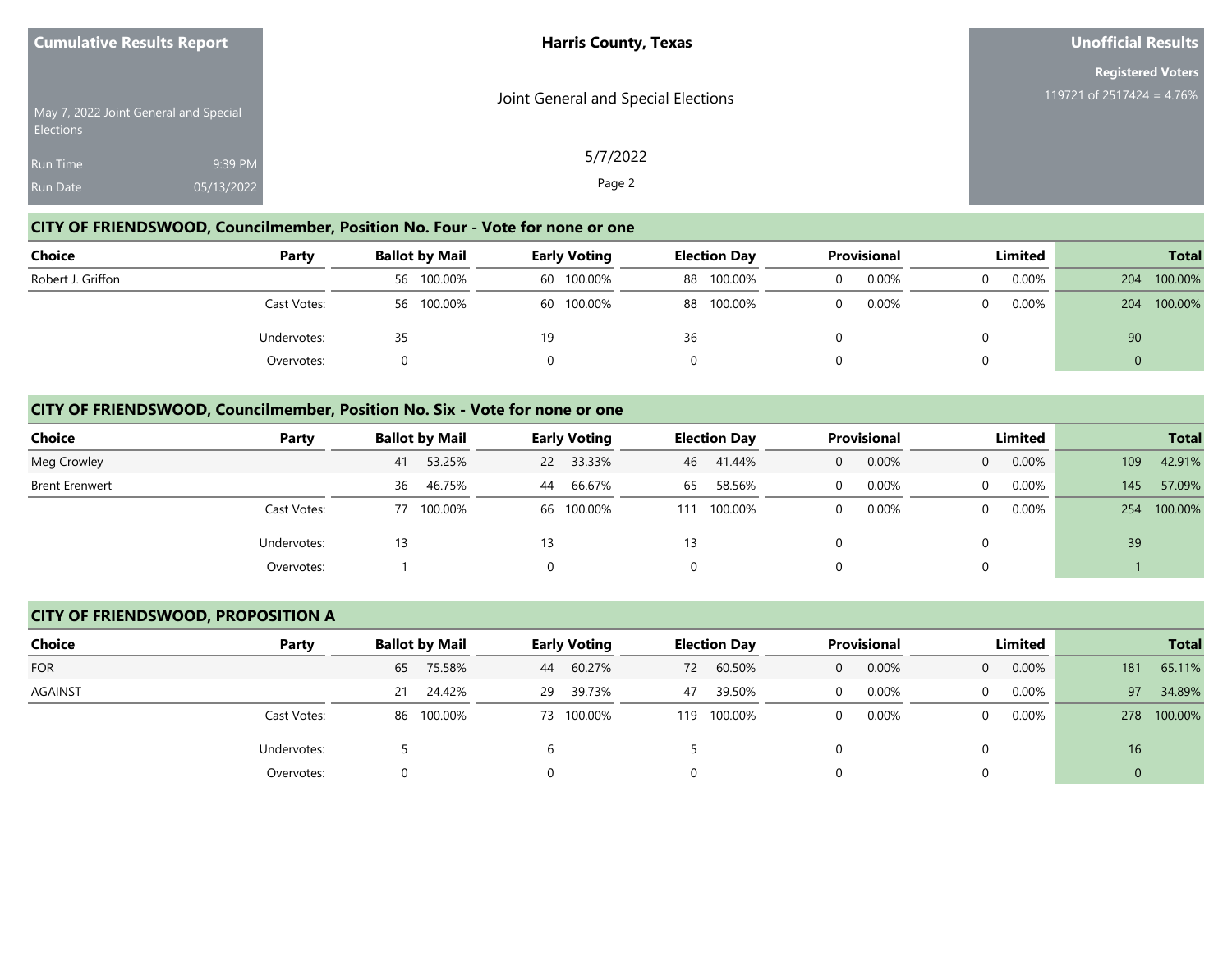| <b>Cumulative Results Report</b>                          |            | <b>Harris County, Texas</b>         | Unofficial Results        |
|-----------------------------------------------------------|------------|-------------------------------------|---------------------------|
|                                                           |            |                                     | <b>Registered Voters</b>  |
| May 7, 2022 Joint General and Special<br><b>Elections</b> |            | Joint General and Special Elections | 119721 of 2517424 = 4.76% |
| Run Time                                                  | 9:39 PM    | 5/7/2022                            |                           |
| Run Date                                                  | 05/13/2022 | Page 3                              |                           |

# **CITY OF FRIENDSWOOD, PROPOSITION B**

| Choice     | Party       | <b>Ballot by Mail</b> | <b>Early Voting</b> | <b>Election Day</b> | <b>Provisional</b> | Limited                  | <b>Total</b>   |
|------------|-------------|-----------------------|---------------------|---------------------|--------------------|--------------------------|----------------|
| <b>FOR</b> |             | 55.29%<br>47          | 54.17%<br>39        | 39.13%<br>45        | 0.00%<br>0         | 0.00%<br>$\mathbf{0}$    | 48.16%<br>131  |
| AGAINST    |             | 44.71%<br>38          | 45.83%<br>33        | 60.87%<br>70        | 0.00%<br>$\Omega$  | $0.00\%$<br>$\mathbf{0}$ | 51.84%<br>141  |
|            | Cast Votes: | 85 100.00%            | 72 100.00%          | 100.00%<br>115      | 0.00%<br>0         | $0.00\%$<br>$\Omega$     | 100.00%<br>272 |
|            | Undervotes: | h                     |                     | 9                   |                    | $\Omega$                 | 22             |
|            | Overvotes:  |                       |                     | 0                   |                    | $\Omega$                 | Ü              |

# **CITY OF FRIENDSWOOD, PROPOSITION C**

| <b>Choice</b> | Party       | <b>Ballot by Mail</b> | <b>Early Voting</b> | <b>Election Day</b> | <b>Provisional</b> | Limited                    | <b>Total</b>   |
|---------------|-------------|-----------------------|---------------------|---------------------|--------------------|----------------------------|----------------|
| <b>FOR</b>    |             | 87.36%<br>76          | 56 76.71%           | 77.31%<br>92        | 0.00%<br>0         | $0.00\%$<br>$\overline{0}$ | 80.29%<br>224  |
| AGAINST       |             | 12.64%<br>11          | 23.29%<br>17        | 22.69%<br>27        | 0.00%<br>$\Omega$  | 0.00%<br>$\Omega$          | 19.71%<br>55   |
|               | Cast Votes: | 87 100.00%            | 73 100.00%          | 100.00%<br>119      | 0.00%<br>0         | $0.00\%$<br>$\overline{0}$ | 100.00%<br>279 |
|               | Undervotes: |                       |                     |                     |                    | 0                          | 15             |
|               | Overvotes:  |                       |                     | 0                   |                    | 0                          |                |

## **CITY OF FRIENDSWOOD, PROPOSITION D**

| Choice         | Party       | <b>Ballot by Mail</b> |            |    | <b>Early Voting</b> |    | <b>Election Day</b> | <b>Provisional</b> |       | Limited        |          |     | <b>Total</b> |
|----------------|-------------|-----------------------|------------|----|---------------------|----|---------------------|--------------------|-------|----------------|----------|-----|--------------|
| <b>FOR</b>     |             | 60                    | 72.29%     |    | 44 64.71%           | 78 | 69.03%              | $\Omega$           | 0.00% | $\overline{0}$ | $0.00\%$ | 182 | 68.94%       |
| <b>AGAINST</b> |             | 23                    | 27.71%     |    | 24 35.29%           | 35 | 30.97%              | $\Omega$           | 0.00% | $\Omega$       | $0.00\%$ | 82  | 31.06%       |
|                | Cast Votes: |                       | 83 100.00% |    | 68 100.00%          |    | 113 100.00%         | $\Omega$           | 0.00% | $\Omega$       | 0.00%    | 264 | 100.00%      |
|                | Undervotes: |                       |            | 11 |                     |    |                     |                    |       |                |          | 30  |              |
|                | Overvotes:  |                       |            |    |                     |    |                     |                    |       |                |          |     |              |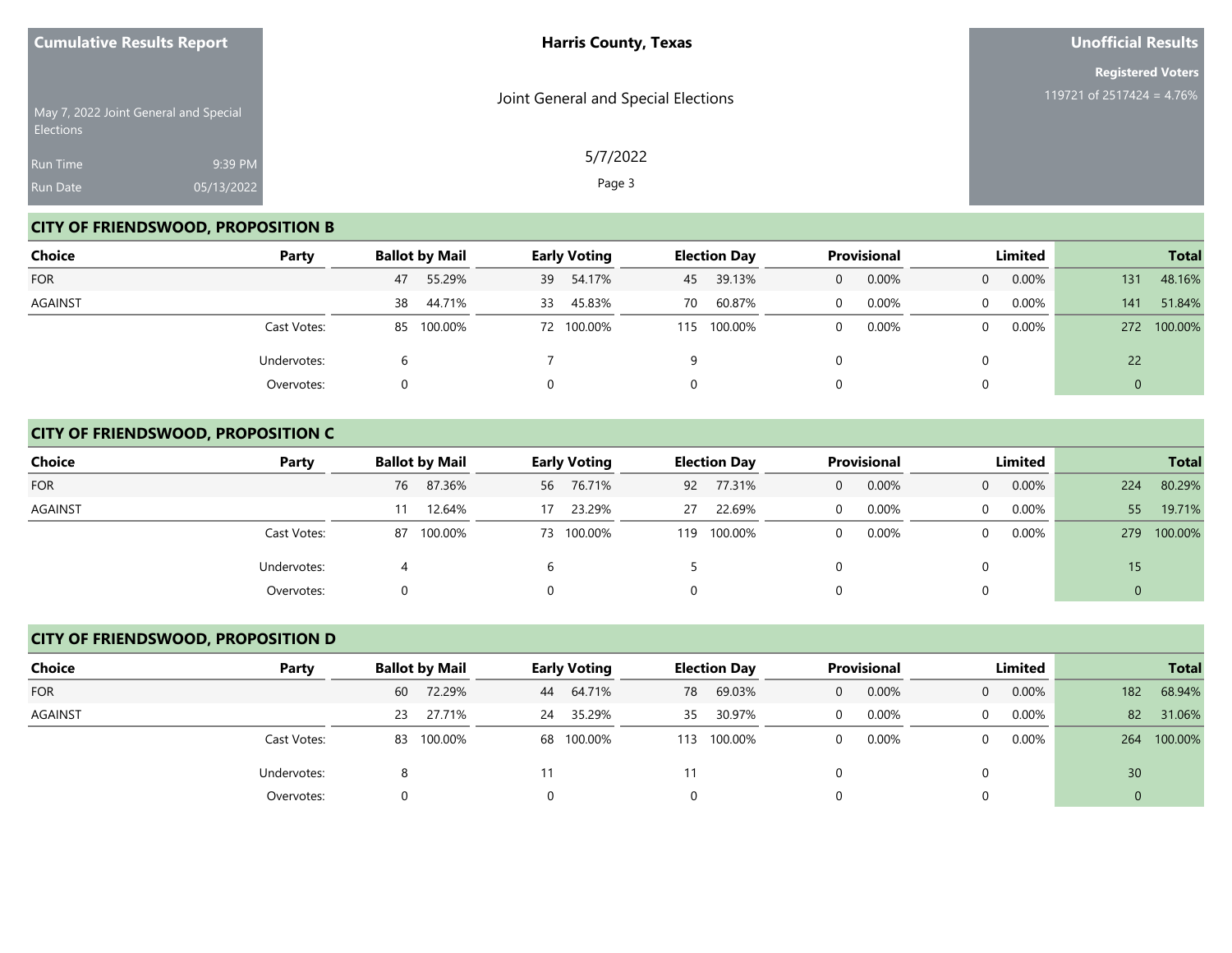| <b>Cumulative Results Report</b>                   |            | <b>Harris County, Texas</b>         | Unofficial Results        |  |
|----------------------------------------------------|------------|-------------------------------------|---------------------------|--|
|                                                    |            |                                     | <b>Registered Voters</b>  |  |
| May 7, 2022 Joint General and Special<br>Elections |            | Joint General and Special Elections | 119721 of 2517424 = 4.76% |  |
| Run Time                                           | 9:39 PM    | 5/7/2022                            |                           |  |
| <b>Run Date</b>                                    | 05/13/2022 | Page 4                              |                           |  |

# **CITY OF FRIENDSWOOD, PROPOSITION E**

| Choice         | Party       | <b>Ballot by Mail</b> | <b>Early Voting</b> | <b>Election Day</b> | <b>Provisional</b> | Limited              | <b>Total</b>          |
|----------------|-------------|-----------------------|---------------------|---------------------|--------------------|----------------------|-----------------------|
| <b>FOR</b>     |             | 66.27%<br>55          | 46.48%<br>33        | 56.03%<br>65        | 0.00%<br>0         | 0.00%<br>$\Omega$    | 56.67%<br>153         |
| <b>AGAINST</b> |             | 33.73%<br>28          | 53.52%<br>38        | 43.97%<br>51        | 0.00%              | $0.00\%$<br>0        | 43.33%<br>117         |
|                | Cast Votes: | 83 100.00%            | 71 100.00%          | 100.00%<br>116      | 0.00%              | $0.00\%$<br>$\Omega$ | 100.00%<br><b>270</b> |
|                | Undervotes: |                       |                     | 8                   |                    | 0                    | 24                    |
|                | Overvotes:  |                       |                     | 0                   |                    | 0                    | $\mathbf 0$           |

#### **CITY OF FRIENDSWOOD, PROPOSITION F**

| <b>Choice</b> | Party       | <b>Ballot by Mail</b> | <b>Early Voting</b> | <b>Election Day</b> | Provisional       | Limited                    | <b>Total</b>   |
|---------------|-------------|-----------------------|---------------------|---------------------|-------------------|----------------------------|----------------|
| <b>FOR</b>    |             | 53.01%<br>44          | 46 64.79%           | 57.02%<br>65        | $0.00\%$<br>0     | $0.00\%$<br>$\overline{0}$ | 57.84%<br>155  |
| AGAINST       |             | 46.99%<br>39          | 25 35.21%           | 42.98%<br>49        | 0.00%<br>$\Omega$ | 0.00%<br>$\Omega$          | 42.16%<br>113  |
|               | Cast Votes: | 83 100.00%            | 71 100.00%          | 100.00%<br>114      | 0.00%<br>0        | $0.00\%$<br>$\overline{0}$ | 100.00%<br>268 |
|               | Undervotes: |                       |                     | 10                  |                   |                            | 26             |
|               | Overvotes:  |                       |                     |                     |                   |                            | 0              |

## **CITY OF FRIENDSWOOD, PROPOSITION G**

| Choice         | Party       |    | <b>Ballot by Mail</b> | <b>Early Voting</b> |    | <b>Election Day</b> |          | <b>Provisional</b> |                | Limited  |             | <b>Total</b> |
|----------------|-------------|----|-----------------------|---------------------|----|---------------------|----------|--------------------|----------------|----------|-------------|--------------|
| <b>FOR</b>     |             | 63 | 75.00%                | 51 72.86%           |    | 85 73.28%           | $\Omega$ | 0.00%              | $\overline{0}$ | $0.00\%$ | 199         | 73.70%       |
| <b>AGAINST</b> |             | 21 | 25.00%                | 19 27.14%           | 31 | 26.72%              |          | 0.00%              | $\cup$         | 0.00%    | 71          | 26.30%       |
|                | Cast Votes: | 84 | 100.00%               | 70 100.00%          |    | 116 100.00%         | $\Omega$ | 0.00%              | $\Omega$       | 0.00%    | <b>270</b>  | 100.00%      |
|                | Undervotes: |    |                       |                     |    |                     |          |                    |                |          | 24          |              |
|                | Overvotes:  |    |                       |                     |    |                     |          |                    |                |          | $\mathbf 0$ |              |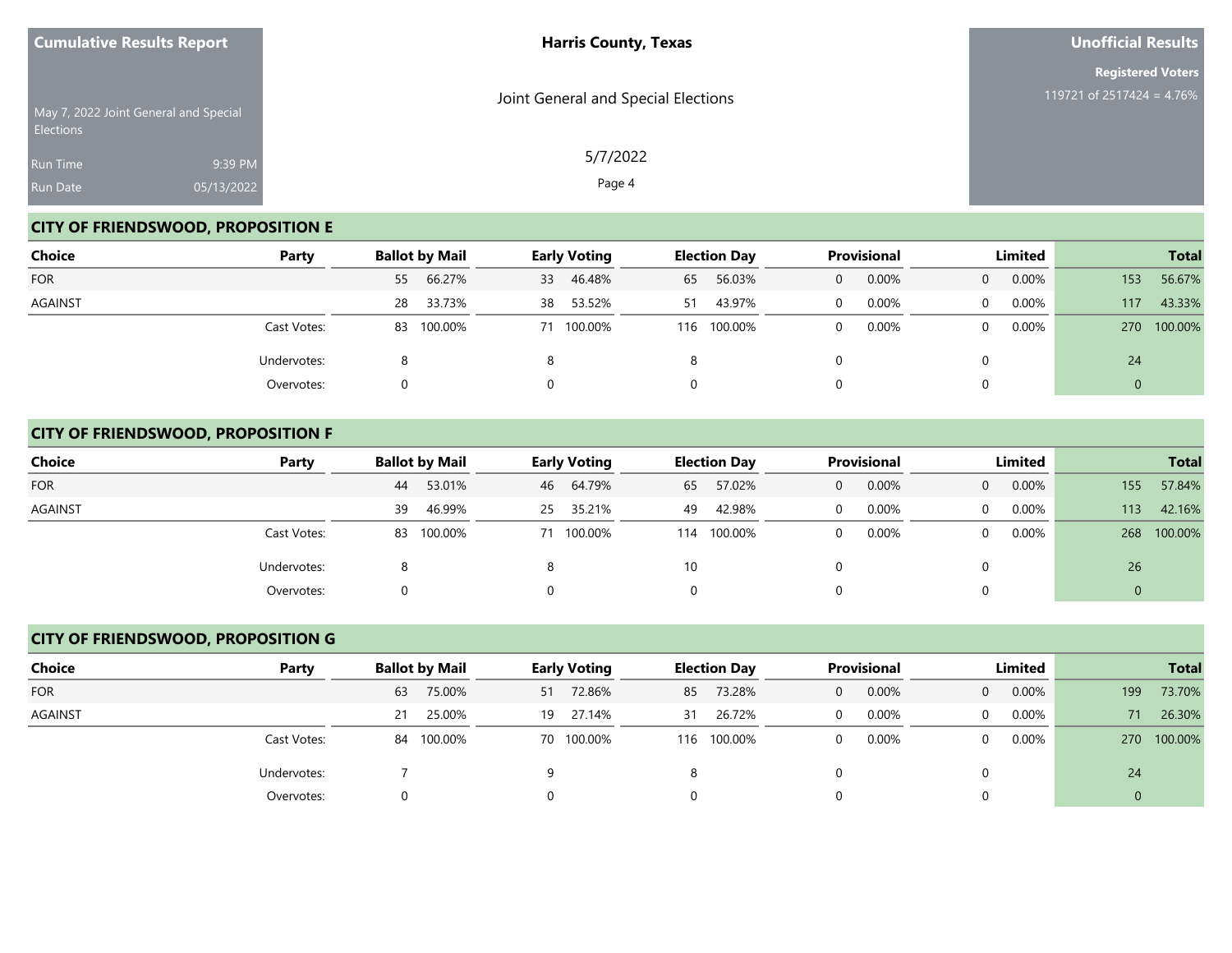| <b>Cumulative Results Report</b> |                                       | <b>Harris County, Texas</b>         | Unofficial Results        |  |
|----------------------------------|---------------------------------------|-------------------------------------|---------------------------|--|
|                                  |                                       |                                     | <b>Registered Voters</b>  |  |
| Elections                        | May 7, 2022 Joint General and Special | Joint General and Special Elections | 119721 of 2517424 = 4.76% |  |
| Run Time                         | 9:39 PM                               | 5/7/2022                            |                           |  |
| Run Date                         | 05/13/2022                            | Page 5                              |                           |  |

# **CITY OF FRIENDSWOOD, PROPOSITION H**

| Choice         | Party       | <b>Ballot by Mail</b> | <b>Early Voting</b> | <b>Election Day</b> | Provisional       | Limited                    | <b>Total</b>   |
|----------------|-------------|-----------------------|---------------------|---------------------|-------------------|----------------------------|----------------|
| <b>FOR</b>     |             | 83.33%<br>70          | 51 73.91%           | 72.81%<br>83        | 0.00%<br>$\Omega$ | $0.00\%$<br>$\overline{0}$ | 76.40%<br>204  |
| <b>AGAINST</b> |             | 16.67%<br>14          | 26.09%<br>18        | 27.19%<br>31        | 0.00%<br>0        | 0.00%<br>0                 | 23.60%<br>63   |
|                | Cast Votes: | 84 100.00%            | 69 100.00%          | 100.00%<br>114      | 0.00%<br>0        | $0.00\%$<br>0              | 100.00%<br>267 |
|                | Undervotes: |                       | 10                  | 10                  |                   |                            | 27             |
|                | Overvotes:  |                       |                     | 0                   |                   |                            | 0              |

## **CITY OF FRIENDSWOOD, PROPOSITION I**

| <b>Choice</b>  | Party       | <b>Ballot by Mail</b> | <b>Early Voting</b> | <b>Election Day</b> | <b>Provisional</b> | Limited                    | <b>Total</b>   |
|----------------|-------------|-----------------------|---------------------|---------------------|--------------------|----------------------------|----------------|
| <b>FOR</b>     |             | 86.90%<br>73          | 55 77.46%           | 76.11%<br>86        | 0.00%<br>0         | $0.00\%$<br>$\overline{0}$ | 79.85%<br>214  |
| <b>AGAINST</b> |             | 13.10%<br>11          | 22.54%<br>16        | 23.89%<br>27        | 0.00%<br>0         | $0.00\%$<br>$\overline{0}$ | 20.15%<br>54   |
|                | Cast Votes: | 84 100.00%            | 71 100.00%          | 100.00%<br>113      | 0.00%<br>0         | $0.00\%$<br>$\Omega$       | 100.00%<br>268 |
|                | Undervotes: |                       |                     | 11                  |                    |                            | 26             |
|                | Overvotes:  |                       |                     | 0                   |                    |                            | 0              |

## **CITY OF FRIENDSWOOD, PROPOSITION J**

| Choice         | Party       | <b>Ballot by Mail</b> | <b>Early Voting</b> | <b>Election Day</b> | <b>Provisional</b> | Limited                 | <b>Total</b>   |
|----------------|-------------|-----------------------|---------------------|---------------------|--------------------|-------------------------|----------------|
| <b>FOR</b>     |             | 78.82%<br>67          | 67.65%<br>46        | 67.27%<br>74        | 0.00%<br>$\Omega$  | 0.00%<br>$\overline{0}$ | 71.10%<br>187  |
| <b>AGAINST</b> |             | 21.18%<br>18          | 22 32.35%           | 36 32.73%           | 0.00%              | 0.00%<br>$\Omega$       | 28.90%<br>76   |
|                | Cast Votes: | 100.00%<br>85         | 68 100.00%          | 100.00%<br>110      | 0.00%<br>$\Omega$  | 0.00%<br>0              | 100.00%<br>263 |
|                | Undervotes: | 4                     | 11                  | 14                  |                    |                         | 29             |
|                | Overvotes:  | 0                     |                     |                     |                    |                         | $\mathbf 0$    |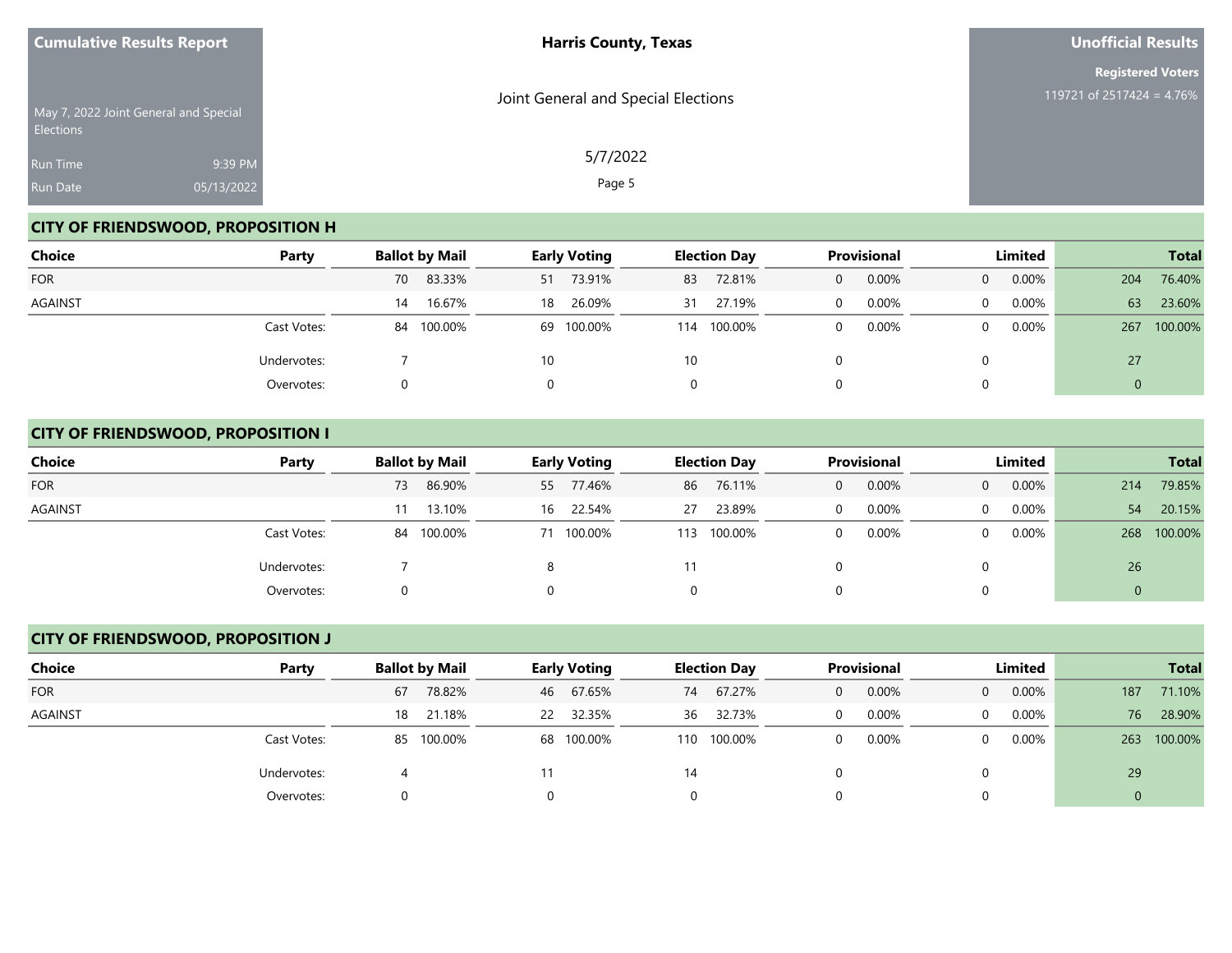| <b>Cumulative Results Report</b>                   |            | <b>Harris County, Texas</b>         | Unofficial Results        |  |
|----------------------------------------------------|------------|-------------------------------------|---------------------------|--|
|                                                    |            |                                     | <b>Registered Voters</b>  |  |
| May 7, 2022 Joint General and Special<br>Elections |            | Joint General and Special Elections | 119721 of 2517424 = 4.76% |  |
| Run Time                                           | 9:39 PM    | 5/7/2022                            |                           |  |
| <b>Run Date</b>                                    | 05/13/2022 | Page 6                              |                           |  |

# **CITY OF FRIENDSWOOD, PROPOSITION K**

| Choice     | Party       | <b>Ballot by Mail</b> | <b>Early Voting</b> | <b>Election Day</b> | Provisional           | Limited              | <b>Total</b>   |
|------------|-------------|-----------------------|---------------------|---------------------|-----------------------|----------------------|----------------|
| <b>FOR</b> |             | 87.06%<br>74          | 75.00%<br>51        | 68.75%<br>77        | 0.00%<br>$\mathbf{0}$ | 0.00%<br>$\Omega$    | 76.23%<br>202  |
| AGAINST    |             | 12.94%                | 25.00%<br>17        | 31.25%<br>35        | $0.00\%$<br>0         | $0.00\%$<br>$\Omega$ | 63<br>23.77%   |
|            | Cast Votes: | 85 100.00%            | 68 100.00%          | 100.00%<br>112      | 0.00%<br>0            | $0.00\%$<br>$\Omega$ | 100.00%<br>265 |
|            | Undervotes: |                       | 11                  | 12                  |                       |                      | 27             |
|            | Overvotes:  | 0                     | 0                   | 0                   |                       |                      | 0              |

#### **CITY OF HUMBLE, Council Member Place 3 - Vote for none or one**

| Choice                | Party       | <b>Ballot by Mail</b> | <b>Early Voting</b> | <b>Election Day</b> | <b>Provisional</b> | <b>Limited</b>       | <b>Total</b>   |
|-----------------------|-------------|-----------------------|---------------------|---------------------|--------------------|----------------------|----------------|
| <b>Bruce Davidson</b> |             | 64 100.00%            | 250 100.00%         | 108 100.00%         | 0.00%<br>0         | $0.00\%$<br>$\Omega$ | 100.00%<br>422 |
|                       | Cast Votes: | 100.00%<br>64         | 250 100.00%         | 108 100.00%         | 0.00%              | 0.00%                | 100.00%<br>422 |
|                       | Undervotes: | 16                    |                     | 26                  |                    |                      | 97             |
|                       | Overvotes:  |                       |                     | 0                   |                    |                      | ν              |

#### **CITY OF HUMBLE, Council Member Place 4 - Vote for none or one**

| <b>Choice</b> | Party       | <b>Ballot by Mail</b> | <b>Early Voting</b> | <b>Election Day</b> | <b>Provisional</b> | <b>Limited</b> | <b>Total</b>   |
|---------------|-------------|-----------------------|---------------------|---------------------|--------------------|----------------|----------------|
| Paula Settle  |             | 100.00%<br>63         | 235 100.00%         | 100.00%<br>108      | 0.00%              | 0.00%<br>0     | 100.00%<br>406 |
|               | Cast Votes: | 100.00%<br>63         | 235 100.00%         | 108 100.00%         | 0.00%              | $0.00\%$<br>0  | 100.00%<br>406 |
|               | Undervotes: |                       | 70                  | 26                  |                    |                | 113            |
|               | Overvotes:  |                       |                     |                     |                    |                | U              |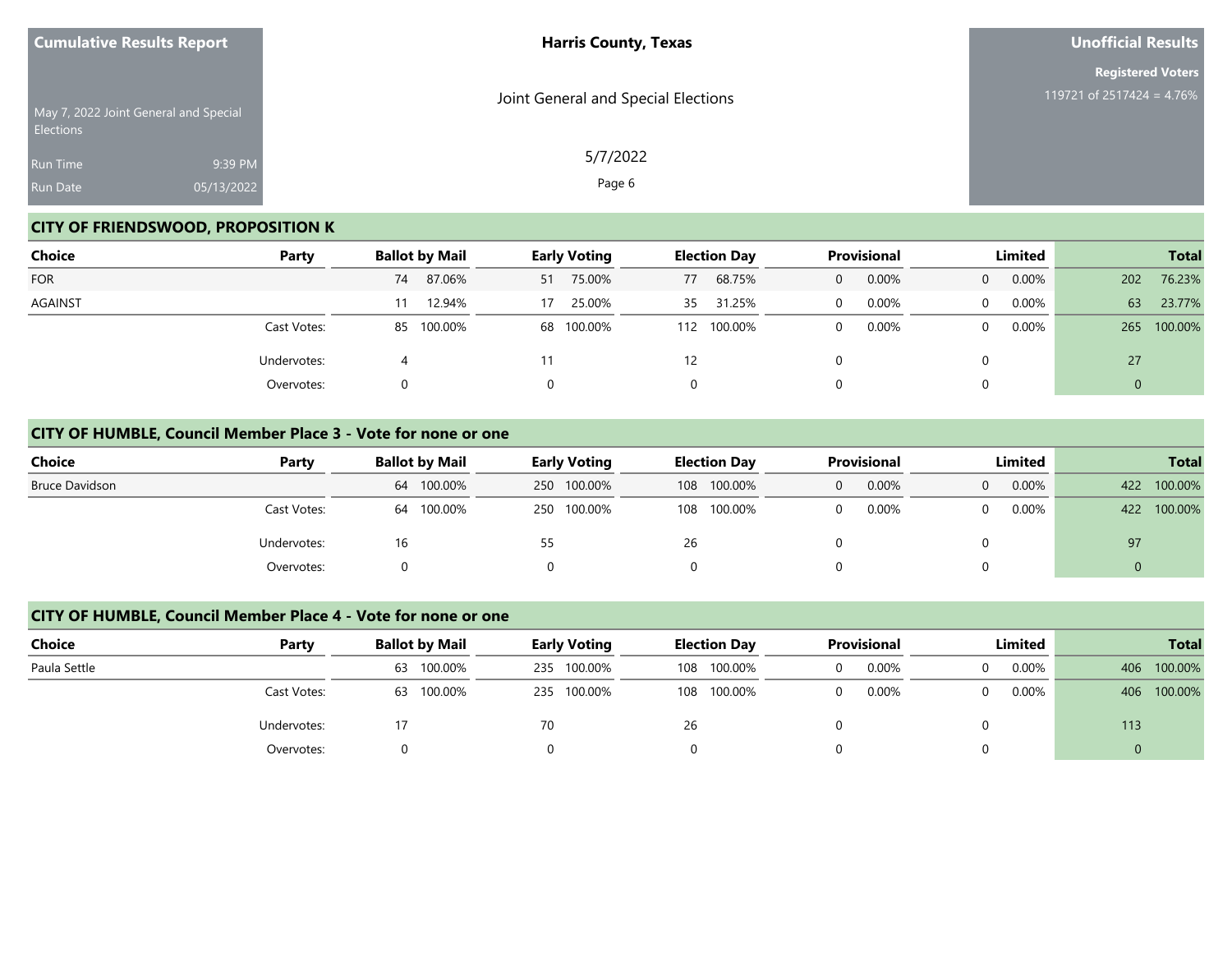| <b>Cumulative Results Report</b> |                                       | <b>Harris County, Texas</b>         | Unofficial Results        |
|----------------------------------|---------------------------------------|-------------------------------------|---------------------------|
|                                  |                                       |                                     | <b>Registered Voters</b>  |
| <b>Elections</b>                 | May 7, 2022 Joint General and Special | Joint General and Special Elections | 119721 of 2517424 = 4.76% |
| <b>Run Time</b>                  | 9:39 PM                               | 5/7/2022                            |                           |
| <b>Run Date</b>                  | 05/13/2022                            | Page 7                              |                           |

# **CITY OF HUMBLE, Council Member Place 5 - Vote for none or one**

| Choice        | Party       | <b>Ballot by Mail</b> |         | <b>Early Voting</b> |             | <b>Election Day</b> |         | <b>Provisional</b> |       | Limited  |          |     | <b>Total</b> |
|---------------|-------------|-----------------------|---------|---------------------|-------------|---------------------|---------|--------------------|-------|----------|----------|-----|--------------|
| Linda Greenan |             | 26                    | 36.62%  | 64                  | 22.61%      | 32 <sup>2</sup>     | 25.40%  | 0                  | 0.00% | $\Omega$ | $0.00\%$ | 122 | 25.42%       |
| David Pierce  |             | 45                    | 63.38%  | 219                 | 77.39%      | 94                  | 74.60%  |                    | 0.00% | 0        | $0.00\%$ | 358 | 74.58%       |
|               | Cast Votes: |                       | 100.00% |                     | 283 100.00% | 126                 | 100.00% |                    | 0.00% | 0        | $0.00\%$ | 480 | 100.00%      |
|               | Undervotes: |                       |         | 22                  |             | 8                   |         |                    |       |          |          | 39  |              |
|               | Overvotes:  |                       |         |                     |             |                     |         |                    |       |          |          |     |              |

## **CITY OF HUMBLE, PROPOSITION A**

| <b>Choice</b> | Party       |    | <b>Ballot by Mail</b> |     | <b>Early Voting</b> |     | <b>Election Day</b> |          | <b>Provisional</b> |                | Limited  | <b>Total</b> |         |
|---------------|-------------|----|-----------------------|-----|---------------------|-----|---------------------|----------|--------------------|----------------|----------|--------------|---------|
| <b>YES</b>    |             | 71 | 92.21%                | 254 | 85.81%              | 109 | 83.21%              | 0        | 0.00%              | $\overline{0}$ | $0.00\%$ | 434          | 86.11%  |
| <b>NO</b>     |             | 6  | 7.79%                 | 42  | 14.19%              | 22  | 16.79%              | $\Omega$ | 0.00%              | $\overline{0}$ | $0.00\%$ | 70           | 13.89%  |
|               | Cast Votes: |    | 77 100.00%            |     | 296 100.00%         | 131 | 100.00%             |          | 0.00%              | $\Omega$       | $0.00\%$ | 504          | 100.00% |
|               | Undervotes: |    |                       |     |                     |     |                     |          |                    | 0              |          | 15           |         |
|               | Overvotes:  |    |                       |     |                     |     | 0                   |          |                    |                | 0        |              |         |

## **CITY OF HUMBLE, PROPOSITION B**

| Choice         | Party       |    | <b>Ballot by Mail</b> |     | <b>Early Voting</b> |    | <b>Election Day</b> |          | <b>Provisional</b> |                | Limited  |     | <b>Total</b> |
|----------------|-------------|----|-----------------------|-----|---------------------|----|---------------------|----------|--------------------|----------------|----------|-----|--------------|
| <b>YES</b>     |             | 59 | 76.62%                | 243 | 81.82%              |    | 96 75.00%           | $\Omega$ | 0.00%              | $\overline{0}$ | $0.00\%$ | 398 | 79.28%       |
| N <sub>O</sub> |             | 18 | 23.38%                | 54  | 18.18%              | 32 | 25.00%              | $\Omega$ | 0.00%              | $\Omega$       | $0.00\%$ | 104 | 20.72%       |
|                | Cast Votes: | 77 | 100.00%               |     | 297 100.00%         |    | 128 100.00%         | $\Omega$ | 0.00%              | $\Omega$       | 0.00%    | 502 | 100.00%      |
|                | Undervotes: |    |                       |     |                     |    |                     |          |                    |                |          | 17  |              |
|                | Overvotes:  |    |                       |     |                     |    |                     |          |                    |                |          |     |              |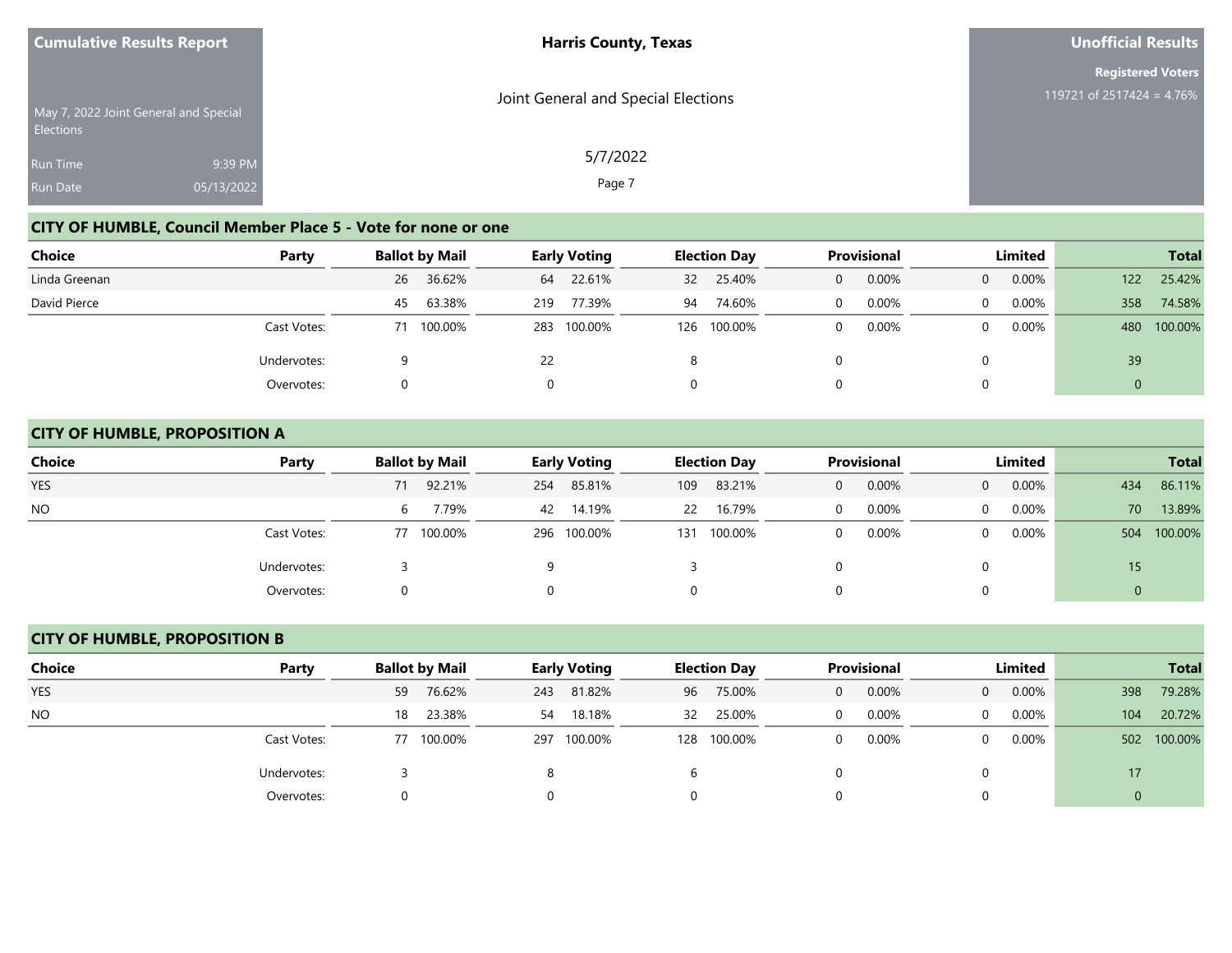| <b>Cumulative Results Report</b> |                                       | <b>Harris County, Texas</b>         | <b>Unofficial Results</b>                             |
|----------------------------------|---------------------------------------|-------------------------------------|-------------------------------------------------------|
| Elections                        | May 7, 2022 Joint General and Special | Joint General and Special Elections | <b>Registered Voters</b><br>119721 of 2517424 = 4.76% |
| Run Time<br>Run Date             | 9:39 PM<br>05/13/2022                 | 5/7/2022<br>Page 8                  |                                                       |

# **CITY OF HUMBLE, PROPOSITION C**

| Choice     | Party       | <b>Ballot by Mail</b> | <b>Early Voting</b> | <b>Election Day</b> | Provisional | Limited              | <b>Total</b>   |
|------------|-------------|-----------------------|---------------------|---------------------|-------------|----------------------|----------------|
| <b>YES</b> |             | 78.95%<br>60          | 77.89%<br>222       | 77.17%<br>98        | 0.00%<br>0  | $0.00\%$<br>$\Omega$ | 77.87%<br>380  |
| <b>NO</b>  |             | 16 21.05%             | 22.11%<br>63        | 22.83%<br>29        | 0.00%       | $0.00\%$<br>$\Omega$ | 22.13%<br>108  |
|            | Cast Votes: | 76 100.00%            | 285 100.00%         | 100.00%<br>127      | 0.00%       | 0.00%<br>$\Omega$    | 100.00%<br>488 |
|            | Undervotes: |                       | 20                  |                     |             | 0                    | 31             |
|            | Overvotes:  |                       |                     | 0                   |             | 0                    | 0              |

## **CITY OF HUMBLE, PROPOSITION D**

| <b>Choice</b> | Party       | <b>Ballot by Mail</b> | <b>Early Voting</b> | <b>Election Day</b> | <b>Provisional</b>    | Limited                  | <b>Total</b>     |
|---------------|-------------|-----------------------|---------------------|---------------------|-----------------------|--------------------------|------------------|
| <b>YES</b>    |             | 92.00%<br>69          | 87.41%<br>250       | 82.54%<br>104       | 0.00%<br>$\mathbf{0}$ | 0.00%<br>$\overline{0}$  | 86.86%<br>423    |
| <b>NO</b>     |             | 8.00%<br>6            | 36 12.59%           | 17.46%<br><b>22</b> | 0.00%<br>$\Omega$     | 0.00%<br>$\Omega$        | 13.14%<br>64     |
|               | Cast Votes: | 75 100.00%            | 286 100.00%         | 126 100.00%         | 0.00%<br>$\mathbf 0$  | $0.00\%$<br>$\mathbf{0}$ | 100.00%<br>487   |
|               | Undervotes: |                       | 19                  |                     |                       | 0                        | 32               |
|               | Overvotes:  |                       |                     | 0                   | 0                     | 0                        | $\boldsymbol{0}$ |

## **CITY OF HUMBLE, PROPOSITION E**

| Choice         | Party       | <b>Ballot by Mail</b> | <b>Early Voting</b> |                | Provisional<br><b>Election Day</b> | Limited                    | <b>Total</b>   |
|----------------|-------------|-----------------------|---------------------|----------------|------------------------------------|----------------------------|----------------|
| <b>YES</b>     |             | 92.11%<br>70          | 87.50%<br>252       | 81.40%<br>105  | 0.00%<br>$\Omega$                  | $0.00\%$<br>$\overline{0}$ | 86.61%<br>427  |
| N <sub>O</sub> |             | 7.89%<br>6.           | 36 12.50%           | 18.60%<br>24   | 0.00%<br>$\Omega$                  | $0.00\%$<br>$\Omega$       | 13.39%<br>66   |
|                | Cast Votes: | 76 100.00%            | 288 100.00%         | 100.00%<br>129 | 0.00%<br>$\Omega$                  | $0.00\%$<br>0              | 100.00%<br>493 |
|                | Undervotes: |                       | 17                  |                |                                    |                            | 26             |
|                | Overvotes:  |                       |                     |                |                                    |                            |                |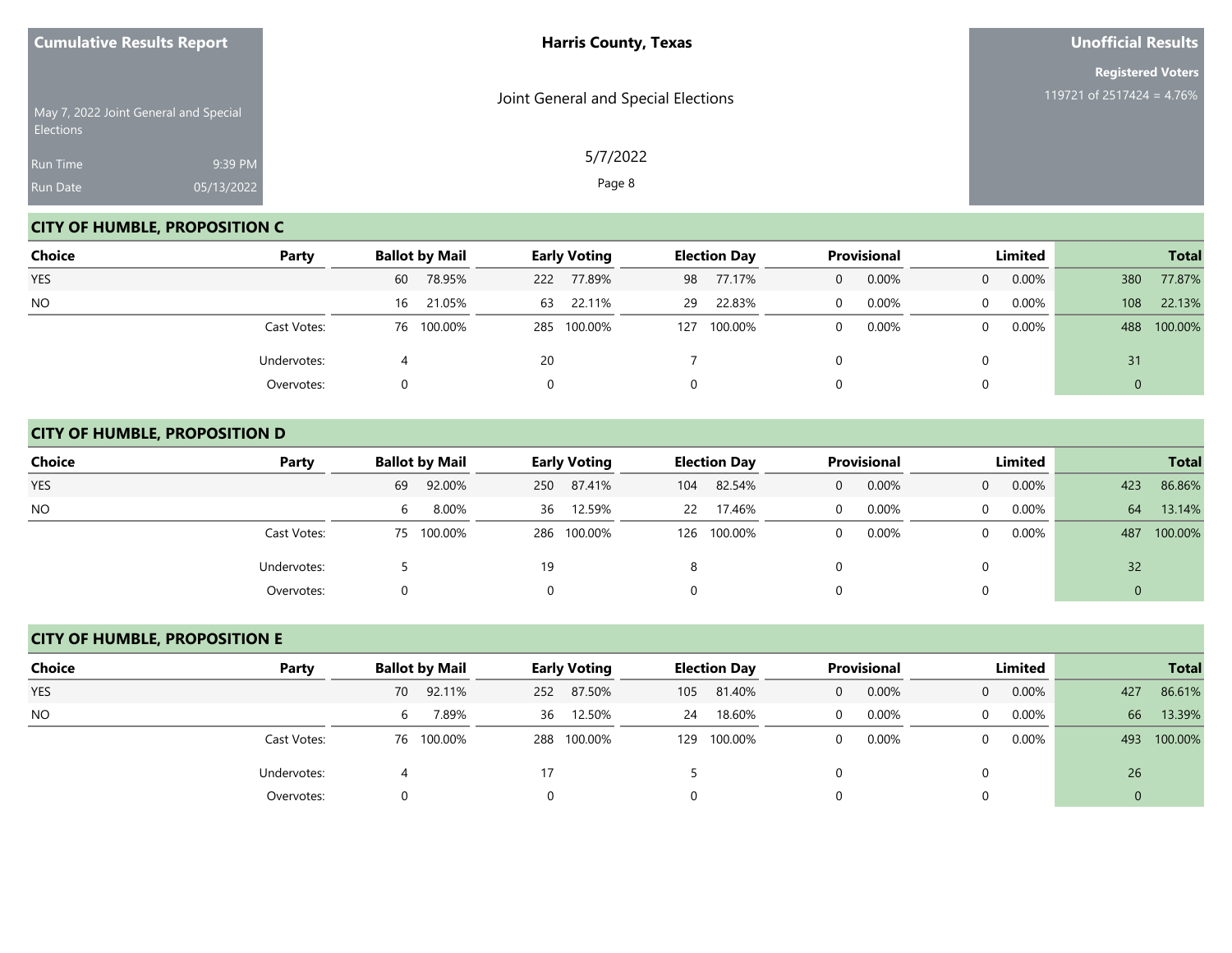| <b>Cumulative Results Report</b>                          |            | <b>Harris County, Texas</b>         | <b>Unofficial Results</b>                             |  |  |
|-----------------------------------------------------------|------------|-------------------------------------|-------------------------------------------------------|--|--|
|                                                           |            | Joint General and Special Elections | <b>Registered Voters</b><br>119721 of 2517424 = 4.76% |  |  |
| May 7, 2022 Joint General and Special<br><b>Elections</b> |            |                                     |                                                       |  |  |
| Run Time                                                  | 9:39 PM    | 5/7/2022                            |                                                       |  |  |
| Run Date                                                  | 05/13/2022 | Page 9                              |                                                       |  |  |

# **CITY OF HUMBLE, PROPOSITION F**

| Choice     | Party       | <b>Ballot by Mail</b> | <b>Early Voting</b> | <b>Election Day</b> | <b>Provisional</b> | Limited              | <b>Total</b>   |
|------------|-------------|-----------------------|---------------------|---------------------|--------------------|----------------------|----------------|
| <b>YES</b> |             | 70 92.11%             | 83.68%<br>241       | 82.95%<br>107       | 0.00%<br>0         | 0.00%<br>$\Omega$    | 84.79%<br>418  |
| <b>NO</b>  |             | 7.89%<br>6            | 16.32%<br>47        | 17.05%<br>22        | 0.00%              | $0.00\%$<br>$\Omega$ | 15.21%<br>75   |
|            | Cast Votes: | 76 100.00%            | 288 100.00%         | 100.00%<br>129      | 0.00%              | 0.00%<br>$\Omega$    | 100.00%<br>493 |
|            | Undervotes: |                       | 17                  |                     |                    | 0                    | 26             |
|            | Overvotes:  |                       |                     | 0                   |                    | 0                    | 0              |

## **CITY OF HUMBLE, PROPOSITION G**

| <b>Choice</b> | Party       | <b>Ballot by Mail</b> | <b>Early Voting</b> | <b>Election Day</b> | <b>Provisional</b>    | Limited              | <b>Total</b>   |
|---------------|-------------|-----------------------|---------------------|---------------------|-----------------------|----------------------|----------------|
| <b>YES</b>    |             | 70 92.11%             | 85.02%<br>244       | 84.38%<br>108       | 0.00%<br>$\mathbf{0}$ | 0.00%<br>$\Omega$    | 85.95%<br>422  |
| <b>NO</b>     |             | 7.89%<br>6            | 14.98%<br>43        | 15.63%<br>20        | $0.00\%$<br>0         | $0.00\%$<br>$\Omega$ | 69<br>14.05%   |
|               | Cast Votes: | 76 100.00%            | 100.00%<br>287      | 100.00%<br>128      | 0.00%<br>0            | 0.00%<br>$\Omega$    | 100.00%<br>491 |
|               | Undervotes: |                       | 18                  | b                   |                       |                      | 28             |
|               | Overvotes:  |                       |                     | 0                   |                       |                      | $\mathbf{0}$   |

## **CITY OF HUMBLE, PROPOSITION H**

| Choice         | Party       |    | <b>Ballot by Mail</b> |     | <b>Early Voting</b> |     | <b>Election Day</b> |          | Provisional |                | Limited  |     | <b>Total</b> |
|----------------|-------------|----|-----------------------|-----|---------------------|-----|---------------------|----------|-------------|----------------|----------|-----|--------------|
| <b>YES</b>     |             | 63 | 82.89%                | 246 | 85.42%              | 105 | 85.37%              | $\Omega$ | 0.00%       | $\overline{0}$ | $0.00\%$ | 414 | 85.01%       |
| N <sub>O</sub> |             | 13 | 17.11%                |     | 42 14.58%           | 18  | 14.63%              | $\Omega$ | 0.00%       | $\Omega$       | $0.00\%$ | 73  | 14.99%       |
|                | Cast Votes: |    | 76 100.00%            |     | 288 100.00%         | 123 | 100.00%             | $\Omega$ | 0.00%       | 0              | $0.00\%$ | 487 | 100.00%      |
|                | Undervotes: |    |                       | 17  |                     |     |                     |          |             |                |          | 32  |              |
|                | Overvotes:  |    |                       |     |                     |     |                     |          |             |                |          |     |              |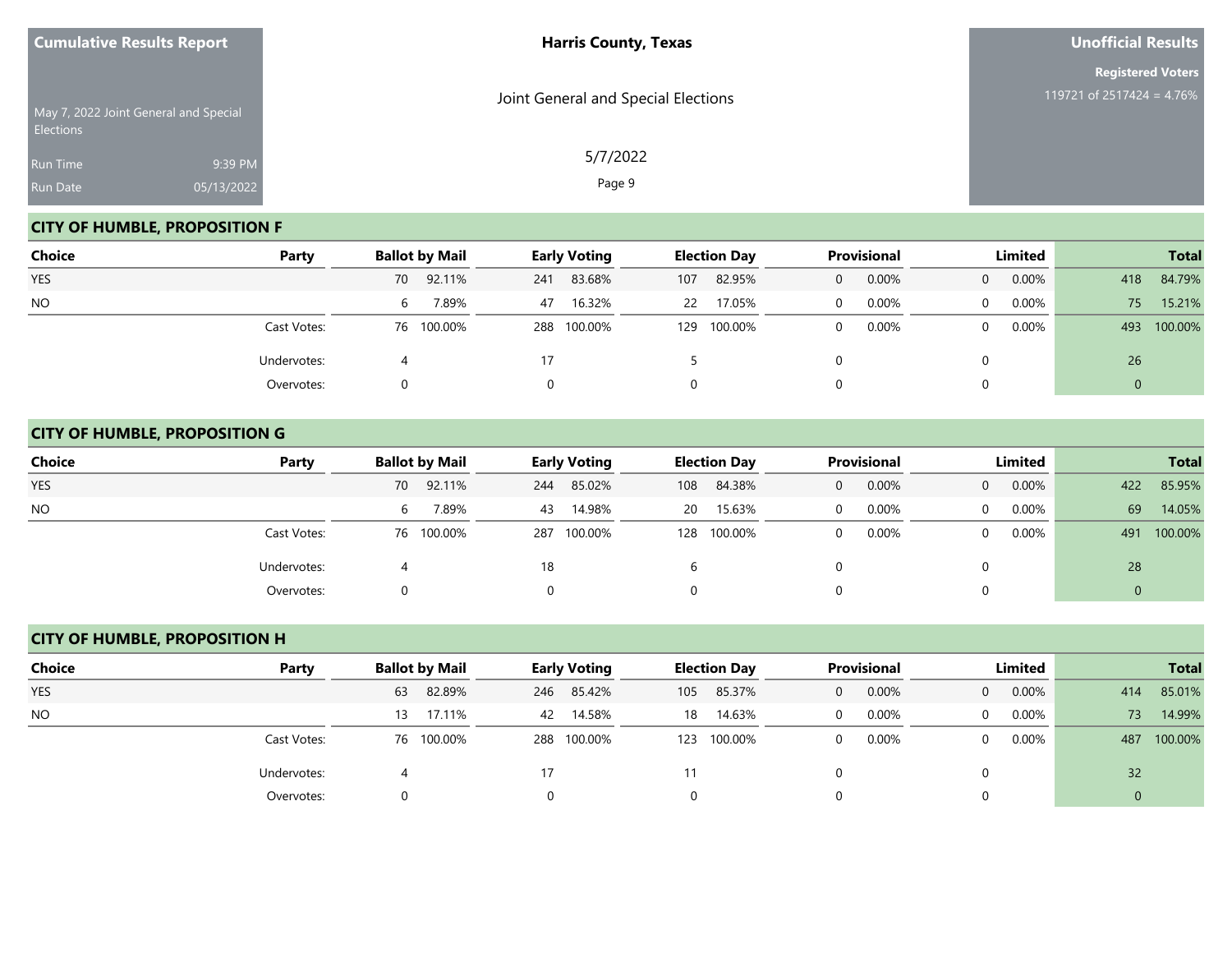| <b>Cumulative Results Report</b> |                                       | <b>Harris County, Texas</b>         | <b>Unofficial Results</b>                             |  |  |
|----------------------------------|---------------------------------------|-------------------------------------|-------------------------------------------------------|--|--|
|                                  | May 7, 2022 Joint General and Special | Joint General and Special Elections | <b>Registered Voters</b><br>119721 of 2517424 = 4.76% |  |  |
| <b>Elections</b>                 |                                       | 5/7/2022                            |                                                       |  |  |
| Run Time                         | 9:39 PM                               |                                     |                                                       |  |  |
| Run Date                         | 05/13/2022                            | Page 10                             |                                                       |  |  |

## **CITY OF HUMBLE, PROPOSITION I**

| Choice     | Party       | <b>Ballot by Mail</b> | <b>Early Voting</b> | <b>Election Day</b> | Provisional       | Limited              | <b>Total</b>   |  |
|------------|-------------|-----------------------|---------------------|---------------------|-------------------|----------------------|----------------|--|
| <b>YES</b> |             | 87.34%<br>69          | 87.85%<br>253       | 88.80%<br>111       | 0.00%<br>$\Omega$ | 0.00%<br>$\Omega$    | 88.01%<br>433  |  |
| <b>NO</b>  |             | 12.66%<br>10          | 35 12.15%           | 11.20%<br>14        | 0.00%<br>$\Omega$ | $0.00\%$<br>$\Omega$ | 11.99%<br>59   |  |
|            | Cast Votes: | 79 100.00%            | 288 100.00%         | 125 100.00%         | 0.00%<br>$\Omega$ | 0.00%<br>0           | 100.00%<br>492 |  |
|            | Undervotes: |                       | 17                  | 9                   |                   |                      | 27             |  |
|            | Overvotes:  |                       | 0                   | 0                   | 0                 |                      | 0              |  |

#### **CITY OF JERSEY VILLAGE, Councilmember Place 1 - Vote for none or one**

| Choice      | Party       | <b>Ballot by Mail</b> | <b>Early Voting</b> | <b>Election Day</b> | <b>Provisional</b> | <b>Limited</b>    | <b>Total</b>   |
|-------------|-------------|-----------------------|---------------------|---------------------|--------------------|-------------------|----------------|
| Drew Wasson |             | 100.00%<br>61         | 435 100.00%         | 100.00%<br>191      | 0.00%<br>0         | 0.00%<br>$\Omega$ | 100.00%<br>687 |
|             | Cast Votes: | 100.00%<br>61         | 435 100.00%         | 100.00%<br>191      | 0.00%<br>0         | $0.00\%$          | 100.00%<br>687 |
|             | Undervotes: |                       | 170                 | 75                  |                    |                   | 266            |
|             | Overvotes:  |                       |                     | 0                   |                    |                   | 0              |

#### **CITY OF JERSEY VILLAGE, Councilmember Place 4 - Vote for none or one**

| Choice          | Party       | <b>Ballot by Mail</b> | <b>Early Voting</b> | <b>Election Day</b> | <b>Provisional</b> | Limited           | <b>Total</b>   |  |
|-----------------|-------------|-----------------------|---------------------|---------------------|--------------------|-------------------|----------------|--|
| Jim Fields      |             | 51.32%<br>39          | 48.66%<br>290       | 43.19%<br>111       | $0.00\%$<br>0      | 0.00%             | 47.36%<br>440  |  |
| James Singleton |             | 48.68%<br>37          | 306 51.34%          | 56.81%<br>146       | 0.00%<br>0         | 0.00%<br>$\Omega$ | 52.64%<br>489  |  |
|                 | Cast Votes: | 76 100.00%            | 596 100.00%         | 100.00%<br>257      | 0.00%<br>0         | $0.00\%$<br>0     | 100.00%<br>929 |  |
|                 | Undervotes: |                       | Q                   | q                   |                    |                   | 24             |  |
|                 | Overvotes:  |                       | $\Omega$            | 0                   |                    |                   | 0              |  |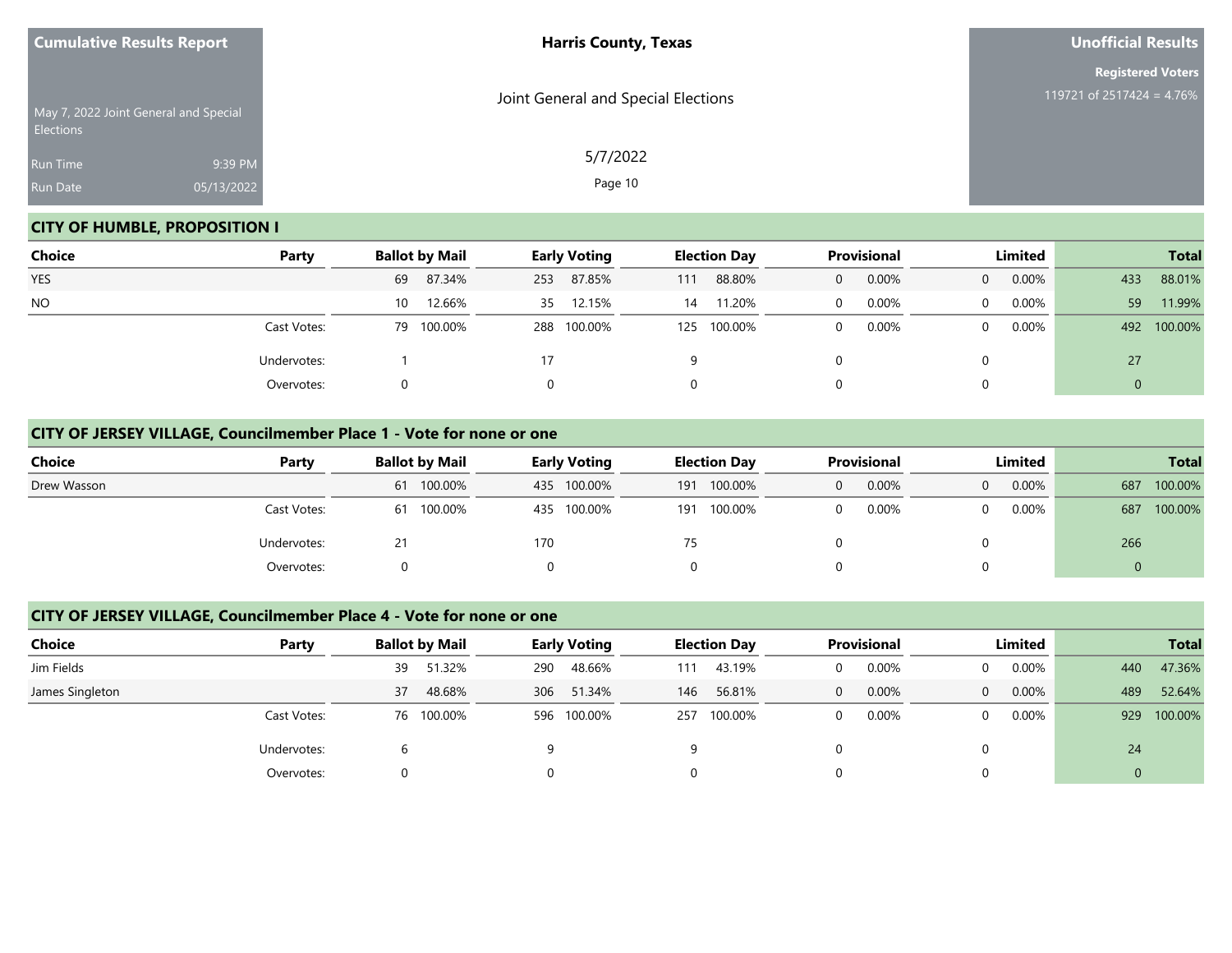| <b>Cumulative Results Report</b>   |                                       | <b>Harris County, Texas</b>         | <b>Unofficial Results</b>                             |  |  |
|------------------------------------|---------------------------------------|-------------------------------------|-------------------------------------------------------|--|--|
| <b>Elections</b>                   | May 7, 2022 Joint General and Special | Joint General and Special Elections | <b>Registered Voters</b><br>119721 of 2517424 = 4.76% |  |  |
| <b>Run Time</b><br><b>Run Date</b> | 9:39 PM<br>05/13/2022                 | 5/7/2022<br>Page 11                 |                                                       |  |  |

## **CITY OF JERSEY VILLAGE, Councilmember Place 5 - Vote for none or one**

| Choice          | Party       | <b>Ballot by Mail</b> | <b>Early Voting</b> | <b>Election Day</b> | Provisional | Limited  | <b>Total</b> |
|-----------------|-------------|-----------------------|---------------------|---------------------|-------------|----------|--------------|
| Jennifer McCrea |             | 100.00%<br>64         | 100.00%<br>439      | 100.00%<br>197      | 0.00%       | $0.00\%$ | 700 100.00%  |
|                 | Cast Votes: | 100.00%<br>64         | 100.00%<br>439      | 100.00%<br>197      | 0.00%       | 0.00%    | 700 100.00%  |
|                 | Undervotes: | 18                    | 166                 | 69                  |             |          | 253          |
|                 | Overvotes:  |                       |                     |                     |             |          | $\mathbf 0$  |

#### **CITY OF LA PORTE, Councilperson At-Large Position A - Vote for none or one**

| <b>Choice</b>           | Party       | <b>Ballot by Mail</b> | <b>Early Voting</b> | <b>Election Day</b> | <b>Provisional</b> | Limited              | <b>Total</b>     |  |
|-------------------------|-------------|-----------------------|---------------------|---------------------|--------------------|----------------------|------------------|--|
| <b>Brandon Lunsford</b> |             | 74.65%<br>215         | 65.32%<br>324       | 65.18%<br>234       | 0.00%<br>0         | $0.00\%$<br>$\Omega$ | 67.63%<br>773    |  |
| Wyatt Smith             |             | 25.35%<br>73          | 34.68%<br>172       | 34.82%<br>125       | 0.00%              | 0.00%<br>$\Omega$    | 32.37%<br>370    |  |
|                         | Cast Votes: | 100.00%<br>288        | 496 100.00%         | 100.00%<br>359      | 0.00%              | $0.00\%$<br>$\Omega$ | 100.00%<br>1,143 |  |
|                         | Undervotes: | 51                    | 34                  | 33                  |                    | $\Omega$             | 118              |  |
|                         | Overvotes:  |                       | 0                   |                     |                    |                      |                  |  |

#### **LA PORTE COUNCIL DISTRICT 4, Councilperson District 4 - Vote for none or one**

| <b>Choice</b>      | Party       | <b>Ballot by Mail</b> | <b>Early Voting</b> | <b>Election Day</b> | Provisional       | Limited  | <b>Total</b>   |
|--------------------|-------------|-----------------------|---------------------|---------------------|-------------------|----------|----------------|
| <b>Rick Helton</b> |             | 39 100.00%            | 69 100.00%          | 56 100.00%          | 0.00%<br>$\Omega$ | 0.00%    | 100.00%<br>164 |
|                    | Cast Votes: | 100.00%<br>39         | 69 100.00%          | 56 100.00%          | 0.00%<br>$\Omega$ | $0.00\%$ | 100.00%<br>164 |
|                    | Undervotes: | 13                    | 13                  | 12.                 |                   |          | 38             |
|                    | Overvotes:  |                       |                     |                     |                   |          |                |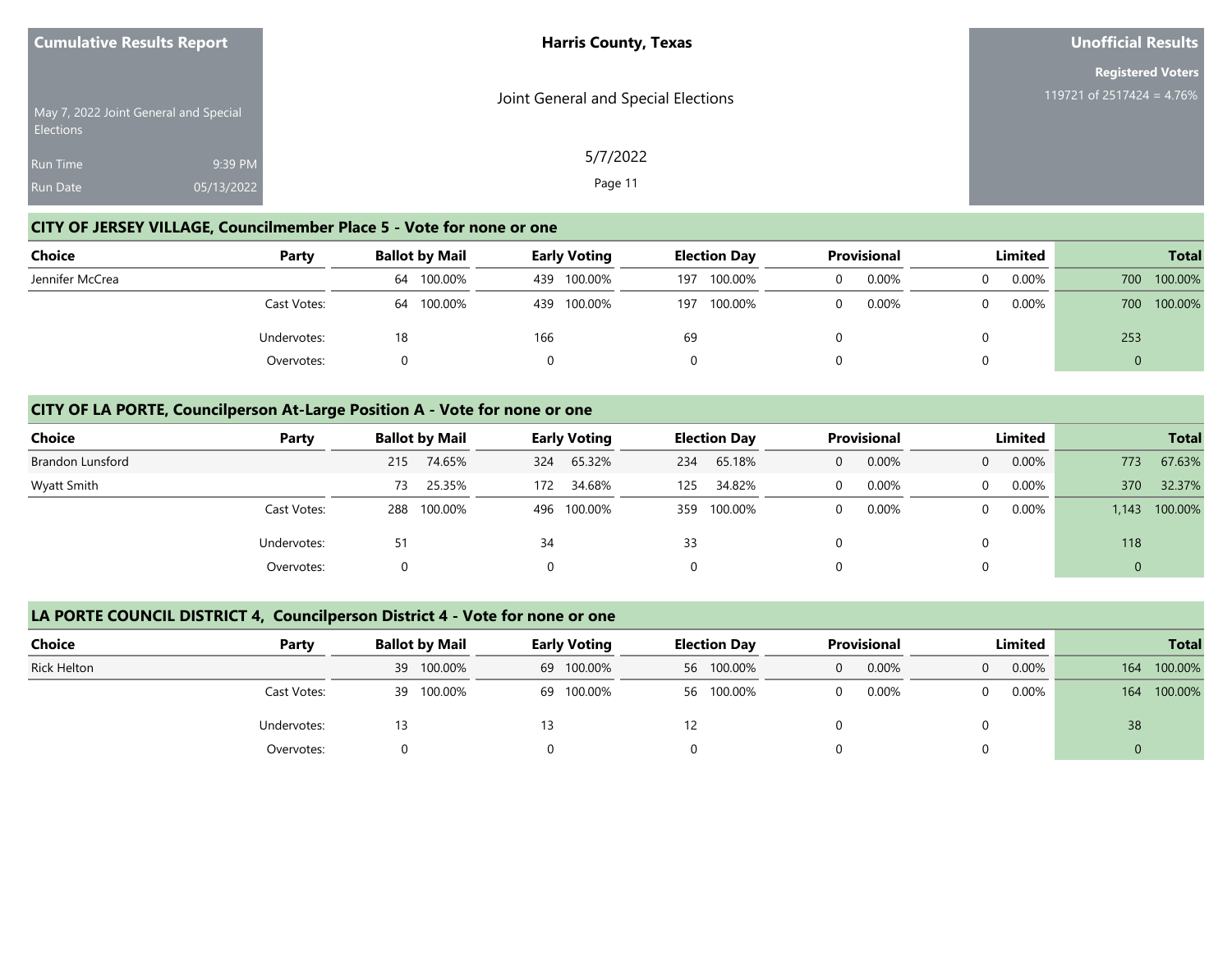| <b>Cumulative Results Report</b>                          |            | <b>Harris County, Texas</b>         | <b>Unofficial Results</b>                             |  |  |
|-----------------------------------------------------------|------------|-------------------------------------|-------------------------------------------------------|--|--|
|                                                           |            |                                     | <b>Registered Voters</b><br>119721 of 2517424 = 4.76% |  |  |
| May 7, 2022 Joint General and Special<br><b>Elections</b> |            | Joint General and Special Elections |                                                       |  |  |
| Run Time                                                  | 9:39 PM    | 5/7/2022                            |                                                       |  |  |
| <b>Run Date</b>                                           | 05/13/2022 | Page 12                             |                                                       |  |  |

# **LA PORTE COUNCIL DISTRICT 5, Councilperson District 5 - Vote for none or one**

| Choice     | Party       | <b>Ballot by Mail</b> | <b>Early Voting</b> | <b>Election Day</b> | <b>Provisional</b> | Limited  | <b>Total</b>   |  |
|------------|-------------|-----------------------|---------------------|---------------------|--------------------|----------|----------------|--|
| Jay Martin |             | 62 100.00%            | 100.00%<br>124      | 65 100.00%          | 0.00%              | $0.00\%$ | 100.00%<br>251 |  |
|            | Cast Votes: | 62 100.00%            | 124 100.00%         | 65 100.00%          | 0.00%              | $0.00\%$ | 100.00%<br>251 |  |
|            | Undervotes: |                       |                     |                     |                    |          | 49             |  |
|            | Overvotes:  |                       |                     |                     |                    |          |                |  |

#### **CITY OF LA PORTE, PROPOSITION A**

| <b>Choice</b>  | Party       | <b>Ballot by Mail</b> | <b>Early Voting</b> | <b>Election Day</b> | <b>Provisional</b> | Limited              | <b>Total</b>     |  |
|----------------|-------------|-----------------------|---------------------|---------------------|--------------------|----------------------|------------------|--|
| <b>FOR</b>     |             | 299<br>89.52%         | 77.97%<br>407       | 76.23%<br>295       | 0.00%<br>0         | 0.00%<br>$\Omega$    | 80.53%<br>1,001  |  |
| <b>AGAINST</b> |             | 10.48%<br>35          | 22.03%<br>115       | 23.77%<br>92        | 0.00%              | $0.00\%$<br>$\Omega$ | 19.47%<br>242    |  |
|                | Cast Votes: | 100.00%<br>334        | 522 100.00%         | 100.00%<br>387      | 0.00%              | 0.00%<br>$\Omega$    | 100.00%<br>1,243 |  |
|                | Undervotes: |                       |                     |                     |                    | 0                    | 18               |  |
|                | Overvotes:  |                       |                     | 0                   |                    | 0                    |                  |  |

## **CITY OF NASSAU BAY, Mayor - Vote for none or one**

| <b>Choice</b> | Party       | <b>Ballot by Mail</b> |         | <b>Early Voting</b> |             | <b>Election Day</b> |         | <b>Provisional</b> |       | <b>Limited</b> |          | <b>Total</b> |         |
|---------------|-------------|-----------------------|---------|---------------------|-------------|---------------------|---------|--------------------|-------|----------------|----------|--------------|---------|
| Phil Johnson  |             | 87                    | 67.97%  | 220                 | 57.89%      | 278                 | 53.26%  | 0                  | 0.00% | $\Omega$       | 0.00%    | 585          | 56.80%  |
| Mark Denman   |             | 41                    | 32.03%  | 160                 | 42.11%      | 244                 | 46.74%  | $\Omega$           | 0.00% | $\Omega$       | $0.00\%$ | 445          | 43.20%  |
|               | Cast Votes: | 128                   | 100.00% |                     | 380 100.00% | 522                 | 100.00% | $\Omega$           | 0.00% | $\Omega$       | 0.00%    | 1,030        | 100.00% |
|               | Undervotes: |                       |         |                     |             |                     |         |                    |       | 0              |          | 17           |         |
|               | Overvotes:  |                       |         |                     |             | 0                   |         | 0                  |       | 0              |          | $\mathbf 0$  |         |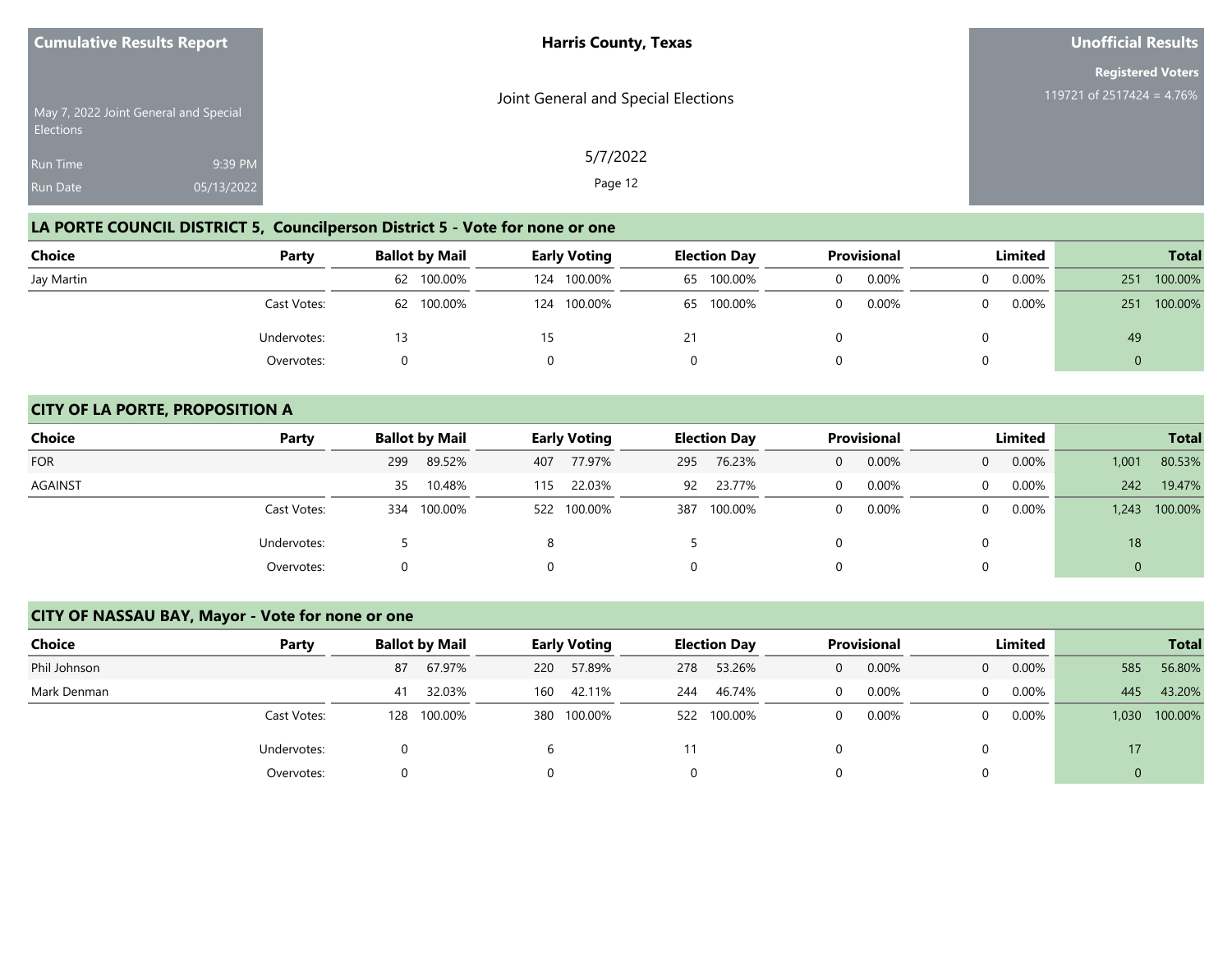| <b>Cumulative Results Report</b> |                                       | <b>Harris County, Texas</b>         | <b>Unofficial Results</b>                             |
|----------------------------------|---------------------------------------|-------------------------------------|-------------------------------------------------------|
| Elections                        | May 7, 2022 Joint General and Special | Joint General and Special Elections | <b>Registered Voters</b><br>119721 of 2517424 = 4.76% |
| Run Time<br>Run Date             | 9:39 PM<br>05/13/2022                 | 5/7/2022<br>Page 13                 |                                                       |

#### **CITY OF NASSAU BAY, Council Position 2 - Vote for none or one**

| <b>Choice</b>         | Party       |     | <b>Ballot by Mail</b> |     | <b>Early Voting</b> |     | <b>Election Day</b> |   | <b>Provisional</b> |                | Limited  |              | <b>Total</b> |
|-----------------------|-------------|-----|-----------------------|-----|---------------------|-----|---------------------|---|--------------------|----------------|----------|--------------|--------------|
| Michelle Micheli      |             | 17  | 14.05%                | 35  | 9.19%               | 76  | 15.02%              | 0 | 0.00%              | $\overline{0}$ | $0.00\%$ | 128          | 12.70%       |
| Lucie Johannes Sommer |             | 60  | 49.59%                | 211 | 55.38%              | 240 | 47.43%              |   | 0.00%              | $\Omega$       | $0.00\%$ | 511          | 50.69%       |
| Bob Wilkinson         |             | 44  | 36.36%                | 135 | 35.43%              | 190 | 37.55%              | 0 | 0.00%              | $\Omega$       | $0.00\%$ | 369          | 36.61%       |
|                       | Cast Votes: | 121 | 100.00%               | 381 | 100.00%             |     | 506 100.00%         | 0 | 0.00%              | $\Omega$       | 0.00%    | 1,008        | 100.00%      |
|                       | Undervotes: |     |                       |     |                     | 27  |                     | 0 |                    | 0              |          | 39           |              |
|                       | Overvotes:  | 0   |                       | 0   |                     | 0   |                     | 0 |                    | 0              |          | $\mathbf{0}$ |              |

#### **CITY OF NASSAU BAY, Council Position 4 - Vote for none or one**

| <b>Choice</b>   | Party       | <b>Ballot by Mail</b> |         |     | <b>Early Voting</b> |     | <b>Election Day</b> |          | Provisional |          | Limited |       | <b>Total</b> |
|-----------------|-------------|-----------------------|---------|-----|---------------------|-----|---------------------|----------|-------------|----------|---------|-------|--------------|
| Charles Pulliam |             | 18                    | 15.00%  | 37  | 9.92%               | 74  | 14.48%              | $\Omega$ | 0.00%       |          | 0.00%   | 129   | 12.85%       |
| John P Mahon    |             | 43                    | 35.83%  | 155 | 41.55%              | 218 | 42.66%              | $\Omega$ | 0.00%       | $\Omega$ | 0.00%   | 416   | 41.43%       |
| James Abbey     |             | 59                    | 49.17%  | 181 | 48.53%              | 219 | 42.86%              | $\Omega$ | 0.00%       | $\Omega$ | 0.00%   | 459   | 45.72%       |
|                 | Cast Votes: | 120                   | 100.00% |     | 373 100.00%         | 511 | 100.00%             | $\Omega$ | 0.00%       | $\Omega$ | 0.00%   | 1.004 | 100.00%      |
|                 | Undervotes: | ۰                     |         | 13  |                     | 22  |                     |          |             |          |         | 43    |              |
|                 | Overvotes:  |                       |         | 0   |                     | 0   |                     |          |             |          |         | 0     |              |

#### **CITY OF NASSAU BAY, Council Position 6 - Vote for none or one**

| Choice          | Party       | <b>Ballot by Mail</b> | <b>Early Voting</b> | <b>Election Day</b> | <b>Provisional</b> | Limited                    | <b>Total</b>     |
|-----------------|-------------|-----------------------|---------------------|---------------------|--------------------|----------------------------|------------------|
| Michelle Weller |             | 55.83%<br>67          | 54.62%<br>207       | 49.70%<br>251       | 0.00%<br>0         | $0.00\%$<br>$\overline{0}$ | 52.29%<br>525    |
| Matt Prior      |             | 44.17%<br>53          | 45.38%<br>172       | 50.30%<br>254       | 0.00%<br>0         | $0.00\%$<br>0              | 47.71%<br>479    |
|                 | Cast Votes: | 120 100.00%           | 100.00%<br>379      | 100.00%<br>505      | 0.00%<br>0         | $0.00\%$<br>$\Omega$       | 100.00%<br>1,004 |
|                 | Undervotes: |                       |                     | 28                  |                    |                            | 43               |
|                 | Overvotes:  |                       |                     |                     |                    |                            |                  |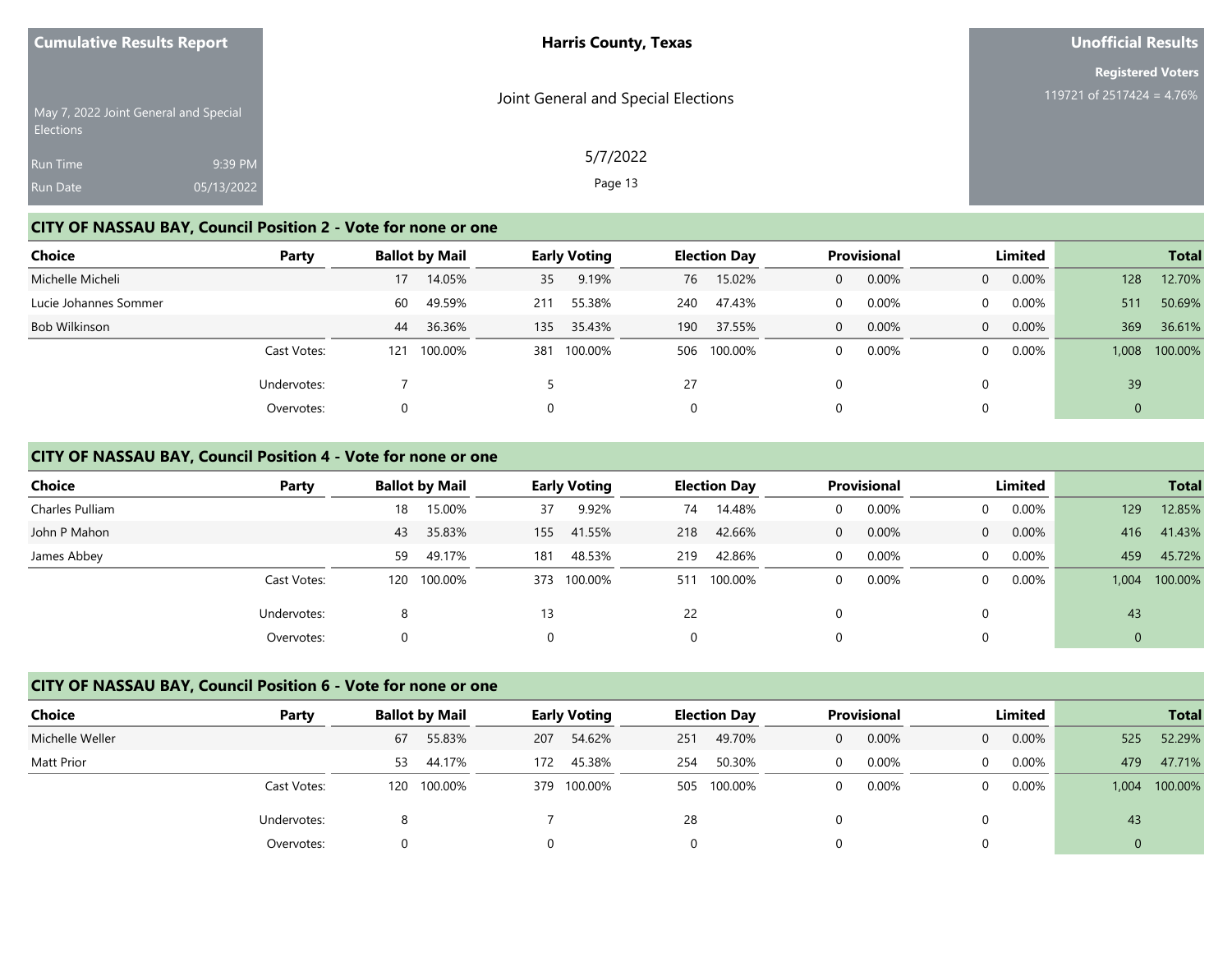| <b>Cumulative Results Report</b>                   | <b>Harris County, Texas</b>         | <b>Unofficial Results</b> |
|----------------------------------------------------|-------------------------------------|---------------------------|
|                                                    |                                     | <b>Registered Voters</b>  |
| May 7, 2022 Joint General and Special<br>Elections | Joint General and Special Elections | 119721 of 2517424 = 4.76% |
| 9:39 PM<br>Run Time                                | 5/7/2022                            |                           |
| Run Date<br>05/13/2022                             | Page 14                             |                           |

#### **CITY OF PEARLAND, Councilmember Position No. 1 - Vote for none or one**

| <b>Choice</b> | Party       | <b>Ballot by Mail</b> | <b>Early Voting</b> | <b>Election Day</b> | <b>Provisional</b> | Limited                    | <b>Total</b>   |
|---------------|-------------|-----------------------|---------------------|---------------------|--------------------|----------------------------|----------------|
| Joseph Koza   |             | 63.13%<br>125         | 65.69%<br>247       | 49.31%<br>71        | 0.00%<br>$\Omega$  | $0.00\%$<br>$\overline{0}$ | 61.70%<br>443  |
| Luke Orlando  |             | 36.87%<br>73          | 34.31%<br>129       | 50.69%<br>73        | 0.00%<br>$\Omega$  | $0.00\%$<br>$\Omega$       | 38.30%<br>275  |
|               | Cast Votes: | 100.00%<br>198        | 376 100.00%         | 100.00%<br>144      | 0.00%<br>0         | $0.00\%$<br>$\Omega$       | 718 100.00%    |
|               | Undervotes: | 19                    |                     | 24                  |                    |                            | 54             |
|               | Overvotes:  |                       |                     |                     |                    |                            | $\overline{0}$ |

#### **CITY OF PEARLAND, Councilmember Position No. 5 - Vote for none or one**

| Choice            | Party       |     | <b>Ballot by Mail</b> |     | <b>Early Voting</b> |          | <b>Election Day</b> |              | Provisional |                | Limited  |              | <b>Total</b> |
|-------------------|-------------|-----|-----------------------|-----|---------------------|----------|---------------------|--------------|-------------|----------------|----------|--------------|--------------|
| Tiffany Fairdosi  |             | 36  | 19.25%                | 26  | 7.62%               | 23       | 17.69%              | 0            | 0.00%       | $\overline{0}$ | 0.00%    | 85           | 12.92%       |
| Rishabh (RJ) Jain |             | 15  | 8.02%                 | 29  | 8.50%               |          | 5.38%               | 0            | 0.00%       | $\Omega$       | 0.00%    | 51           | 7.75%        |
| Zach Boyer        |             | 66  | 35.29%                | 89  | 26.10%              | 39       | 30.00%              | $\mathbf{0}$ | 0.00%       | $\Omega$       | 0.00%    | 194          | 29.48%       |
| Layni Cade        |             | 70  | 37.43%                | 197 | 57.77%              | 61       | 46.92%              | 0            | 0.00%       | $\Omega$       | 0.00%    | 328          | 49.85%       |
|                   | Cast Votes: | 187 | 100.00%               | 341 | 100.00%             | 130      | 100.00%             | 0            | 0.00%       | $\Omega$       | $0.00\%$ | 658          | 100.00%      |
|                   | Undervotes: | 30  |                       | 46  |                     | 38       |                     | 0            |             |                |          | 114          |              |
|                   | Overvotes:  |     |                       | 0   |                     | $\Omega$ |                     | 0            |             |                |          | $\mathbf{0}$ |              |

#### **CITY OF PEARLAND, Councilmember Position No. 6 - Vote for none or one**

| Choice          | Party       | <b>Ballot by Mail</b> |         |     | <b>Early Voting</b> |     | <b>Election Day</b> |          | <b>Provisional</b> |                | Limited  |     | <b>Total</b> |
|-----------------|-------------|-----------------------|---------|-----|---------------------|-----|---------------------|----------|--------------------|----------------|----------|-----|--------------|
| Orlando Bruzual |             | 45                    | 25.14%  | 63  | 18.64%              | 35  | 26.32%              | $\Omega$ | 0.00%              | $\overline{0}$ | $0.00\%$ | 143 | 22.00%       |
| Jeffrey Barry   |             | 134                   | 74.86%  | 275 | 81.36%              | 98  | 73.68%              | 0        | 0.00%              | $\Omega$       | $0.00\%$ | 507 | 78.00%       |
|                 | Cast Votes: | 179                   | 100.00% | 338 | 100.00%             | 133 | 100.00%             |          | 0.00%              | $\Omega$       | $0.00\%$ |     | 650 100.00%  |
|                 | Undervotes: | 38                    |         | 49  |                     | 35  |                     |          |                    |                |          | 122 |              |
|                 | Overvotes:  |                       |         |     |                     | 0   |                     |          |                    |                |          | 0   |              |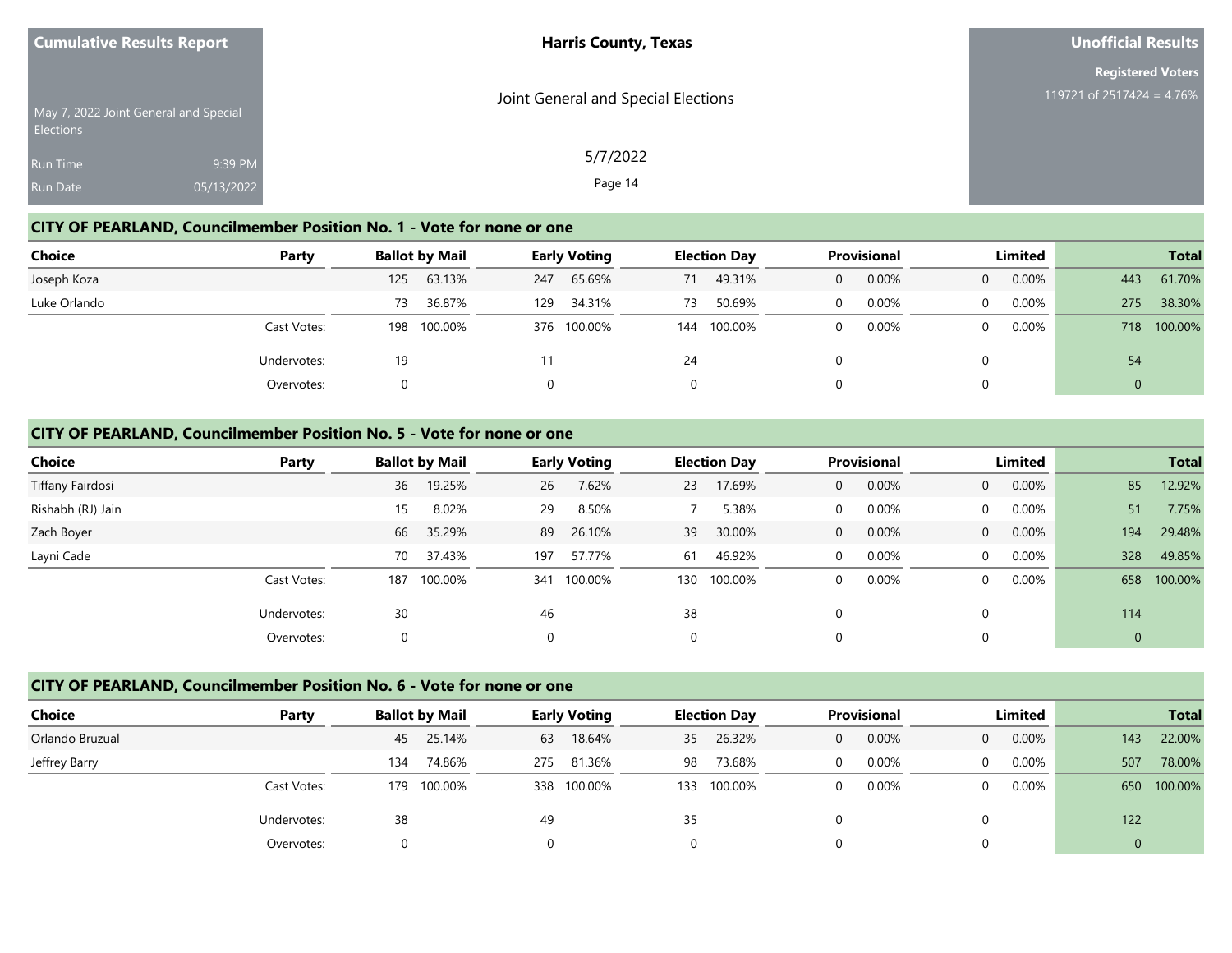| <b>Cumulative Results Report</b> |                                       | <b>Harris County, Texas</b>         | <b>Unofficial Results</b> |
|----------------------------------|---------------------------------------|-------------------------------------|---------------------------|
|                                  |                                       |                                     | <b>Registered Voters</b>  |
| <b>Elections</b>                 | May 7, 2022 Joint General and Special | Joint General and Special Elections | 119721 of 2517424 = 4.76% |
| <b>Run Time</b>                  | 9:39 PM                               | 5/7/2022                            |                           |
| Run Date                         | 05/13/2022                            | Page 15                             |                           |

## **CITY OF WEBSTER, City Council Position 3 - Vote for none or one**

| Choice               | Party       |    | <b>Ballot by Mail</b> |    | <b>Early Voting</b> |    | <b>Election Day</b> |                | <b>Provisional</b> |          | Limited  |     | <b>Total</b> |
|----------------------|-------------|----|-----------------------|----|---------------------|----|---------------------|----------------|--------------------|----------|----------|-----|--------------|
| Lawrence Peter Tosto |             | 25 | 40.32%                | 40 | 60.61%              | 15 | 40.54%              | $\overline{0}$ | 0.00%              | $\Omega$ | 0.00%    | 80  | 48.48%       |
| Chris Vaughan        |             | 37 | 59.68%                | 26 | 39.39%              | 22 | 59.46%              | 0              | 0.00%              | 0        | $0.00\%$ | 85  | 51.52%       |
|                      | Cast Votes: |    | 62 100.00%            |    | 66 100.00%          | 37 | 100.00%             | 0              | 0.00%              | $\Omega$ | $0.00\%$ | 165 | 100.00%      |
|                      | Undervotes: |    |                       | 10 |                     | b  |                     |                |                    |          |          | 23  |              |
|                      | Overvotes:  |    |                       | 0  |                     | 0  |                     |                |                    |          |          |     |              |

#### **CITY OF WEBSTER, City Council Position 4 - Vote for none or one**

| <b>Choice</b>         | Party       | <b>Ballot by Mail</b> | <b>Early Voting</b> | <b>Election Day</b> | <b>Provisional</b> | Limited              | <b>Total</b>   |  |
|-----------------------|-------------|-----------------------|---------------------|---------------------|--------------------|----------------------|----------------|--|
| <b>Beverly Gaines</b> |             | 55 100.00%            | 61 100.00%          | 33 100.00%          | 0.00%<br>0         | $0.00\%$<br>$\Omega$ | 100.00%<br>149 |  |
|                       | Cast Votes: | 55 100.00%            | 61 100.00%          | 33 100.00%          | 0.00%              | $0.00\%$<br>$\Omega$ | 100.00%<br>149 |  |
|                       | Undervotes: | 14                    | 15                  | 10                  |                    |                      | 39             |  |
|                       | Overvotes:  |                       |                     | 0                   |                    | 0                    |                |  |

#### **CITY OF WEBSTER, City Council Position 5 - Vote for none or one**

| <b>Choice</b>  | Party       | <b>Ballot by Mail</b> | <b>Early Voting</b> | <b>Election Day</b> | <b>Provisional</b> | Limited       | <b>Total</b>   |
|----------------|-------------|-----------------------|---------------------|---------------------|--------------------|---------------|----------------|
| Edward Lapeyre |             | 55 100.00%            | 60 100.00%          | 34 100.00%          | 0.00%              | 0.00%<br>0    | 100.00%<br>149 |
|                | Cast Votes: | 55 100.00%            | 60 100.00%          | 34 100.00%          | 0.00%              | $0.00\%$<br>0 | 100.00%<br>149 |
|                | Undervotes: | 14                    | 16                  |                     |                    |               | 39             |
|                | Overvotes:  |                       |                     |                     |                    |               | U              |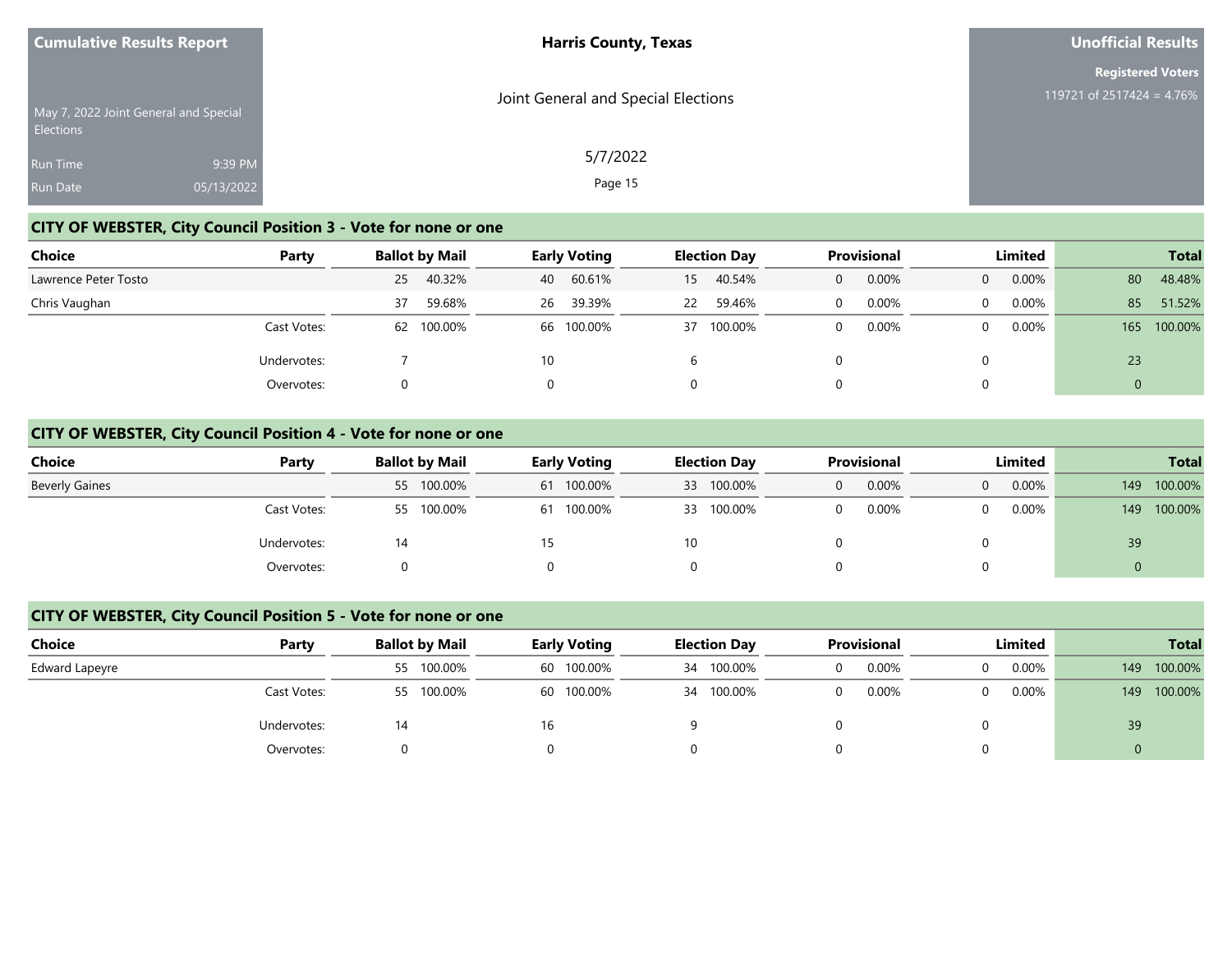| <b>Unofficial Results</b> |
|---------------------------|
| <b>Registered Voters</b>  |
| 119721 of 2517424 = 4.76% |
|                           |
|                           |
|                           |

## **HOUSTON COMM COL DIST 2, Trustee, District II - Vote for none or one**

| Choice                | Party       |      | <b>Ballot by Mail</b> |                | <b>Early Voting</b> |     | <b>Provisional</b><br><b>Election Day</b> |   |         | Limited        |          |       | <b>Total</b> |
|-----------------------|-------------|------|-----------------------|----------------|---------------------|-----|-------------------------------------------|---|---------|----------------|----------|-------|--------------|
| Y. Jayne McCullough   |             | 191  | 11.74%                | 176            | 10.02%              | 142 | 15.73%                                    |   | 100.00% | $\overline{0}$ | 0.00%    | 510   | 11.90%       |
| Charlene Ward Johnson |             | 705  | 43.33%                | 647            | 36.85%              | 322 | 35.66%                                    | 0 | 0.00%   | $\Omega$       | 0.00%    | 1,674 | 39.05%       |
| Kathy "Lynch" Gunter  |             | 470  | 28.89%                | 753            | 42.88%              | 311 | 34.44%                                    | 0 | 0.00%   | $\overline{0}$ | $0.00\%$ | 1,534 | 35.78%       |
| Terrance Hall         |             | 261  | 16.04%                | 180            | 10.25%              | 128 | 14.17%                                    | 0 | 0.00%   | $\Omega$       | $0.00\%$ | 569   | 13.27%       |
|                       | Cast Votes: | .627 | 100.00%               |                | 1,756 100.00%       | 903 | 100.00%                                   |   | 100.00% | $\Omega$       | 0.00%    | 4,287 | 100.00%      |
|                       | Undervotes: | 183  |                       | 91             |                     | 97  |                                           |   |         |                |          | 371   |              |
|                       | Overvotes:  |      |                       | $\overline{0}$ |                     | 0   |                                           | 0 |         |                |          | 4     |              |

## **HUFFMAN ISD, PROPOSITION A**

| <b>Choice</b> | Party       | <b>Ballot by Mail</b> | <b>Early Voting</b> | <b>Election Day</b> | <b>Provisional</b> | Limited                    | <b>Total</b>     |
|---------------|-------------|-----------------------|---------------------|---------------------|--------------------|----------------------------|------------------|
| <b>FOR</b>    |             | 25 22.32%             | 42.65%<br>406       | 27.51%<br>129       | 0.00%<br>0         | $0.00\%$<br>$\overline{0}$ | 36.53%<br>560    |
| AGAINST       |             | 77.68%<br>87          | 57.35%<br>546       | 72.49%<br>340       | 0.00%              | $0.00\%$<br>$\Omega$       | 63.47%<br>973    |
|               | Cast Votes: | 112 100.00%           | 952 100.00%         | 100.00%<br>469      | 0.00%              | $0.00\%$<br>$\overline{0}$ | 100.00%<br>1,533 |
|               | Undervotes: |                       |                     |                     |                    | $\Omega$                   |                  |
|               | Overvotes:  |                       |                     | $\Omega$            |                    | 0                          |                  |

#### **HUFFMAN ISD, PROPOSITION B**

| Choice         | Party       | <b>Ballot by Mail</b> |             | <b>Early Voting</b> |         |     | <b>Election Day</b> | <b>Provisional</b> |       | Limited  |          |       | <b>Total</b> |
|----------------|-------------|-----------------------|-------------|---------------------|---------|-----|---------------------|--------------------|-------|----------|----------|-------|--------------|
| <b>FOR</b>     |             | 22                    | 19.30%      | 355                 | 37.33%  | 127 | 27.08%              | 0                  | 0.00% | $\Omega$ | $0.00\%$ | 504   | 32.86%       |
| <b>AGAINST</b> |             | 92                    | 80.70%      | 596                 | 62.67%  | 342 | 72.92%              | 0                  | 0.00% | 0        | $0.00\%$ | 1,030 | 67.14%       |
|                | Cast Votes: |                       | 114 100.00% | 951                 | 100.00% | 469 | 100.00%             |                    | 0.00% | 0        | $0.00\%$ | 1,534 | 100.00%      |
|                | Undervotes: |                       |             |                     |         |     |                     |                    |       |          |          | ь     |              |
|                | Overvotes:  |                       |             |                     |         |     |                     |                    |       |          |          |       |              |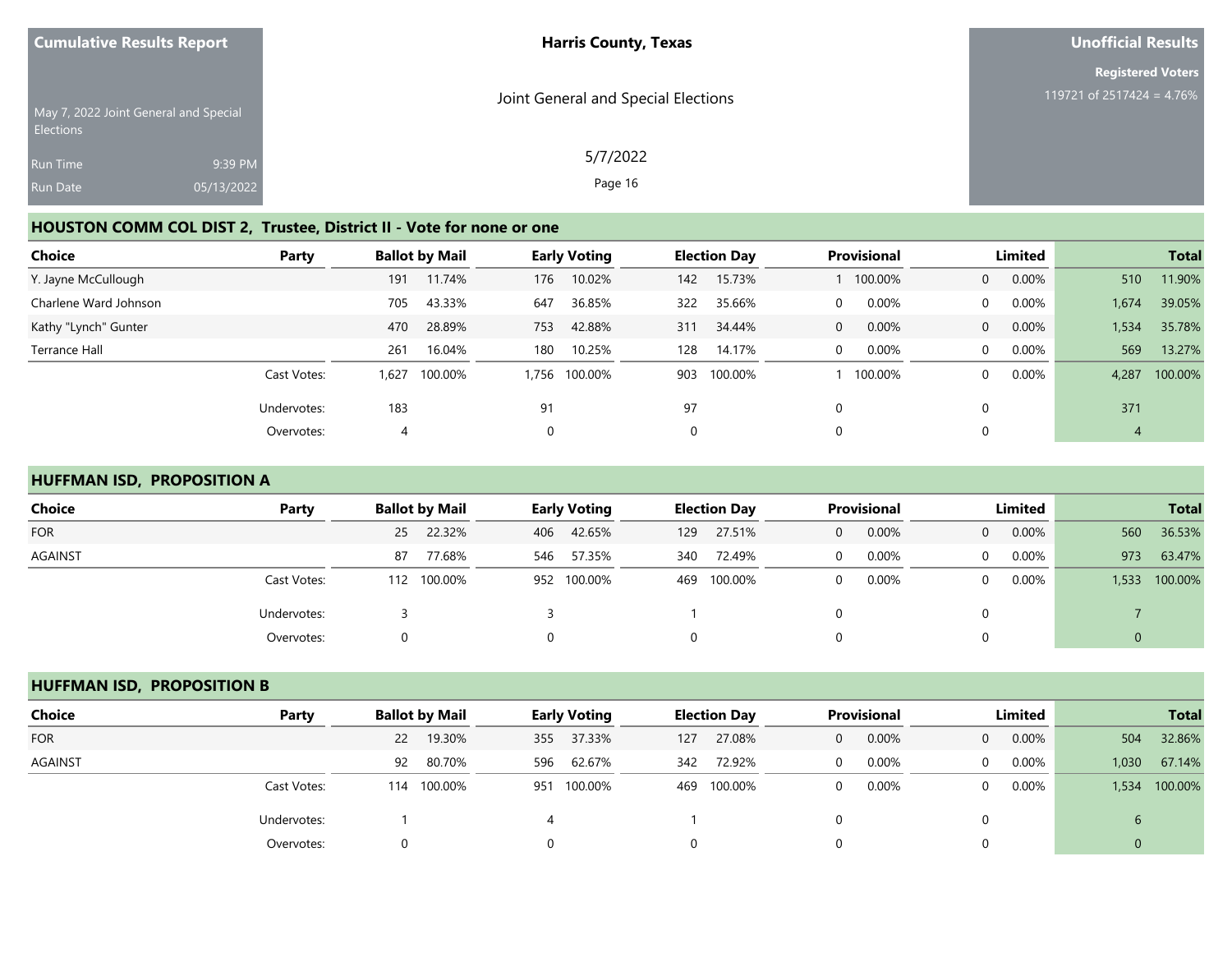| <b>Cumulative Results Report</b>                          |                       | <b>Harris County, Texas</b>         | <b>Unofficial Results</b>                             |  |  |
|-----------------------------------------------------------|-----------------------|-------------------------------------|-------------------------------------------------------|--|--|
| May 7, 2022 Joint General and Special<br><b>Elections</b> |                       | Joint General and Special Elections | <b>Registered Voters</b><br>119721 of 2517424 = 4.76% |  |  |
| <b>Run Time</b><br>Run Date                               | 9:39 PM<br>05/13/2022 | 5/7/2022<br>Page 17                 |                                                       |  |  |

## **HUMBLE ISD, PROPOSITION A**

| Choice         | Party       |       | <b>Ballot by Mail</b> | <b>Early Voting</b> |               |       |               | <b>Provisional</b><br>Limited<br><b>Election Day</b> |       |          |       |        |         | <b>Total</b> |  |
|----------------|-------------|-------|-----------------------|---------------------|---------------|-------|---------------|------------------------------------------------------|-------|----------|-------|--------|---------|--------------|--|
| <b>FOR</b>     |             | 1,017 | 57.13%                | 4,208               | 65.58%        | 2,512 | 63.15%        | 0                                                    | 0.00% | $\Omega$ | 0.00% | 7,737  | 63.55%  |              |  |
| <b>AGAINST</b> |             | 763   | 42.87%                | 2,209               | 34.42%        | 1,466 | 36.85%        |                                                      | 0.00% | 0        | 0.00% | 4,438  | 36.45%  |              |  |
|                | Cast Votes: |       | 1,780 100.00%         |                     | 6,417 100.00% |       | 3,978 100.00% |                                                      | 0.00% | $\Omega$ | 0.00% | 12,175 | 100.00% |              |  |
|                | Undervotes: | 35    |                       | 33                  |               | 29    |               |                                                      |       | 0        |       | 97     |         |              |  |
|                | Overvotes:  |       |                       |                     |               | 0     |               |                                                      |       | 0        |       | 0      |         |              |  |

#### **HUMBLE ISD, PROPOSITION B**

| <b>Choice</b>  | Party       | <b>Ballot by Mail</b> | <b>Early Voting</b> | <b>Election Day</b> | <b>Provisional</b>    | Limited                    | <b>Total</b>     |
|----------------|-------------|-----------------------|---------------------|---------------------|-----------------------|----------------------------|------------------|
| <b>FOR</b>     |             | 56.36%<br>988         | 66.02%<br>4,230     | 63.44%<br>2,516     | 0.00%<br>$\mathbf{0}$ | 0.00%<br>$\overline{0}$    | 63.78%<br>7,734  |
| <b>AGAINST</b> |             | 43.64%<br>765         | 33.98%<br>2.177     | 36.56%<br>1,450     | 0.00%<br>$\Omega$     | $0.00\%$<br>$\Omega$       | 4,392<br>36.22%  |
|                | Cast Votes: | 100.00%<br>,753       | 6,407 100.00%       | 3,966 100.00%       | 0.00%<br>0            | $0.00\%$<br>$\overline{0}$ | 12,126 100.00%   |
|                | Undervotes: | 62                    | 43                  | 41                  |                       | 0                          | 146              |
|                | Overvotes:  |                       |                     | 0                   |                       | 0                          | $\boldsymbol{0}$ |

## **KLEIN ISD, PROPOSITION A**

| Choice         | Party       |          | <b>Ballot by Mail</b> | <b>Early Voting</b> |                |    | <b>Election Day</b> | <b>Provisional</b> |           | Limited        |          |                | <b>Total</b>   |
|----------------|-------------|----------|-----------------------|---------------------|----------------|----|---------------------|--------------------|-----------|----------------|----------|----------------|----------------|
| <b>FOR</b>     |             | 1,284    | 59.14%                | 6,429               | 62.69%         |    | 3,046 52.68%        |                    | 66.67%    | $\overline{0}$ | $0.00\%$ | 10,761         | 59.09%         |
| <b>AGAINST</b> |             | 887      | 40.86%                |                     | 3,826 37.31%   |    | 2,736 47.32%        |                    | 33.33%    | $\Omega$       | $0.00\%$ | 7,450          | 40.91%         |
|                | Cast Votes: | 2.171    | 100.00%               |                     | 10,255 100.00% |    | 5,782 100.00%       |                    | 3 100.00% | $\Omega$       | 0.00%    |                | 18,211 100.00% |
|                | Undervotes: | 31       |                       | 28                  |                | 22 |                     |                    |           |                |          | 81             |                |
|                | Overvotes:  | $\Omega$ |                       | 0                   |                |    |                     |                    |           | 0              |          | $\overline{0}$ |                |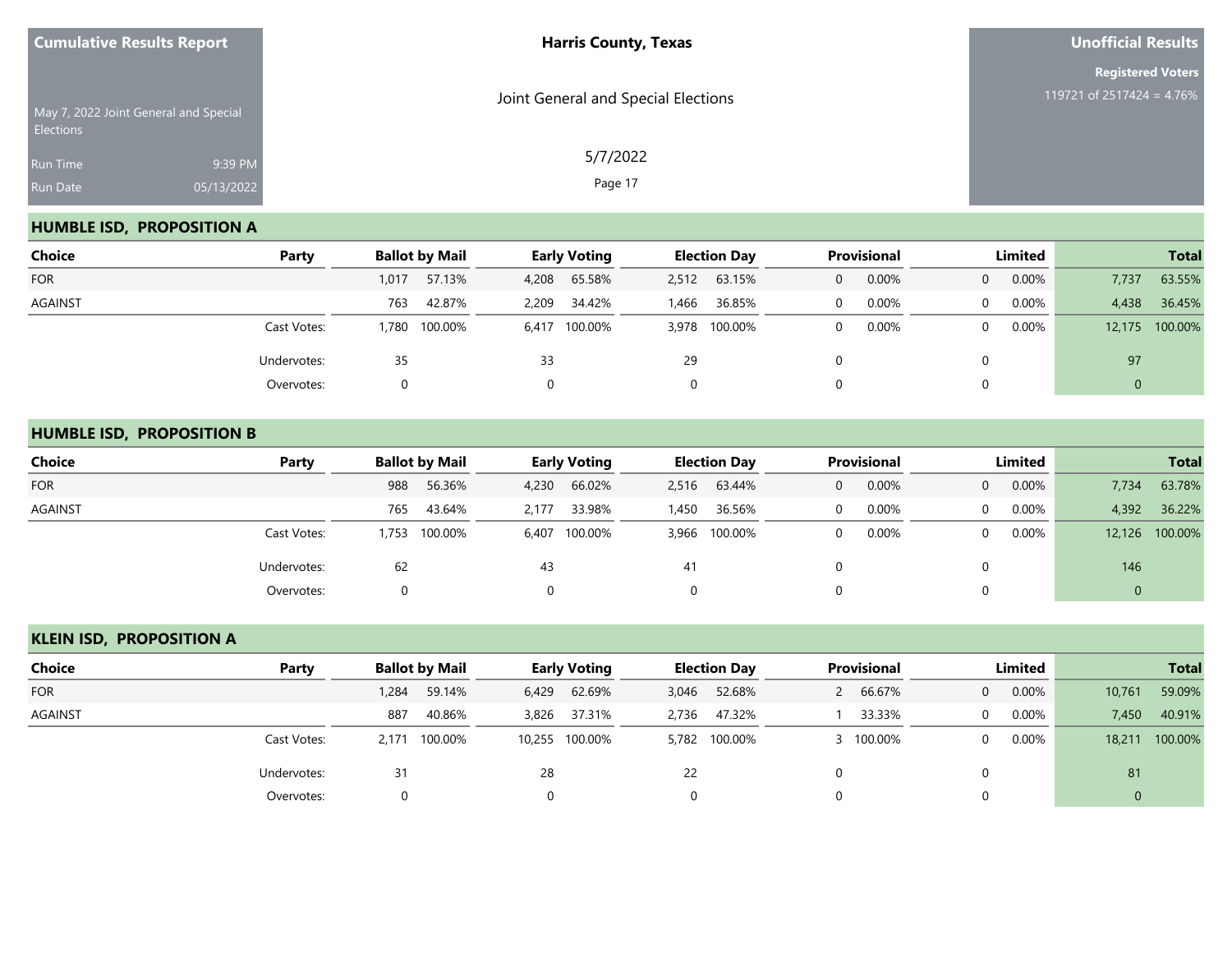| <b>Cumulative Results Report</b>                   |                       | <b>Harris County, Texas</b>         | <b>Unofficial Results</b>                             |  |  |
|----------------------------------------------------|-----------------------|-------------------------------------|-------------------------------------------------------|--|--|
| May 7, 2022 Joint General and Special<br>Elections |                       | Joint General and Special Elections | <b>Registered Voters</b><br>119721 of 2517424 = 4.76% |  |  |
| <b>Run Time</b><br>Run Date                        | 9:39 PM<br>05/13/2022 | 5/7/2022<br>Page 18                 |                                                       |  |  |

## **KLEIN ISD, PROPOSITION B**

| Choice         | Party       | <b>Ballot by Mail</b> |                 | <b>Early Voting</b> |       | <b>Provisional</b><br>Limited<br><b>Election Day</b> |  |         |          |       |        | <b>Total</b> |
|----------------|-------------|-----------------------|-----------------|---------------------|-------|------------------------------------------------------|--|---------|----------|-------|--------|--------------|
| <b>FOR</b>     |             | 258,                  | 58.08%<br>6,410 | 62.55%              | 3,091 | 53.53%                                               |  | 100.00% | $\Omega$ | 0.00% | 10,762 | 59.16%       |
| <b>AGAINST</b> |             | 908                   | 41.92%<br>3,838 | 37.45%              | 2,683 | 46.47%                                               |  | 0.00%   | $\Omega$ | 0.00% | 7,429  | 40.84%       |
|                | Cast Votes: | 2,166 100.00%         |                 | 10,248 100.00%      |       | 5,774 100.00%                                        |  | 100.00% | $\Omega$ | 0.00% | 18,191 | 100.00%      |
|                | Undervotes: | 36                    |                 | 35                  | 30    |                                                      |  |         |          |       | 101    |              |
|                | Overvotes:  |                       |                 | $\Omega$            |       | 0                                                    |  |         |          |       |        |              |

#### **KLEIN ISD, PROPOSITION C**

| <b>Choice</b> | Party       | <b>Ballot by Mail</b> | <b>Early Voting</b> | <b>Election Day</b> | Provisional | Limited              | <b>Total</b>    |
|---------------|-------------|-----------------------|---------------------|---------------------|-------------|----------------------|-----------------|
| <b>FOR</b>    |             | 46.48%<br>1,004       | 52.37%<br>5,360     | 42.14%<br>2,430     | 33.33%      | 0.00%<br>$\Omega$    | 8,795<br>48.42% |
| AGAINST       |             | 53.52%<br>1.156       | 4.874<br>47.63%     | 57.86%<br>3,336     | 66.67%      | $0.00\%$<br>$\Omega$ | 9,368<br>51.58% |
|               | Cast Votes: | 2,160 100.00%         | 10,234 100.00%      | 5,766 100.00%       | 100.00%     | $0.00\%$<br>$\Omega$ | 18,163 100.00%  |
|               | Undervotes: | 42                    | 49                  | 38                  |             |                      | 129             |
|               | Overvotes:  |                       |                     | 0                   |             |                      | 0               |

## **KLEIN ISD, PROPOSITION D**

| Choice         | Party       | <b>Ballot by Mail</b> |               | <b>Early Voting</b> |                |       | <b>Election Day</b> | <b>Provisional</b> |           | Limited        |          |       | <b>Total</b>   |
|----------------|-------------|-----------------------|---------------|---------------------|----------------|-------|---------------------|--------------------|-----------|----------------|----------|-------|----------------|
| <b>FOR</b>     |             | 966                   | 44.83%        | 5,175               | 50.56%         | 2,319 | 40.23%              |                    | 33.33%    | $\overline{0}$ | $0.00\%$ | 8,461 | 46.60%         |
| <b>AGAINST</b> |             | ,189                  | 55.17%        | 5,060               | 49.44%         | 3,446 | 59.77%              |                    | 66.67%    | $\Omega$       | $0.00\%$ | 9,697 | 53.40%         |
|                | Cast Votes: |                       | 2,155 100.00% |                     | 10,235 100.00% |       | 5,765 100.00%       |                    | 3 100.00% | $\Omega$       | 0.00%    |       | 18,158 100.00% |
|                | Undervotes: | 47                    |               | 48                  |                | 39    |                     |                    |           |                |          | 134   |                |
|                | Overvotes:  |                       |               |                     |                |       |                     |                    |           |                |          | U     |                |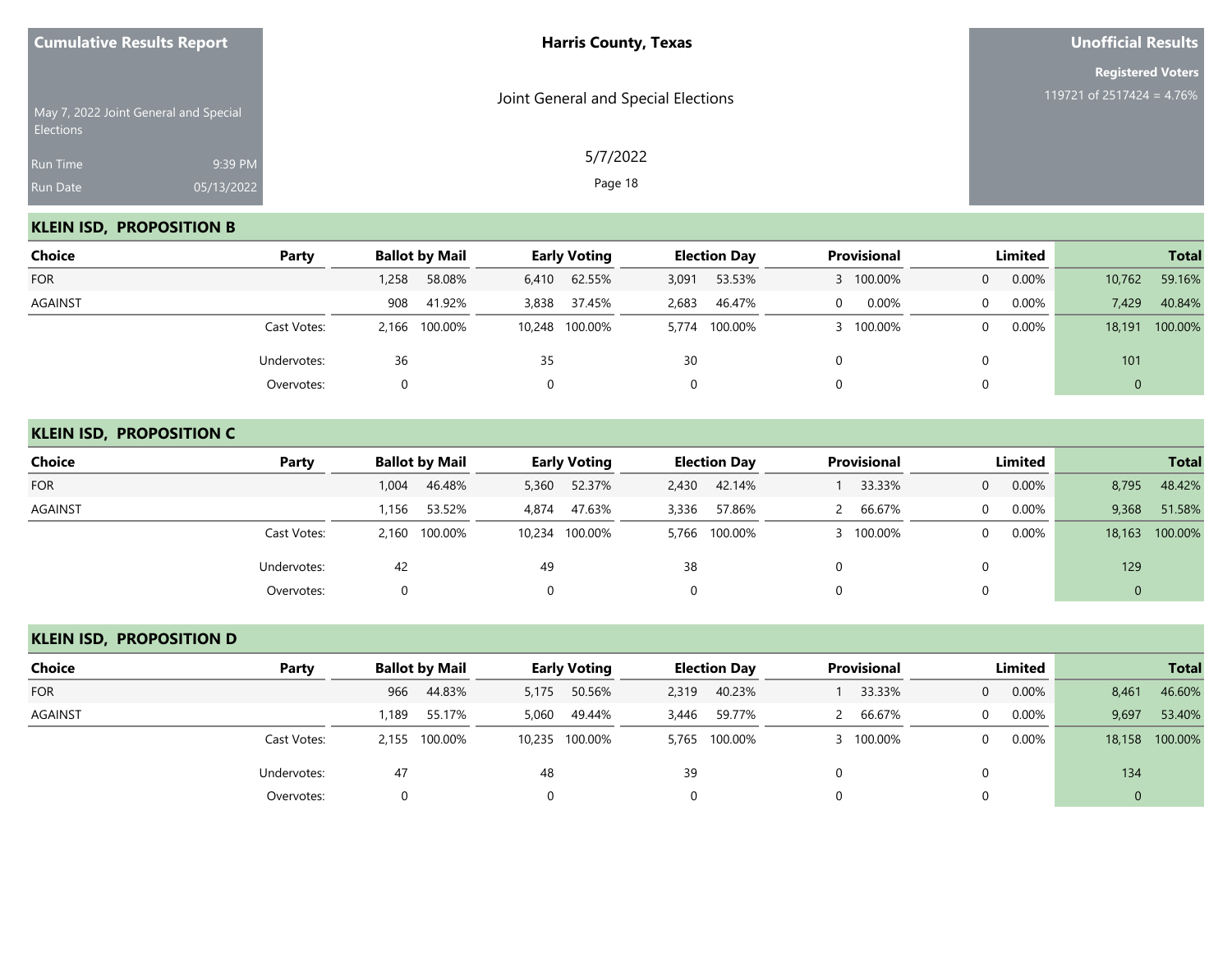| <b>Cumulative Results Report</b> |                                       | <b>Harris County, Texas</b>         | <b>Unofficial Results</b>                             |
|----------------------------------|---------------------------------------|-------------------------------------|-------------------------------------------------------|
|                                  | May 7, 2022 Joint General and Special | Joint General and Special Elections | <b>Registered Voters</b><br>119721 of 2517424 = 4.76% |
| Elections                        |                                       | 5/7/2022                            |                                                       |
| Run Time<br>Run Date             | 9:39 PM<br>05/13/2022                 | Page 19                             |                                                       |
|                                  |                                       |                                     |                                                       |

## **PASADENA ISD, PROPOSITION A**

| Choice     | Party       | <b>Ballot by Mail</b> | <b>Early Voting</b> | <b>Election Day</b> | Provisional | Limited           | <b>Total</b>     |
|------------|-------------|-----------------------|---------------------|---------------------|-------------|-------------------|------------------|
| <b>FOR</b> |             | 60.15%<br>705         | 68.34%<br>1,263     | 68.78%<br>1,018     | 100.00%     | 0.00%<br>$\Omega$ | 66.36%<br>2,987  |
| AGAINST    |             | 39.85%<br>467         | 31.66%<br>585       | 31.22%<br>462       | 0.00%       | 0.00%<br>$\Omega$ | 33.64%<br>1.514  |
|            | Cast Votes: | 1,172 100.00%         | 1,848 100.00%       | 1,480 100.00%       | 100.00%     | 0.00%<br>$\Omega$ | 100.00%<br>4,501 |
|            | Undervotes: | 14                    | 26                  |                     |             |                   | 57               |
|            | Overvotes:  |                       | $\Omega$            | 0                   |             |                   | 0                |

#### **PASADENA ISD, PROPOSITION B**

| <b>Choice</b> | Party       | <b>Ballot by Mail</b> | <b>Early Voting</b> | <b>Election Day</b> | Provisional   | Limited              | <b>Total</b>    |
|---------------|-------------|-----------------------|---------------------|---------------------|---------------|----------------------|-----------------|
| <b>FOR</b>    |             | 60.30%<br>691         | 67.27%<br>1,231     | 67.82%<br>999       | 100.00%       | $0.00\%$<br>$\Omega$ | 65.66%<br>2,922 |
| AGAINST       |             | 39.70%<br>455         | 32.73%<br>599       | 32.18%<br>474       | $0.00\%$<br>0 | $0.00\%$<br>0        | 34.34%<br>1,528 |
|               | Cast Votes: | 1,146 100.00%         | 1,830 100.00%       | 1,473 100.00%       | 100.00%       | $0.00\%$<br>0        | 4,450 100.00%   |
|               | Undervotes: | 40                    | 44                  | 24                  |               |                      | 108             |
|               | Overvotes:  |                       |                     | 0                   |               |                      | 0               |

## **PASADENA ISD, PROPOSITION C**

| Choice         | Party       |       | <b>Ballot by Mail</b> |       | <b>Early Voting</b> |     | <b>Election Day</b> | <b>Provisional</b> |                | Limited |       | <b>Total</b> |
|----------------|-------------|-------|-----------------------|-------|---------------------|-----|---------------------|--------------------|----------------|---------|-------|--------------|
| <b>FOR</b>     |             | 626   | 54.82%                | 1,148 | 62.87%              | 929 | 63.11%              | 100.00%            | $\overline{0}$ | 0.00%   | 2,704 | 60.89%       |
| <b>AGAINST</b> |             | 516   | 45.18%                | 678   | 37.13%              | 543 | 36.89%              | 0.00%              | 0              | 0.00%   | 1,737 | 39.11%       |
|                | Cast Votes: | 1.142 | 100.00%               |       | 1,826 100.00%       |     | 1,472 100.00%       | 100.00%            | 0              | 0.00%   | 4,441 | 100.00%      |
|                | Undervotes: | 43    |                       | 48    |                     | 25  |                     |                    |                |         | 116   |              |
|                | Overvotes:  |       |                       |       |                     |     |                     |                    |                |         |       |              |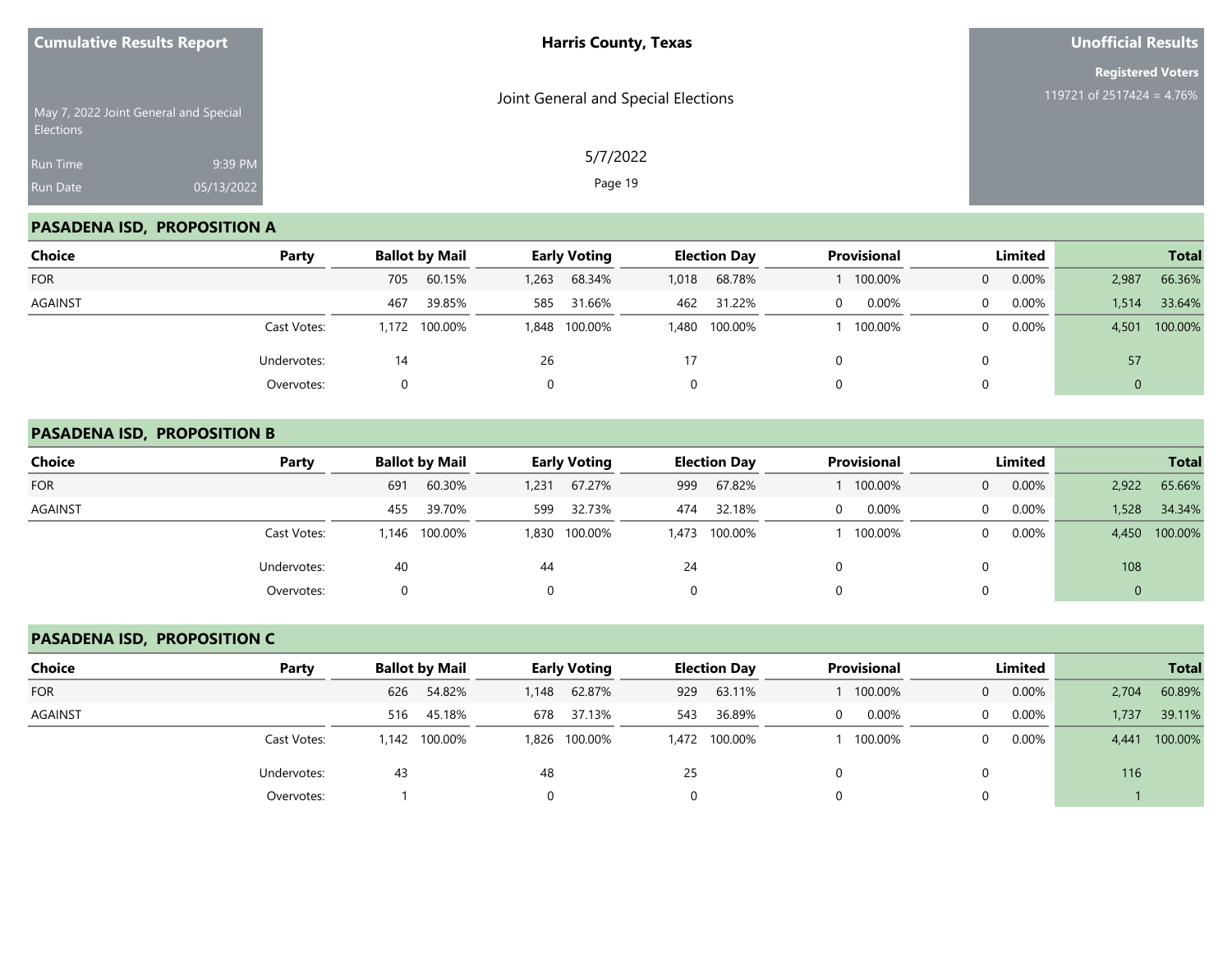| <b>Cumulative Results Report</b>      |                       | <b>Harris County, Texas</b>         | <b>Unofficial Results</b>                             |  |  |
|---------------------------------------|-----------------------|-------------------------------------|-------------------------------------------------------|--|--|
| May 7, 2022 Joint General and Special |                       | Joint General and Special Elections | <b>Registered Voters</b><br>119721 of 2517424 = 4.76% |  |  |
| Elections<br>Run Time<br>Run Date     | 9:39 PM<br>05/13/2022 | 5/7/2022<br>Page 20                 |                                                       |  |  |

## **SHELDON ISD, PROPOSITION A**

| <b>Choice</b>  | Party       | <b>Ballot by Mail</b> | <b>Early Voting</b> | <b>Election Day</b> | <b>Provisional</b> | Limited           | <b>Total</b>   |
|----------------|-------------|-----------------------|---------------------|---------------------|--------------------|-------------------|----------------|
| <b>FOR</b>     |             | 21.48%<br>29          | 88 37.29%           | 41.35%<br>86        | 0.00%<br>0         | 0.00%<br>$\Omega$ | 35.00%<br>203  |
| <b>AGAINST</b> |             | 78.52%<br>106         | 62.71%<br>148       | 58.65%<br>122       | 100.00%            | 0.00%<br>$\Omega$ | 65.00%<br>377  |
|                | Cast Votes: | 135 100.00%           | 236 100.00%         | 208 100.00%         | 100.00%            | 0.00%<br>$\Omega$ | 100.00%<br>580 |
|                | Undervotes: |                       |                     | b                   |                    |                   | 8              |
|                | Overvotes:  |                       | 0                   | 0                   |                    |                   | ν              |

#### **SHELDON ISD, PROPOSITION B**

| <b>Choice</b>  | Party       | <b>Ballot by Mail</b> | <b>Early Voting</b> | <b>Election Day</b> | <b>Provisional</b>    | Limited                  | <b>Total</b>   |
|----------------|-------------|-----------------------|---------------------|---------------------|-----------------------|--------------------------|----------------|
| <b>FOR</b>     |             | 20.90%<br>28          | 33.05%<br>78        | 37.50%<br>78        | 0.00%<br>$\mathbf{0}$ | 0.00%<br>$\overline{0}$  | 31.78%<br>184  |
| <b>AGAINST</b> |             | 79.10%<br>106         | 66.95%<br>158       | 62.50%<br>130       | 100.00%               | 0.00%<br>$\Omega$        | 68.22%<br>395  |
|                | Cast Votes: | 100.00%<br>134        | 236 100.00%         | 100.00%<br>208      | 100.00%               | $0.00\%$<br>$\mathbf{0}$ | 100.00%<br>579 |
|                | Undervotes: |                       |                     |                     |                       | 0                        | 9              |
|                | Overvotes:  |                       |                     | 0                   | 0                     | 0                        | 0              |

## **SHELDON ISD, PROPOSITION C**

| Choice         | Party       | <b>Ballot by Mail</b> | <b>Early Voting</b> | <b>Election Day</b> | <b>Provisional</b> | Limited                 | <b>Total</b>    |
|----------------|-------------|-----------------------|---------------------|---------------------|--------------------|-------------------------|-----------------|
| <b>FOR</b>     |             | 19.26%<br>26          | 78 33.19%           | 37.20%<br>77        | 0.00%<br>$\Omega$  | 0.00%<br>$\overline{0}$ | 31.31%<br>181   |
| <b>AGAINST</b> |             | 80.74%<br>109         | 66.81%<br>157       | 62.80%<br>130       | 100.00%            | 0.00%<br>$\Omega$       | 68.69%<br>397   |
|                | Cast Votes: | 135 100.00%           | 235 100.00%         | 207 100.00%         | 100.00%            | 0.00%<br>0              | 100.00%<br>578  |
|                | Undervotes: |                       |                     |                     |                    |                         | 10 <sup>1</sup> |
|                | Overvotes:  | 0                     |                     |                     |                    |                         | $\mathbf 0$     |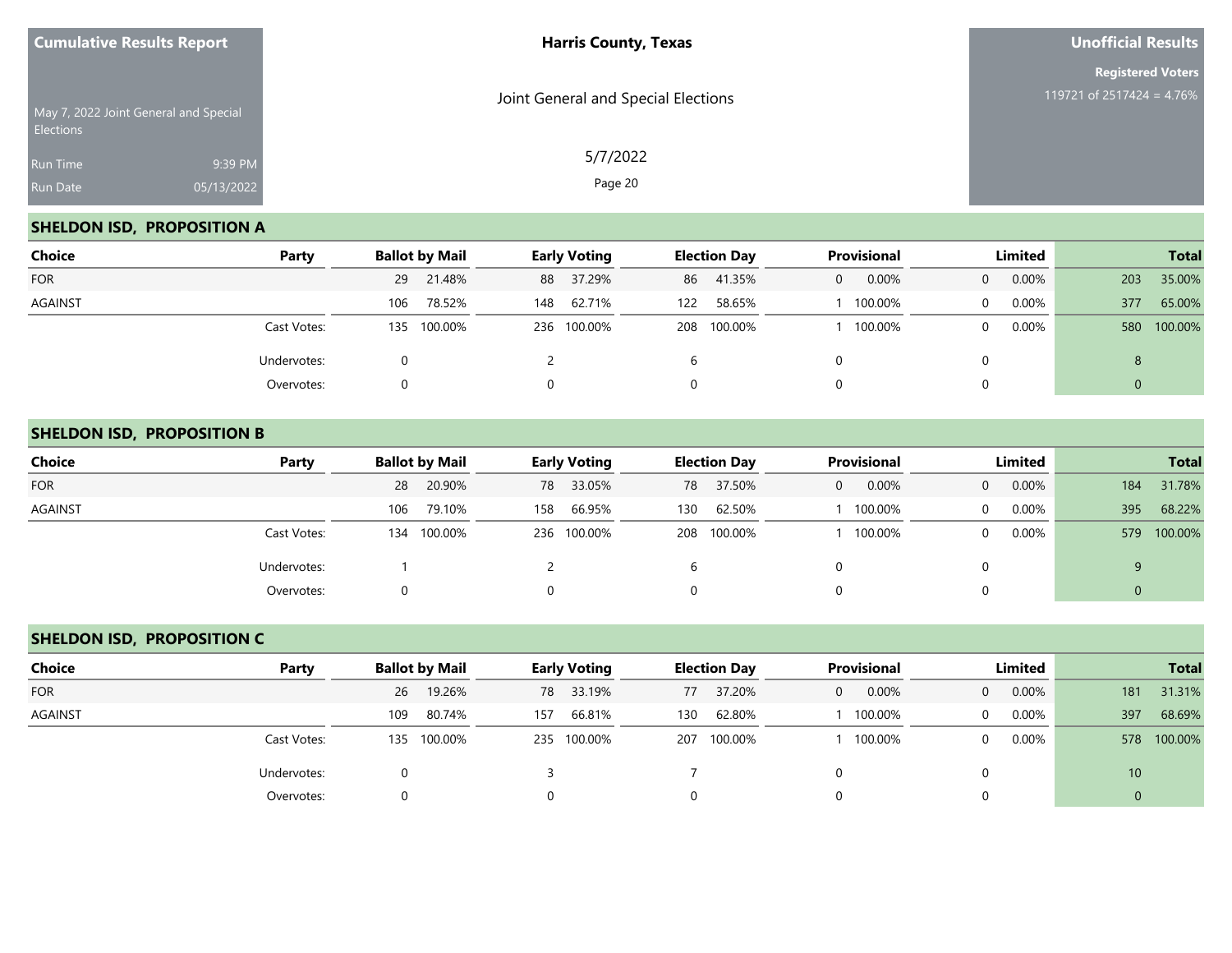| <b>Cumulative Results Report</b>                          |            | <b>Harris County, Texas</b>         | Unofficial Results                                       |
|-----------------------------------------------------------|------------|-------------------------------------|----------------------------------------------------------|
|                                                           |            | Joint General and Special Elections | <b>Registered Voters</b><br>119721 of 2517424 = $4.76\%$ |
| May 7, 2022 Joint General and Special<br><b>Elections</b> |            |                                     |                                                          |
| Run Time                                                  | 9:39 PM    | 5/7/2022                            |                                                          |
| <b>Run Date</b>                                           | 05/13/2022 | Page 21                             |                                                          |

# **WALLER ISD, Trustee, Position 3 - Vote for none or one**

| <b>Choice</b> | Party       |    | <b>Ballot by Mail</b> |    | <b>Early Voting</b> | <b>Election Day</b> | <b>Provisional</b> |   | Limited  |     | <b>Total</b> |
|---------------|-------------|----|-----------------------|----|---------------------|---------------------|--------------------|---|----------|-----|--------------|
| Bryan Lowe    |             |    | 64 100.00%            |    | 149 100.00%         | 106 100.00%         | 0.00%              | 0 | $0.00\%$ | 319 | 100.00%      |
|               | Cast Votes: | 64 | 100.00%               |    | 149 100.00%         | 106 100.00%         | 0.00%              |   | $0.00\%$ | 319 | 100.00%      |
|               | Undervotes: | 20 |                       | 67 |                     |                     |                    |   |          | 138 |              |
|               | Overvotes:  |    |                       |    |                     |                     |                    |   |          | 0   |              |

#### **WALLER ISD, Trustee, Position 4 - Vote for none or one**

| <b>Choice</b>  | Party       |    | <b>Ballot by Mail</b> |     | <b>Early Voting</b> |    | <b>Election Day</b> |   | <b>Provisional</b> |          | Limited  |     | <b>Total</b> |
|----------------|-------------|----|-----------------------|-----|---------------------|----|---------------------|---|--------------------|----------|----------|-----|--------------|
| Jeff Flukinger |             | 34 | 52.31%                | 78  | 40.00%              | 53 | 38.97%              |   | 0.00%              | $\Omega$ | $0.00\%$ | 165 | 41.67%       |
| Adam Suhr      |             | 31 | 47.69%                | 117 | 60.00%              | 83 | 61.03%              | 0 | 0.00%              | $\Omega$ | $0.00\%$ | 231 | 58.33%       |
|                | Cast Votes: |    | 65 100.00%            |     | 195 100.00%         |    | 136 100.00%         |   | 0.00%              | $\Omega$ | $0.00\%$ | 396 | 100.00%      |
|                | Undervotes: | 19 |                       |     |                     | 21 |                     |   |                    | 0        |          | 61  |              |
|                | Overvotes:  | 0  |                       | 0   |                     | 0  |                     | O |                    | $\Omega$ |          |     |              |

#### **BISSONNET MUD, PROPOSITION A**

| <b>Choice</b> | Party       | <b>Ballot by Mail</b> | <b>Early Voting</b> | <b>Election Day</b> | Provisional       | Limited              | <b>Total</b>              |
|---------------|-------------|-----------------------|---------------------|---------------------|-------------------|----------------------|---------------------------|
| <b>FOR</b>    |             | 70.83%                | 75.00%<br>9         | 72.00%<br>18        | 0.00%<br>0        | $0.00\%$<br>$\Omega$ | 72.13%<br>44              |
| AGAINST       |             | 29.17%                | 25.00%<br>3.        | 28.00%              | 0.00%<br>0        | 0.00%<br>$\Omega$    | 27.87%<br>17 <sup>°</sup> |
|               | Cast Votes: | 24 100.00%            | 12 100.00%          | 25 100.00%          | 0.00%<br>$\Omega$ | $0.00\%$<br>0        | 100.00%<br>61             |
|               | Undervotes: |                       |                     | 0                   | 0                 |                      |                           |
|               | Overvotes:  |                       | 0                   | 0                   | 0                 |                      | 0                         |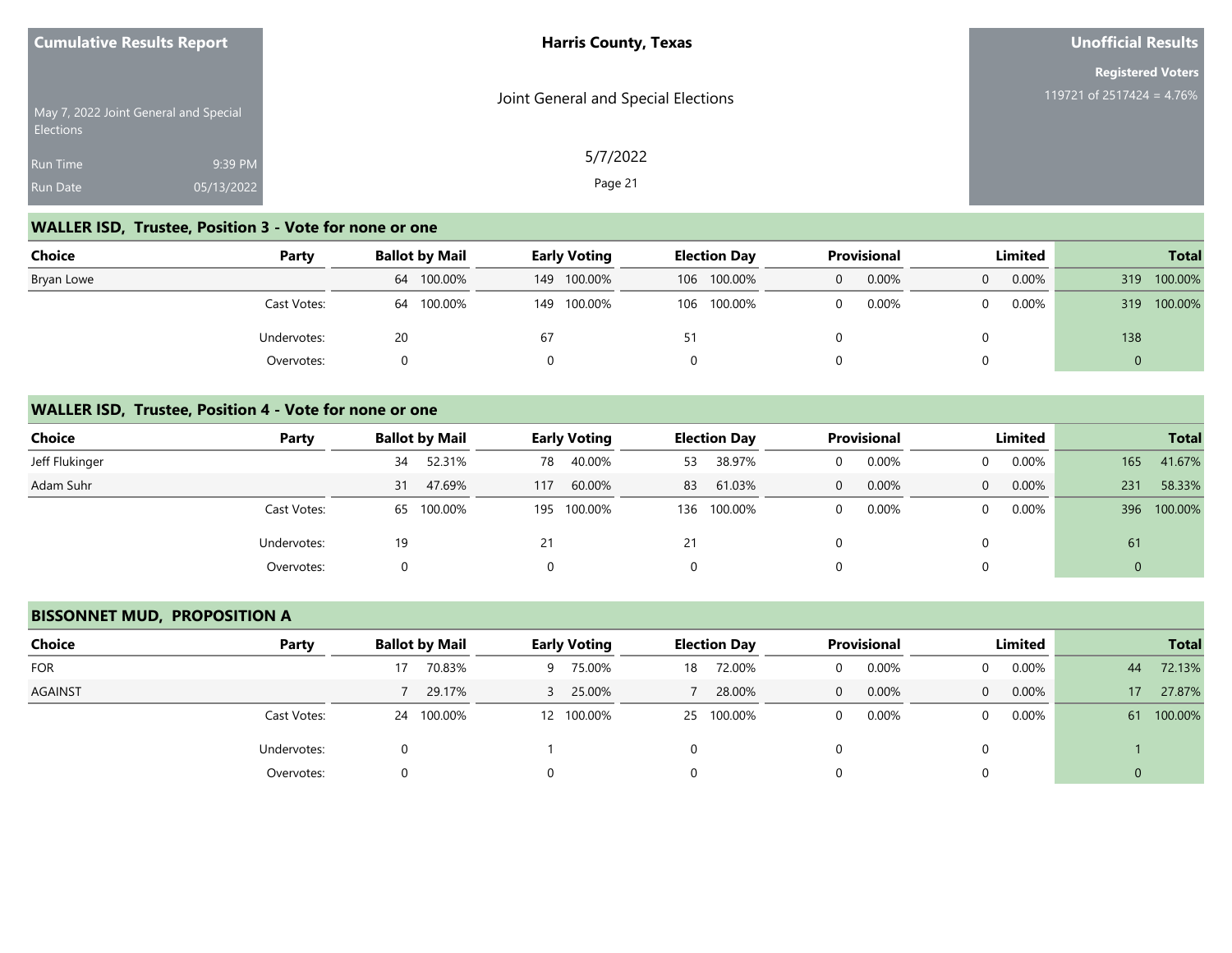| <b>Cumulative Results Report</b> |                                       | <b>Harris County, Texas</b>         | <b>Unofficial Results</b>                             |
|----------------------------------|---------------------------------------|-------------------------------------|-------------------------------------------------------|
| <b>Elections</b>                 | May 7, 2022 Joint General and Special | Joint General and Special Elections | <b>Registered Voters</b><br>119721 of 2517424 = 4.76% |
| Run Time<br>Run Date             | 9:39 PM<br>05/13/2022                 | 5/7/2022<br>Page 22                 |                                                       |

## **BISSONNET MUD, PROPOSITION B**

| Choice     | Party       | <b>Ballot by Mail</b> | <b>Early Voting</b>       | <b>Election Day</b> | <b>Provisional</b> | Limited                  | <b>Total</b>  |
|------------|-------------|-----------------------|---------------------------|---------------------|--------------------|--------------------------|---------------|
| <b>FOR</b> |             | 62.50%<br>15          | 83.33%<br>10 <sup>1</sup> | 68.00%              | 0.00%              | $0.00\%$<br>$\mathbf{0}$ | 68.85%<br>42  |
| AGAINST    |             | 9 37.50%              | 16.67%<br>$\mathbf{2}$    | 32.00%<br>8         | 0.00%<br>0         | 0.00%<br>$\Omega$        | 31.15%<br>19  |
|            | Cast Votes: | 100.00%<br>24         | 12 100.00%                | 25 100.00%          | 0.00%              | 0.00%<br>$\Omega$        | 100.00%<br>61 |
|            | Undervotes: | 0                     |                           | 0                   |                    | 0                        |               |
|            | Overvotes:  | 0                     | 0                         | 0                   |                    | 0                        |               |

#### **BRIDGESTONE MUD, Directors - Vote for none, one, or two**

| Choice           | Party       |    | <b>Ballot by Mail</b> |          | <b>Early Voting</b> |     | <b>Election Day</b> |   | <b>Provisional</b> |                | Limited  |             | <b>Total</b> |
|------------------|-------------|----|-----------------------|----------|---------------------|-----|---------------------|---|--------------------|----------------|----------|-------------|--------------|
| Michael Crayton  |             | 46 | 37.70%                | 349      | 45.15%              | 194 | 45.43%              |   | 0.00%              | $\Omega$       | $0.00\%$ | 589         | 44.55%       |
| Skip Warren      |             | 41 | 33.61%                | 199      | 25.74%              | 115 | 26.93%              | 0 | 0.00%              | $\overline{0}$ | 0.00%    | 355         | 26.85%       |
| Martha Velazquez |             | 35 | 28.69%                | 225      | 29.11%              | 118 | 27.63%              |   | 0.00%              | $\Omega$       | $0.00\%$ | 378         | 28.59%       |
|                  | Cast Votes: |    | 122 100.00%           | 773      | 100.00%             | 427 | 100.00%             |   | 0.00%              | $\Omega$       | $0.00\%$ | 1.322       | 100.00%      |
|                  | Undervotes: | 88 |                       | 541      |                     | 313 |                     |   |                    | 0              |          | 942         |              |
|                  | Overvotes:  | 0  |                       | $\Omega$ |                     | 0   |                     |   |                    | 0              |          | $\mathbf 0$ |              |

## **CLEAR LAKE CITY WA, PROPOSITION A**

| Choice     | Party       |       | <b>Ballot by Mail</b> |       | <b>Early Voting</b> |     | <b>Election Day</b> |          | <b>Provisional</b> | Limited  |       | <b>Total</b>  |
|------------|-------------|-------|-----------------------|-------|---------------------|-----|---------------------|----------|--------------------|----------|-------|---------------|
| <b>FOR</b> |             | 791   | 71.58%                | 893   | 67.09%              | 805 | 62.74%              |          | 100.00%            | 0.00%    | 2,490 | 66.94%        |
| AGAINST    |             | 314   | 28.42%                | 438   | 32.91%              | 478 | 37.26%              | 0        | $0.00\%$           | $0.00\%$ | 1,230 | 33.06%        |
|            | Cast Votes: | 1,105 | 100.00%               | 1,331 | 100.00%             |     | 1,283 100.00%       |          | 100.00%            | $0.00\%$ |       | 3,720 100.00% |
|            | Undervotes: | 17    |                       | 44    |                     | 47  |                     | 0        |                    |          | 108   |               |
|            | Overvotes:  |       |                       |       |                     |     |                     | $\Omega$ |                    |          |       |               |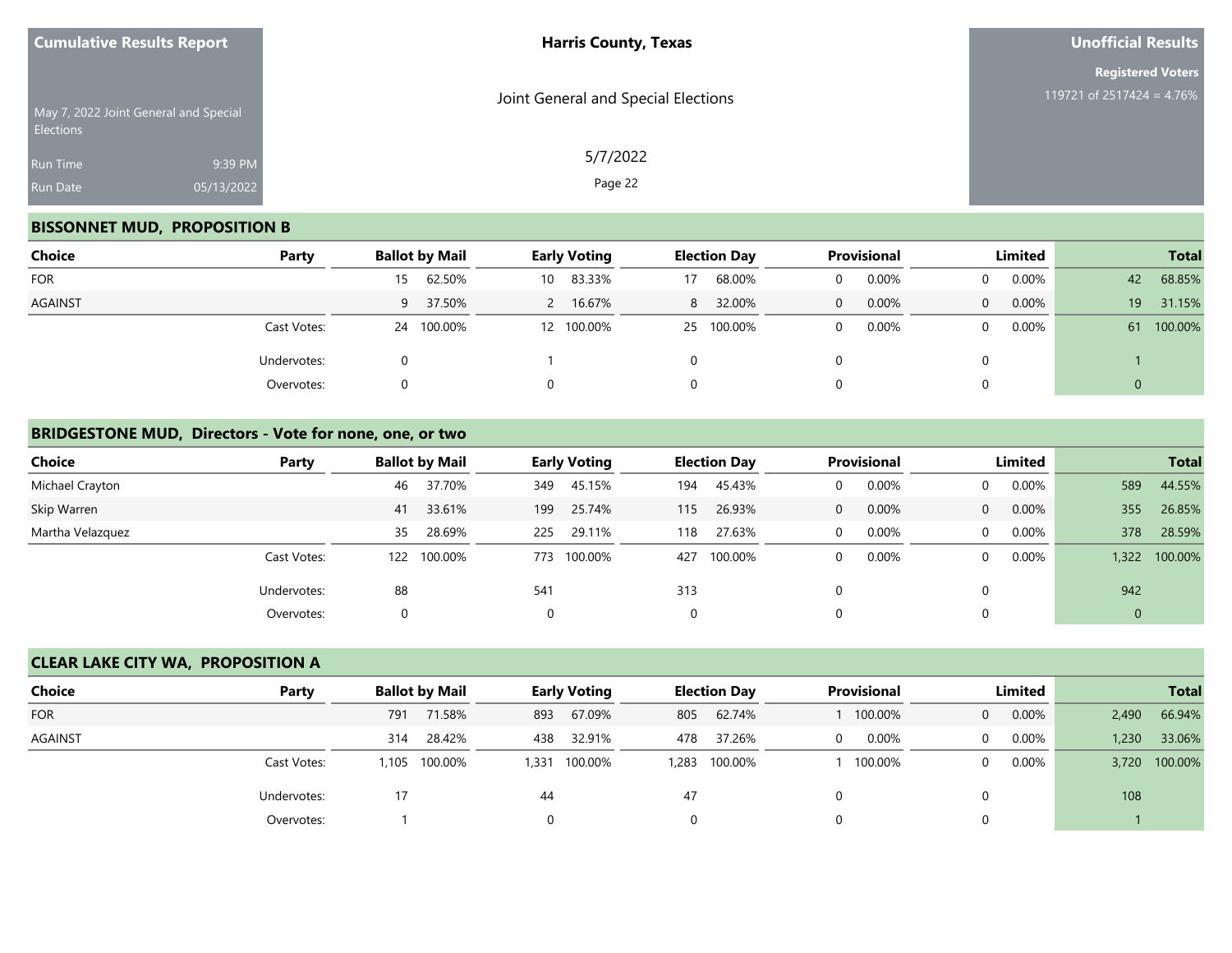| <b>Harris County, Texas</b>         | <b>Unofficial Results</b> |
|-------------------------------------|---------------------------|
|                                     | <b>Registered Voters</b>  |
| Joint General and Special Elections | 119721 of 2517424 = 4.76% |
| 5/7/2022                            |                           |
| Page 23                             |                           |
|                                     |                           |

## **CYPRESS CREEK UD, Directors - Vote for none, one, two, or three**

| <b>Choice</b>   | Party       |     | <b>Ballot by Mail</b> |     | <b>Early Voting</b> |             | <b>Election Day</b> |              | <b>Provisional</b> |                | Limited  |              | <b>Total</b> |
|-----------------|-------------|-----|-----------------------|-----|---------------------|-------------|---------------------|--------------|--------------------|----------------|----------|--------------|--------------|
| Cathy Dunn      |             | 22  | 21.78%                | 35  | 29.41%              | 96          | 25.33%              | $\mathbf{0}$ | 0.00%              | $\overline{0}$ | 0.00%    | 153          | 25.54%       |
| Robert Camp     |             | 9   | 8.91%                 | 26  | 21.85%              | 65          | 17.15%              | $\mathbf 0$  | 0.00%              | $\Omega$       | $0.00\%$ | 100          | 16.69%       |
| Joseph R Miller |             | 9   | 8.91%                 | 25  | 21.01%              | 51          | 13.46%              | 0            | 0.00%              | $\overline{0}$ | $0.00\%$ | 85           | 14.19%       |
| Robert Jackson  |             | 17  | 16.83%                | 8   | 6.72%               | 49          | 12.93%              | $\mathbf 0$  | 0.00%              | $\overline{0}$ | $0.00\%$ | 74           | 12.35%       |
| Glenn Land      |             | 25  | 24.75%                | 14  | 11.76%              | 61          | 16.09%              | 0            | 0.00%              | $\overline{0}$ | 0.00%    | 100          | 16.69%       |
| Rob Nixon       |             | 19  | 18.81%                | 11  | 9.24%               | 57          | 15.04%              | $\mathbf 0$  | 0.00%              | $\Omega$       | $0.00\%$ | 87           | 14.52%       |
|                 | Cast Votes: | 101 | 100.00%               | 119 | 100.00%             | 379         | 100.00%             | 0            | 0.00%              | $\Omega$       | 0.00%    | 599          | 100.00%      |
|                 | Undervotes: | 34  |                       | 10  |                     | 56          |                     | 0            |                    |                |          | 100          |              |
|                 | Overvotes:  | 0   |                       | 0   |                     | $\mathbf 0$ |                     | 0            |                    |                |          | $\mathbf{0}$ |              |

#### **CYPRESS FOREST PUD, Position 1 - Vote for none or one**

| <b>Choice</b>      | Party       | <b>Ballot by Mail</b> | <b>Early Voting</b> | <b>Election Day</b> | <b>Provisional</b> | Limited           | <b>Total</b>   |
|--------------------|-------------|-----------------------|---------------------|---------------------|--------------------|-------------------|----------------|
| Travis Hardwick    |             | 47.25%<br>43          | 73.00%<br>365       | 75.54%<br>176       | 0.00%<br>0         | 0.00%<br>$\Omega$ | 70.87%<br>584  |
| Russell Hildebrand |             | 52.75%<br>48          | 27.00%<br>135       | 24.46%<br>57        | 0.00%              | 0.00%<br>$\Omega$ | 29.13%<br>240  |
|                    | Cast Votes: | 100.00%<br>91         | 100.00%<br>500      | 100.00%<br>233      | 0.00%              | 0.00%<br>0        | 100.00%<br>824 |
|                    | Undervotes: | 22                    | 30                  | 14                  |                    | 0                 | 66             |
|                    | Overvotes:  |                       |                     | 0                   |                    |                   |                |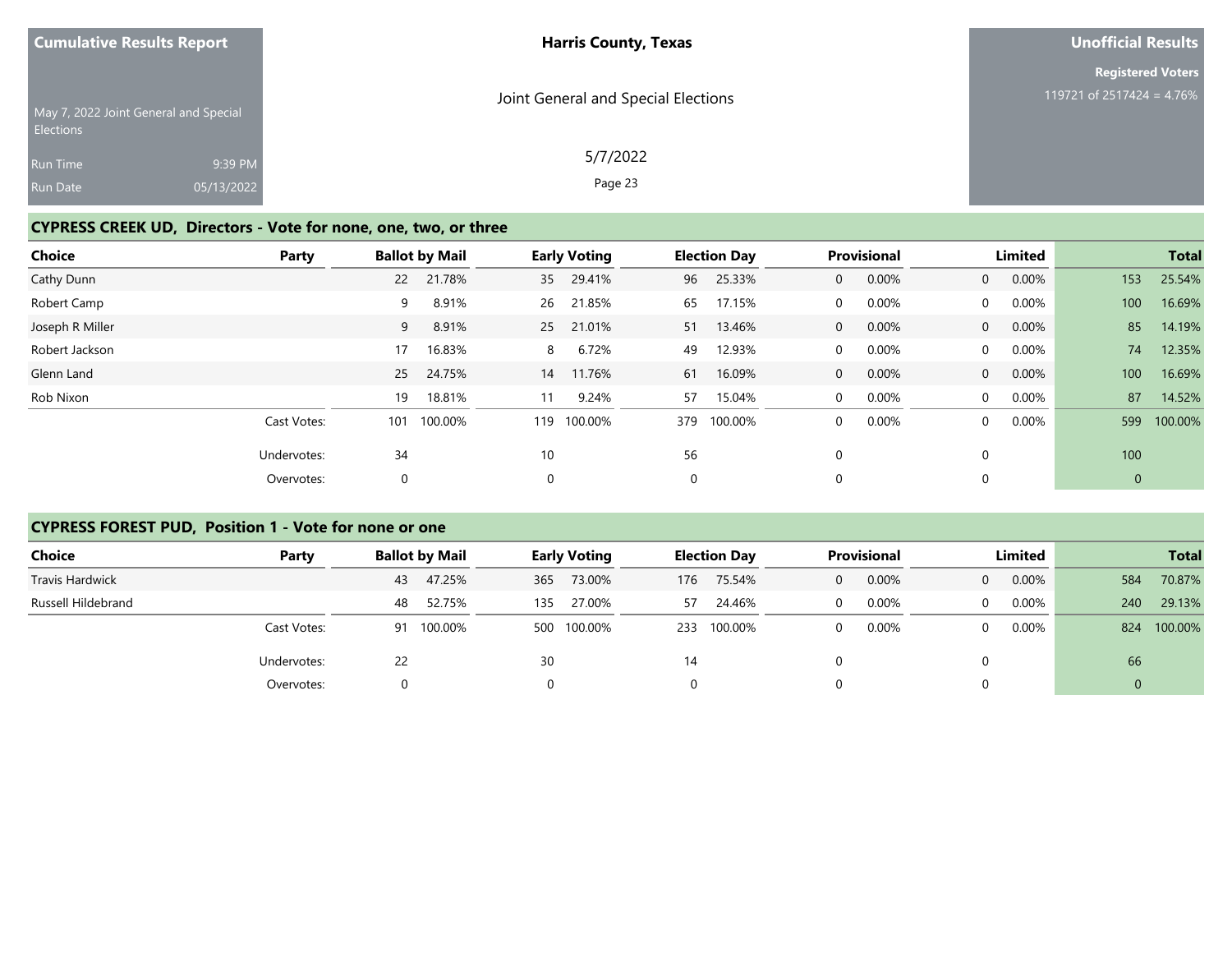| <b>Cumulative Results Report</b>                          |            | <b>Harris County, Texas</b>         | Unofficial Results        |
|-----------------------------------------------------------|------------|-------------------------------------|---------------------------|
|                                                           |            |                                     | <b>Registered Voters</b>  |
| May 7, 2022 Joint General and Special<br><b>Elections</b> |            | Joint General and Special Elections | 119721 of 2517424 = 4.76% |
| <b>Run Time</b>                                           | 9:39 PM    | 5/7/2022                            |                           |
| Run Date                                                  | 05/13/2022 | Page 24                             |                           |

#### **DOWDELL PUD, Directors - Vote for none, one, two, or three**

| Choice                 | Party       |             | <b>Ballot by Mail</b> |     | <b>Early Voting</b> |     | <b>Election Day</b> |              | Provisional |                | Limited  |             | <b>Total</b> |
|------------------------|-------------|-------------|-----------------------|-----|---------------------|-----|---------------------|--------------|-------------|----------------|----------|-------------|--------------|
| Allison "Allie" Copony |             | 10          | 29.41%                | 82  | 31.06%              | 40  | 26.32%              | 0            | 0.00%       | $\overline{0}$ | $0.00\%$ | 132         | 29.33%       |
| James Bertus           |             |             | 9 26.47%              | 55  | 20.83%              | 36  | 23.68%              | 0            | 0.00%       | $\mathbf{0}$   | $0.00\%$ | 100         | 22.22%       |
| Ulysess Bell           |             |             | 20.59%                | 55  | 20.83%              | 31  | 20.39%              | 0            | 0.00%       | $\overline{0}$ | $0.00\%$ | 93          | 20.67%       |
| Robert C. Johnson      |             |             | 8 23.53%              | 72  | 27.27%              | 45  | 29.61%              | $\mathbf{0}$ | 0.00%       | $\overline{0}$ | 0.00%    | 125         | 27.78%       |
|                        | Cast Votes: | 34          | 100.00%               | 264 | 100.00%             | 152 | 100.00%             | 0            | 0.00%       | $\mathbf{0}$   | 0.00%    | 450         | 100.00%      |
|                        | Undervotes: | 65          |                       | 426 |                     | 211 |                     | 0            |             | $\Omega$       |          | 702         |              |
|                        | Overvotes:  | $\mathbf 0$ |                       | 0   |                     | 0   |                     | 0            |             | $\Omega$       |          | $\mathbf 0$ |              |

### **FT BEND WCID No. 2, Directors Election - Vote for none, one, or two**

| <b>Choice</b> | Party       | <b>Ballot by Mail</b> | <b>Early Voting</b> | <b>Election Day</b> | <b>Provisional</b>    | Limited                    | <b>Total</b>   |
|---------------|-------------|-----------------------|---------------------|---------------------|-----------------------|----------------------------|----------------|
| Linda Walker  |             | 50.00%                | 100.00%             | 0.00%<br>0          | 0.00%<br>$\mathbf{0}$ | 0.00%<br>$\overline{0}$    | 42.86%         |
| Lana Hoesing  |             | 0.00%<br>$\Omega$     | 0.00%<br>$\Omega$   | 50.00%              | 0.00%<br>$\Omega$     | $0.00\%$<br>$\mathbf{0}$   | 14.29%         |
| Linda Burks   |             | 2 50.00%              | 0.00%<br>$\Omega$   | 50.00%              | 0.00%<br>$\mathbf{0}$ | $0.00\%$<br>$\overline{0}$ | 42.86%         |
|               | Cast Votes: | 4 100.00%             | 100.00%             | 100.00%             | 0.00%<br>$\mathbf 0$  | $0.00\%$<br>$\Omega$       | 100.00%        |
|               | Undervotes: |                       |                     |                     | 0                     | 0                          |                |
|               | Overvotes:  | 0                     |                     | 0                   | 0                     | 0                          | $\overline{0}$ |

#### **HC MUD 026, Position No. 3 - Vote for none or one**

| Choice                | Party       | <b>Ballot by Mail</b> | <b>Early Voting</b> | <b>Election Day</b> | <b>Provisional</b> | Limited              | <b>Total</b>   |
|-----------------------|-------------|-----------------------|---------------------|---------------------|--------------------|----------------------|----------------|
| Lisa Newsum           |             | 61.02%<br>36          | 49.32%<br>36        | 54.17%<br>26        | 0.00%              | $0.00\%$<br>$\Omega$ | 98<br>54.44%   |
| James "Ray" Boudreaux |             | 38.98%<br>23          | 50.68%<br>37        | 45.83%<br><b>22</b> | 0.00%<br>0         | 0.00%<br>$\Omega$    | 82<br>45.56%   |
|                       | Cast Votes: | 100.00%<br>59         | 73 100.00%          | 48 100.00%          | 0.00%              | $0.00\%$<br>$\Omega$ | 100.00%<br>180 |
|                       | Undervotes: | 12                    |                     |                     |                    | 0                    | 24             |
|                       | Overvotes:  | 0                     | 0                   | $\Omega$            |                    | 0                    |                |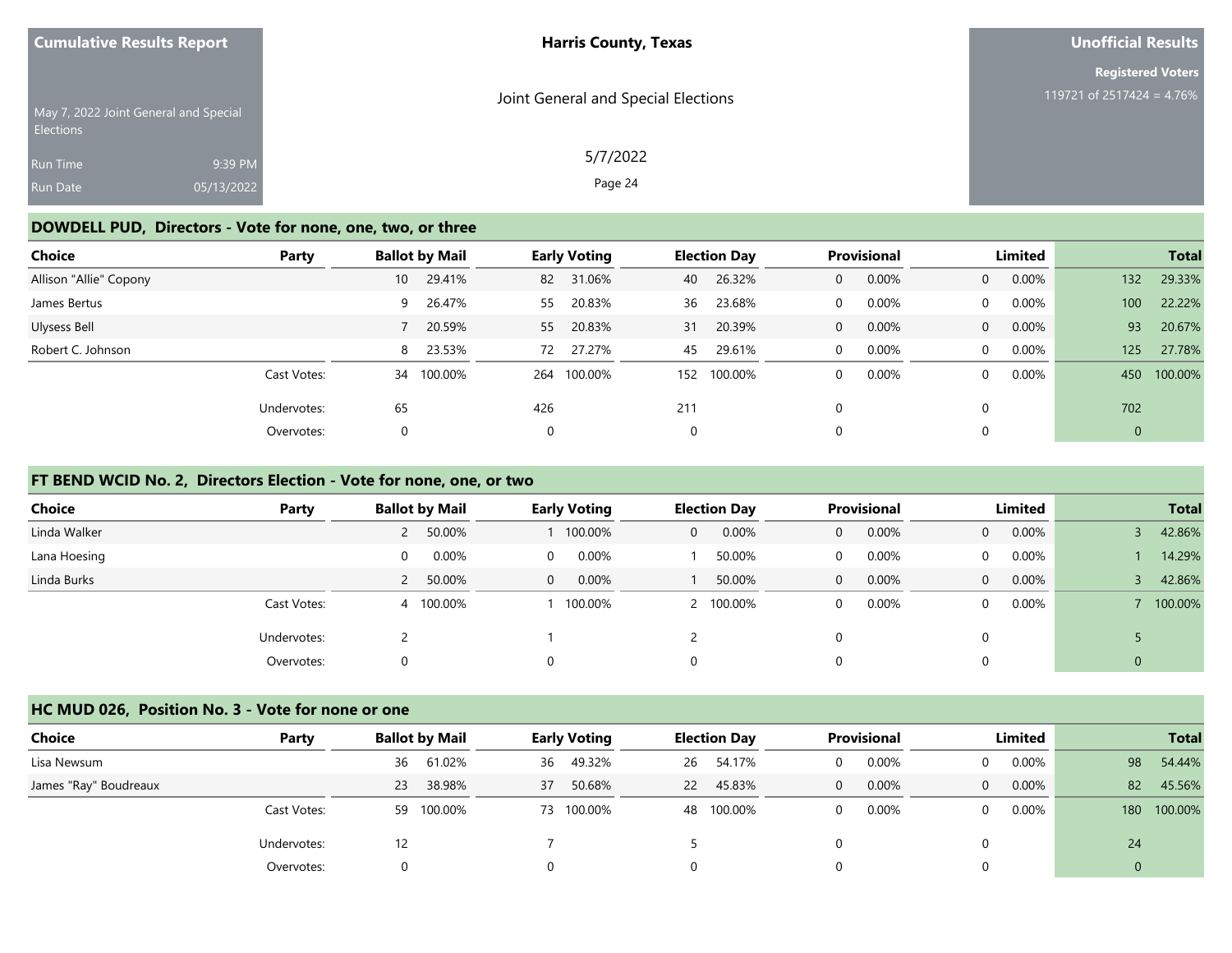| <b>Cumulative Results Report</b> |                                       | <b>Harris County, Texas</b>         | <b>Unofficial Results</b> |  |  |
|----------------------------------|---------------------------------------|-------------------------------------|---------------------------|--|--|
|                                  |                                       |                                     | <b>Registered Voters</b>  |  |  |
| <b>Elections</b>                 | May 7, 2022 Joint General and Special | Joint General and Special Elections | 119721 of 2517424 = 4.76% |  |  |
| <b>Run Time</b>                  | 9:39 PM                               | 5/7/2022                            |                           |  |  |
| <b>Run Date</b>                  | 05/13/2022                            | Page 25                             |                           |  |  |

## **HC MUD 026, Position No. 4 - Vote for none or one**

| <b>Choice</b>          | Party       | <b>Ballot by Mail</b> | <b>Early Voting</b> | <b>Election Day</b> | <b>Provisional</b> | Limited    | <b>Total</b>   |
|------------------------|-------------|-----------------------|---------------------|---------------------|--------------------|------------|----------------|
| Harlan "Dale" Ferguson |             | 100.00%<br>49         | 69 100.00%          | 38 100.00%          | 0.00%              | 0.00%<br>0 | 100.00%<br>156 |
|                        | Cast Votes: | 100.00%<br>49         | 69 100.00%          | 38 100.00%          | 0.00%              | 0.00%<br>0 | 100.00%<br>156 |
|                        | Undervotes: | 22                    |                     |                     |                    |            | 48             |
|                        | Overvotes:  |                       |                     |                     |                    |            |                |

#### **HC MUD 026, Position No. 5 - Vote for none or one**

| Choice       | Party       | <b>Ballot by Mail</b> | <b>Provisional</b><br>Limited<br><b>Early Voting</b><br><b>Election Day</b> |            | <b>Total</b> |                   |                             |
|--------------|-------------|-----------------------|-----------------------------------------------------------------------------|------------|--------------|-------------------|-----------------------------|
| Jake Wofford |             | 100.00%<br>47         | 67 100.00%                                                                  | 36 100.00% | 0.00%        | 0.00%<br>$\Omega$ | 100.00%<br>150 <sup>°</sup> |
|              | Cast Votes: | 100.00%<br>47         | 67 100.00%                                                                  | 36 100.00% | 0.00%        | $0.00\%$<br>0     | 100.00%<br>150 <sup>2</sup> |
|              | Undervotes: | 24                    |                                                                             |            |              |                   | 54                          |
|              | Overvotes:  |                       |                                                                             | 0          |              |                   | v                           |

#### **HC MUD 044, Directors - Vote for none, one, two, or three**

| <b>Choice</b>    | Party       | <b>Ballot by Mail</b> |        |           | <b>Early Voting</b> |    | <b>Election Day</b> |              | <b>Provisional</b> |                | Limited |             | <b>Total</b> |
|------------------|-------------|-----------------------|--------|-----------|---------------------|----|---------------------|--------------|--------------------|----------------|---------|-------------|--------------|
| Thomas C. Sooy   |             | 11                    | 22.45% | 18        | 27.69%              |    | 36.84%              | 0            | 0.00%              | $\mathbf{0}$   | 0.00%   | 36          | 27.07%       |
| Robert W. Ramsey |             | 24.49%<br>12          |        | <b>22</b> | 33.85%              |    | 36.84%              | 0            | 0.00%              | $\overline{0}$ | 0.00%   | 41          | 30.83%       |
| Raj Natarajan    |             | 14                    | 28.57% |           | 10.77%              |    | 10.53%              | 0            | 0.00%              | $\overline{0}$ | 0.00%   | 23          | 17.29%       |
| Darrin Harvey    |             | 12 24.49%             |        | 18        | 27.69%              |    | 15.79%              | $\mathbf{0}$ | 0.00%              | $\overline{0}$ | 0.00%   | 33          | 24.81%       |
|                  | Cast Votes: | 100.00%<br>49         |        |           | 65 100.00%          | 19 | 100.00%             | 0            | 0.00%              | $\Omega$       | 0.00%   | 133         | 100.00%      |
|                  | Undervotes: | 35                    |        | 10        |                     | 35 |                     | 0            |                    | $\Omega$       |         | 80          |              |
|                  | Overvotes:  |                       |        | 0         |                     | 0  |                     | 0            |                    | $\Omega$       |         | $\mathbf 0$ |              |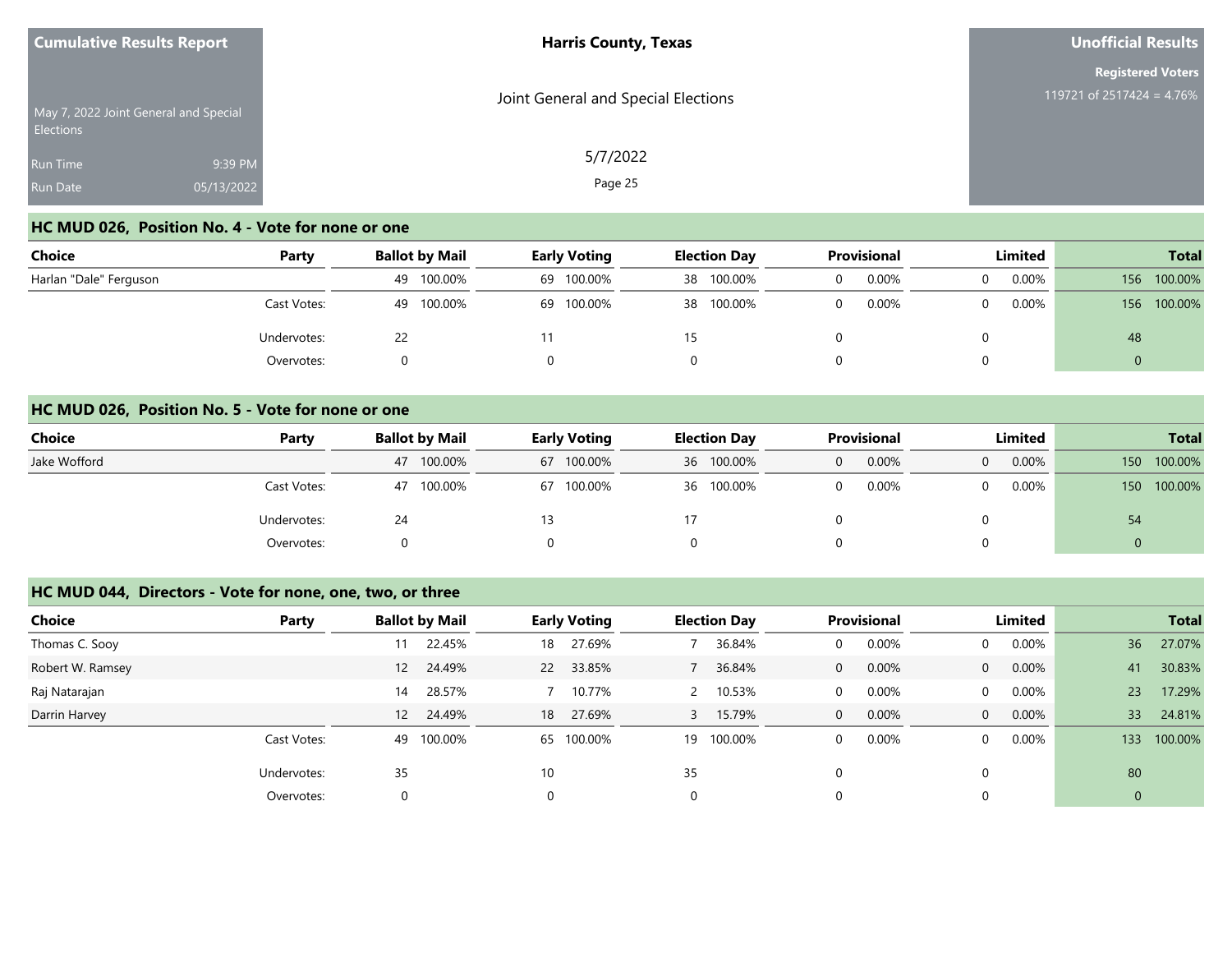| <b>Cumulative Results Report</b> |                                       | <b>Harris County, Texas</b>         | <b>Unofficial Results</b>                             |  |  |
|----------------------------------|---------------------------------------|-------------------------------------|-------------------------------------------------------|--|--|
| Elections                        | May 7, 2022 Joint General and Special | Joint General and Special Elections | <b>Registered Voters</b><br>119721 of 2517424 = 4.76% |  |  |
| Run Time<br>Run Date             | 9:39 PM<br>05/13/2022                 | 5/7/2022<br>Page 26                 |                                                       |  |  |

### **HC MUD 064, PROPOSITION A**

| Choice         | Party       | <b>Ballot by Mail</b> | <b>Early Voting</b> | <b>Election Day</b>       | <b>Provisional</b> | <b>Limited</b>       | <b>Total</b>  |
|----------------|-------------|-----------------------|---------------------|---------------------------|--------------------|----------------------|---------------|
| <b>FOR</b>     |             | 6 54.55%              | 68.42%<br>26        | 58.33%<br>14              | 0.00%              | $0.00\%$<br>$\Omega$ | 63.01%<br>46  |
| <b>AGAINST</b> |             | 5 45.45%              | 12 31.58%           | 41.67%<br>10 <sup>1</sup> | 0.00%<br>0         | 0.00%<br>$\Omega$    | 36.99%<br>27  |
|                | Cast Votes: | 100.00%               | 38 100.00%          | 24 100.00%                | 0.00%              | $0.00\%$<br>$\Omega$ | 100.00%<br>73 |
|                | Undervotes: |                       |                     |                           |                    | 0                    |               |
|                | Overvotes:  |                       |                     | 0                         |                    | 0                    | 0             |

#### **HC MUD 064, PROPOSITION B**

| Choice         | Party       | <b>Ballot by Mail</b> | <b>Early Voting</b> | <b>Election Day</b> | <b>Provisional</b> | <b>Limited</b>       | <b>Total</b> |
|----------------|-------------|-----------------------|---------------------|---------------------|--------------------|----------------------|--------------|
| <b>FOR</b>     |             | 6 54.55%              | 70.27%<br>26        | 60.87%<br>14        | 0.00%              | 0.00%<br>$\Omega$    | 64.79%<br>46 |
| <b>AGAINST</b> |             | 5 45.45%              | 29.73%<br>11        | 39.13%<br>9         | 0.00%<br>0         | $0.00\%$<br>$\Omega$ | 25<br>35.21% |
|                | Cast Votes: | 100.00%<br>11         | 37 100.00%          | 23 100.00%          | 0.00%              | $0.00\%$<br>$\Omega$ | 71 100.00%   |
|                | Undervotes: |                       |                     |                     |                    | 0                    |              |
|                | Overvotes:  |                       |                     | 0                   |                    | 0                    | U            |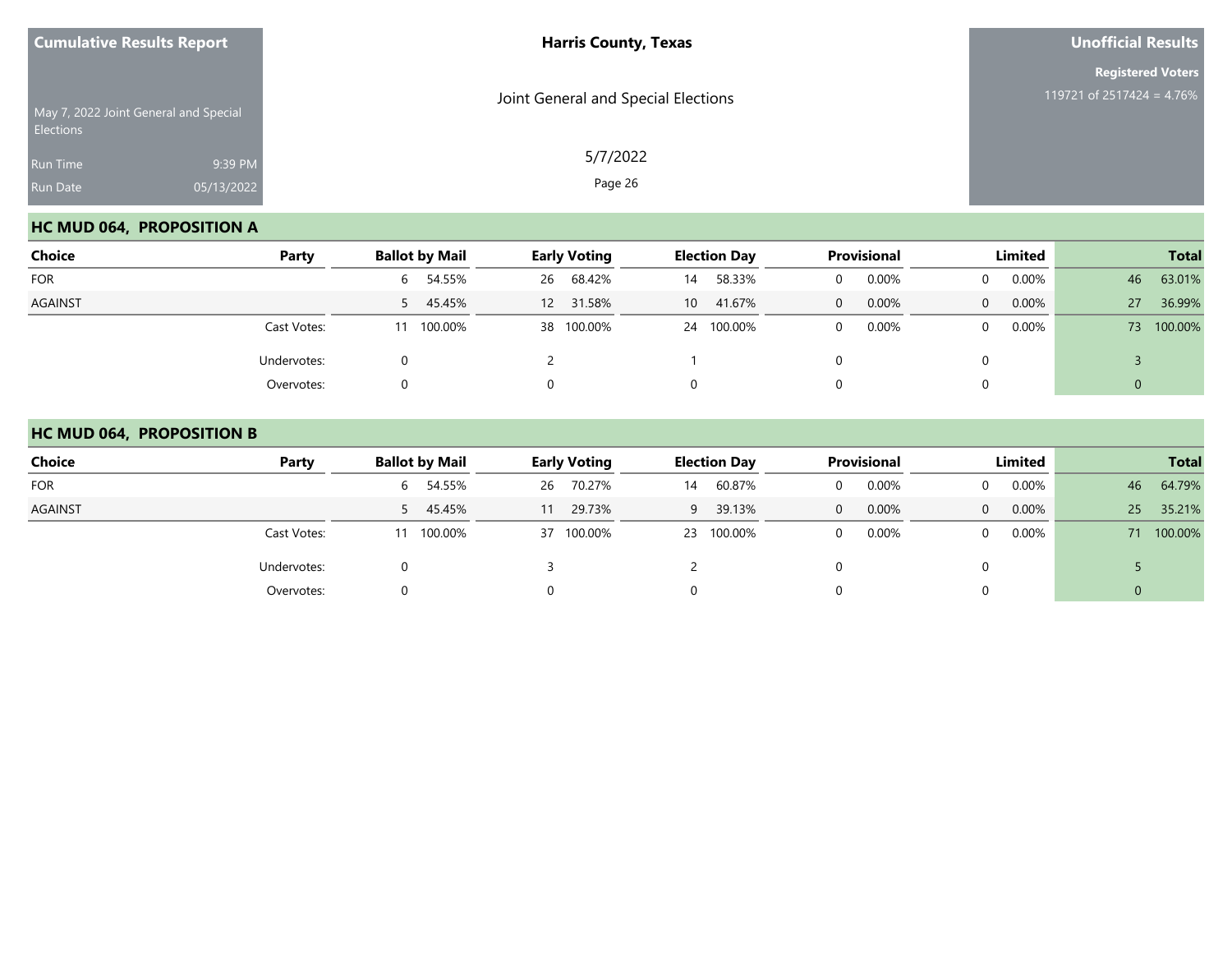| <b>Cumulative Results Report</b> |  |
|----------------------------------|--|
|                                  |  |

#### **Unofficial Results**

**Registered Voters**

| <b>Elections</b> | May 7, 2022 Joint General and Special | Joint General and Special Elections | 119721 of 2517424 = 4.76% |
|------------------|---------------------------------------|-------------------------------------|---------------------------|
| <b>Run Time</b>  | 9:39 PM                               | 5/7/2022                            |                           |
| <b>Run Date</b>  | 05/13/2022                            | Page 27                             |                           |

# **HC MUD 148, Directors - Vote for none, one, two, or three**

| <b>Choice</b>       | Party       |                | <b>Ballot by Mail</b> |                 | <b>Early Voting</b> |                 | <b>Election Day</b> |              | Provisional |                | Limited |             | <b>Total</b> |
|---------------------|-------------|----------------|-----------------------|-----------------|---------------------|-----------------|---------------------|--------------|-------------|----------------|---------|-------------|--------------|
| Tamaraa Quinland    |             | 4              | 14.81%                | 8               | 5.56%               | 11              | 7.59%               | $\mathbf 0$  | 0.00%       | $\mathbf{0}$   | 0.00%   | 23          | 7.21%        |
| John Phillips       |             | $\overline{4}$ | 14.81%                | 24              | 16.67%              | 14              | 9.66%               |              | 33.33%      | $\overline{0}$ | 0.00%   | 43          | 13.48%       |
| Jackie McConnell    |             | 5              | 18.52%                | 12              | 8.33%               | 21              | 14.48%              | $\mathbf 0$  | 0.00%       | $\overline{0}$ | 0.00%   | 38          | 11.91%       |
| Calvet Shelley      |             | 5              | 18.52%                | 18              | 12.50%              | 30 <sup>°</sup> | 20.69%              | $\mathbf{0}$ | 0.00%       | $\overline{0}$ | 0.00%   | 53          | 16.61%       |
| Bobby Joe Roberson  |             | $\mathbf{3}$   | 11.11%                | 35              | 24.31%              | 23              | 15.86%              |              | 33.33%      | $\Omega$       | 0.00%   | 62          | 19.44%       |
| Larry Cannon        |             | $\overline{2}$ | 7.41%                 | 32 <sup>2</sup> | 22.22%              | 22              | 15.17%              |              | 33.33%      | $\overline{0}$ | 0.00%   | 57          | 17.87%       |
| Brittany K. Johnson |             | $\overline{2}$ | 7.41%                 | 6               | 4.17%               | 16              | 11.03%              | $\Omega$     | 0.00%       | $\Omega$       | 0.00%   | 24          | 7.52%        |
| Rochelle Haynes     |             | $\mathbf{2}$   | 7.41%                 | 9               | 6.25%               | 8               | 5.52%               | $\mathbf{0}$ | 0.00%       | $\overline{0}$ | 0.00%   | 19          | 5.96%        |
|                     | Cast Votes: | 27             | 100.00%               | 144             | 100.00%             | 145             | 100.00%             |              | 100.00%     | $\Omega$       | 0.00%   | 319         | 100.00%      |
|                     | Undervotes: | 12             |                       | 39              |                     | 32              |                     | 0            |             |                |         | 83          |              |
|                     | Overvotes:  | 0              |                       | $\mathbf 0$     |                     | 0               |                     | $\mathbf 0$  |             |                |         | $\mathbf 0$ |              |

# **HC MUD 150, Directors - Vote for none, one, two, or three**

| Choice               | Party       | <b>Ballot by Mail</b> |            |    | <b>Early Voting</b> |    | <b>Election Day</b> |   | <b>Provisional</b> |                | Limited  |             | <b>Total</b> |
|----------------------|-------------|-----------------------|------------|----|---------------------|----|---------------------|---|--------------------|----------------|----------|-------------|--------------|
| Roosevelt Johnson    |             | 17                    | 29.31%     | 24 | 27.27%              | 23 | 26.74%              |   | 0.00%              | 0              | 0.00%    | 64          | 27.59%       |
| Joseph Bowen         |             | $12 \overline{ }$     | 20.69%     | 20 | 22.73%              | 21 | 24.42%              | 0 | 0.00%              | $\overline{0}$ | 0.00%    | 53          | 22.84%       |
| Oliver Agard         |             | 12                    | 20.69%     | 26 | 29.55%              | 16 | 18.60%              | 0 | 0.00%              | 0              | $0.00\%$ | 54          | 23.28%       |
| <b>Shirley Adams</b> |             | 17                    | 29.31%     | 18 | 20.45%              | 26 | 30.23%              | 0 | 0.00%              | $\overline{0}$ | $0.00\%$ | 61          | 26.29%       |
|                      | Cast Votes: |                       | 58 100.00% |    | 88 100.00%          | 86 | 100.00%             | 0 | 0.00%              | $\Omega$       | 0.00%    | 232         | 100.00%      |
|                      | Undervotes: | 50                    |            | 50 |                     | 55 |                     |   |                    |                |          | 155         |              |
|                      | Overvotes:  | 0                     |            |    |                     | 0  |                     |   |                    |                |          | $\mathbf 0$ |              |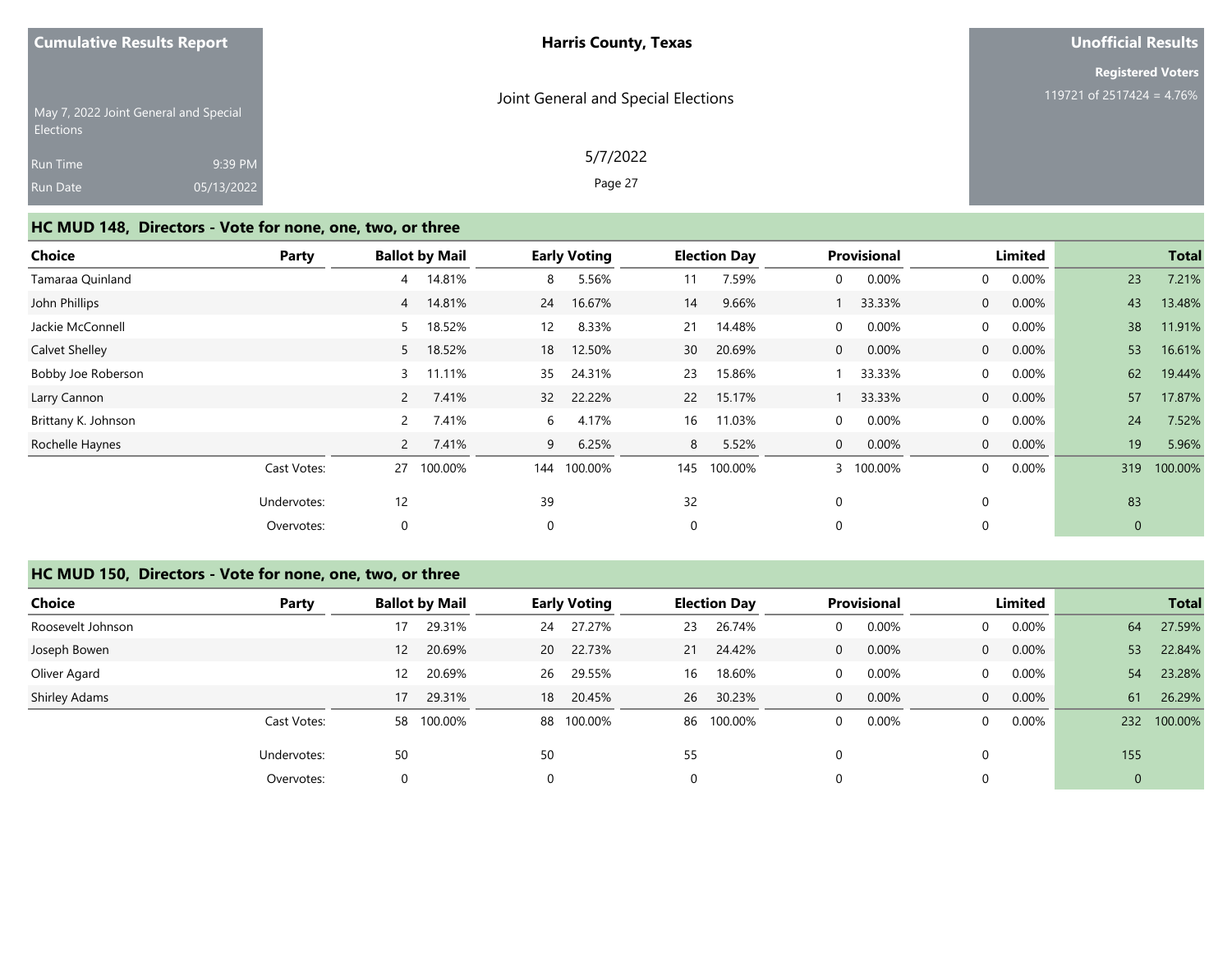| <b>Cumulative Results Report</b>                   |            | <b>Harris County, Texas</b>         | <b>Unofficial Results</b> |  |  |
|----------------------------------------------------|------------|-------------------------------------|---------------------------|--|--|
|                                                    |            |                                     | <b>Registered Voters</b>  |  |  |
| May 7, 2022 Joint General and Special<br>Elections |            | Joint General and Special Elections | 119721 of 2517424 = 4.76% |  |  |
| Run Time                                           | 9:39 PM    | 5/7/2022                            |                           |  |  |
| Run Date                                           | 05/13/2022 | Page 28                             |                           |  |  |

## **HC MUD 154, Directors - Vote for none, one, or two**

| <b>Choice</b>           | Party       | <b>Ballot by Mail</b>  | <b>Early Voting</b> | <b>Election Day</b> | Provisional       | <b>Limited</b>    | <b>Total</b>   |
|-------------------------|-------------|------------------------|---------------------|---------------------|-------------------|-------------------|----------------|
| Eugene Gutierrez Jr.    |             | 40.00%<br>6            | 27.78%              | 33.33%<br>30        | 0.00%<br>0        | 0.00%<br>$\Omega$ | 33.33%<br>41   |
| John Nathan Lavallais   |             | 20.00%                 | 33.33%<br>6         | 55.56%<br>50        | 0.00%<br>$\Omega$ | 0.00%<br>$\Omega$ | 59<br>47.97%   |
| Willie Roaches Franklyn |             | 40.00%<br>$\mathsf{h}$ | 38.89%              | 11.11%<br>10        | 0.00%<br>$\Omega$ | 0.00%<br>$\Omega$ | 18.70%<br>23   |
|                         | Cast Votes: | 100.00%<br>15          | 18 100.00%          | 90 100.00%          | 0.00%<br>$\Omega$ | 0.00%<br>$\Omega$ | 100.00%<br>123 |
|                         | Undervotes: |                        | 10                  | 38                  | $\Omega$          |                   | 65             |
|                         | Overvotes:  | 0                      | 0                   | $\Omega$            | 0                 |                   | 0              |

#### **HC MUD 205, PROPOSITION A**

| <b>Choice</b>  | Party       |         | <b>Early Voting</b>   | <b>Election Day</b> | Provisional | Limited           | <b>Total</b> |
|----------------|-------------|---------|-----------------------|---------------------|-------------|-------------------|--------------|
| <b>FOR</b>     |             | 100.00% | 0.00%<br>$\mathbf{0}$ | 100.00%             | 0.00%<br>0  | 0.00%<br>$\Omega$ | 66.67%       |
| <b>AGAINST</b> |             | 0.00%   | 100.00%               | 0.00%<br>0          | 0.00%<br>0  | 0.00%<br>0        | 33.33%       |
|                | Cast Votes: | 100.00% | 100.00%               | 100.00%             | 0.00%<br>0  | $0.00\%$<br>0     | 100.00%      |
|                | Undervotes: |         |                       | 0                   |             |                   | $\mathbf{0}$ |
|                | Overvotes:  |         |                       | 0                   | 0           |                   | 0            |

## **HC MUD 205, PROPOSITION B**

| <b>Choice</b>  | Party       | <b>Ballot by Mail</b> | <b>Early Voting</b> | <b>Election Day</b> | <b>Provisional</b>    | Limited                    | <b>Total</b> |
|----------------|-------------|-----------------------|---------------------|---------------------|-----------------------|----------------------------|--------------|
| <b>FOR</b>     |             | 100.00%               | 0.00%<br>0          | 100.00%             | 0.00%<br>$\mathbf{0}$ | 0.00%<br>$\overline{0}$    | 66.67%       |
| <b>AGAINST</b> |             | 0.00%<br>0            | 100.00%             | 0.00%               | 0.00%<br>0            | $0.00\%$<br>$\overline{0}$ | 33.33%       |
|                | Cast Votes: | 100.00%               | 100.00%             | 100.00%             | 0.00%<br>0            | $0.00\%$<br>$\Omega$       | 100.00%      |
|                | Undervotes: |                       |                     |                     |                       |                            | $\mathbf{0}$ |
|                | Overvotes:  |                       |                     |                     |                       |                            | 0            |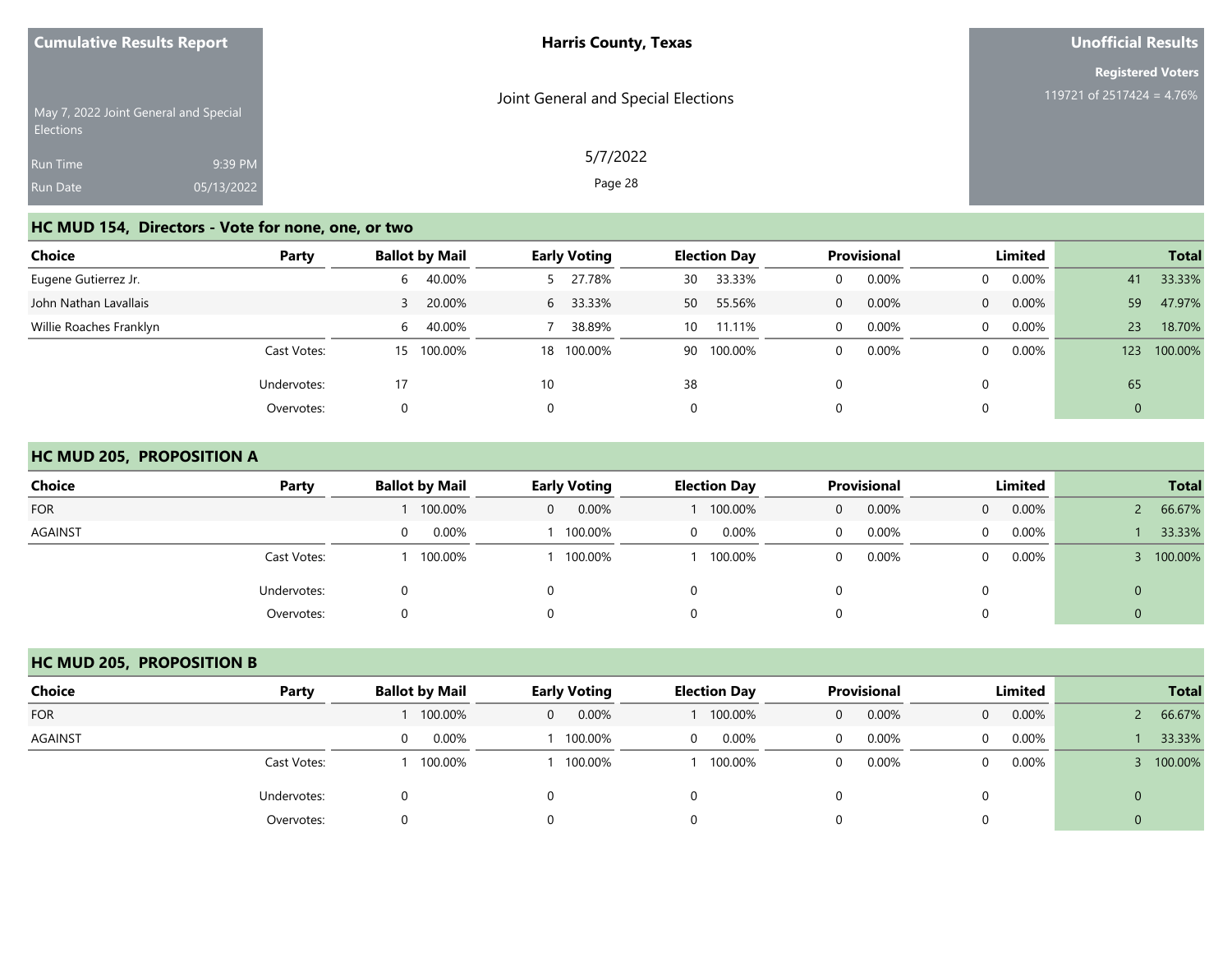| <b>Cumulative Results Report</b> |                                       | <b>Harris County, Texas</b>         | <b>Unofficial Results</b>                             |  |  |
|----------------------------------|---------------------------------------|-------------------------------------|-------------------------------------------------------|--|--|
| <b>Elections</b>                 | May 7, 2022 Joint General and Special | Joint General and Special Elections | <b>Registered Voters</b><br>119721 of 2517424 = 4.76% |  |  |
| Run Time<br>Run Date             | 9:39 PM<br>05/13/2022                 | 5/7/2022<br>Page 29                 |                                                       |  |  |

## **HC MUD 205, PROPOSITION C**

| <b>Choice</b>  | Party       | <b>Ballot by Mail</b> | <b>Early Voting</b>     | <b>Election Day</b> | Provisional | Limited              | <b>Total</b> |
|----------------|-------------|-----------------------|-------------------------|---------------------|-------------|----------------------|--------------|
| <b>FOR</b>     |             | 0.00%<br>0            | 0.00%<br>$\overline{0}$ | 100.00%             | 0.00%<br>0  | 0.00%<br>$\Omega$    | 33.33%       |
| <b>AGAINST</b> |             | 100.00%               | 100.00%                 | 0.00%<br>0          | 0.00%<br>0  | $0.00\%$<br>$\Omega$ | 66.67%       |
|                | Cast Votes: | 100.00%               | 100.00%                 | 100.00%             | 0.00%<br>0  | 0.00%<br>$\Omega$    | 100.00%      |
|                | Undervotes: |                       | $\Omega$                | 0                   |             |                      | U            |
|                | Overvotes:  |                       | 0                       | 0                   |             |                      | ν            |

#### **HC MUD No. 278, Directors Election - Vote for none, one, two, or three**

| <b>Choice</b>       | Party       |                   | <b>Ballot by Mail</b> |     | <b>Early Voting</b> |          | <b>Election Day</b> |              | Provisional |                | Limited  |             | <b>Total</b> |
|---------------------|-------------|-------------------|-----------------------|-----|---------------------|----------|---------------------|--------------|-------------|----------------|----------|-------------|--------------|
| Donald E Matlock    |             | 5                 | 12.82%                | 43  | 19.91%              | 23       | 17.97%              | $\Omega$     | 0.00%       | $\overline{0}$ | $0.00\%$ | 71          | 18.54%       |
| Shantai Magee       |             | 9                 | 23.08%                | 43  | 19.91%              | 36       | 28.13%              | $\mathbf 0$  | 0.00%       | $\Omega$       | 0.00%    | 88          | 22.98%       |
| Eugene Newsom       |             |                   | 8 20.51%              | 46  | 21.30%              | 30       | 23.44%              | $\mathbf{0}$ | 0.00%       | $\overline{0}$ | 0.00%    | 84          | 21.93%       |
| Gwendolyn Thornburg |             | $12 \overline{ }$ | 30.77%                | 37  | 17.13%              | 28       | 21.88%              | $\Omega$     | 0.00%       | $\Omega$       | 0.00%    | 77          | 20.10%       |
| Howard Rosenbalm    |             | 5.                | 12.82%                | 47  | 21.76%              |          | 8.59%               | $\mathbf{0}$ | 0.00%       | $\overline{0}$ | 0.00%    | 63          | 16.45%       |
|                     | Cast Votes: | 39                | 100.00%               | 216 | 100.00%             | 128      | 100.00%             | $\Omega$     | 0.00%       | $\Omega$       | 0.00%    | 383         | 100.00%      |
|                     | Undervotes: | 30                |                       | 165 |                     | 91       |                     | 0            |             |                |          | 286         |              |
|                     | Overvotes:  | 0                 |                       | 0   |                     | $\Omega$ |                     | 0            |             |                |          | $\mathbf 0$ |              |

#### **HC MUD 284, PROPOSITION A**

| Choice     | Party       | <b>Ballot by Mail</b> | <b>Early Voting</b> | <b>Election Day</b> | <b>Provisional</b>   | Limited                  | <b>Total</b>            |
|------------|-------------|-----------------------|---------------------|---------------------|----------------------|--------------------------|-------------------------|
| <b>FOR</b> |             | 61.54%<br>8           | 76.00%<br>19        | 37.50%<br>9         | $0.00\%$<br>$\Omega$ | $0.00\%$<br>$\mathbf{0}$ | 58.06%<br>36            |
| AGAINST    |             | 5 38.46%              | 24.00%<br>6         | 62.50%<br>15        | 0.00%<br>$\Omega$    | $0.00\%$<br>$\Omega$     | 41.94%<br>26            |
|            | Cast Votes: | 13 100.00%            | 25 100.00%          | 24 100.00%          | 0.00%<br>0           | $0.00\%$<br>$\Omega$     | 100.00%<br>$62^{\circ}$ |
|            | Undervotes: |                       |                     |                     |                      |                          |                         |
|            | Overvotes:  |                       | 0                   |                     |                      |                          |                         |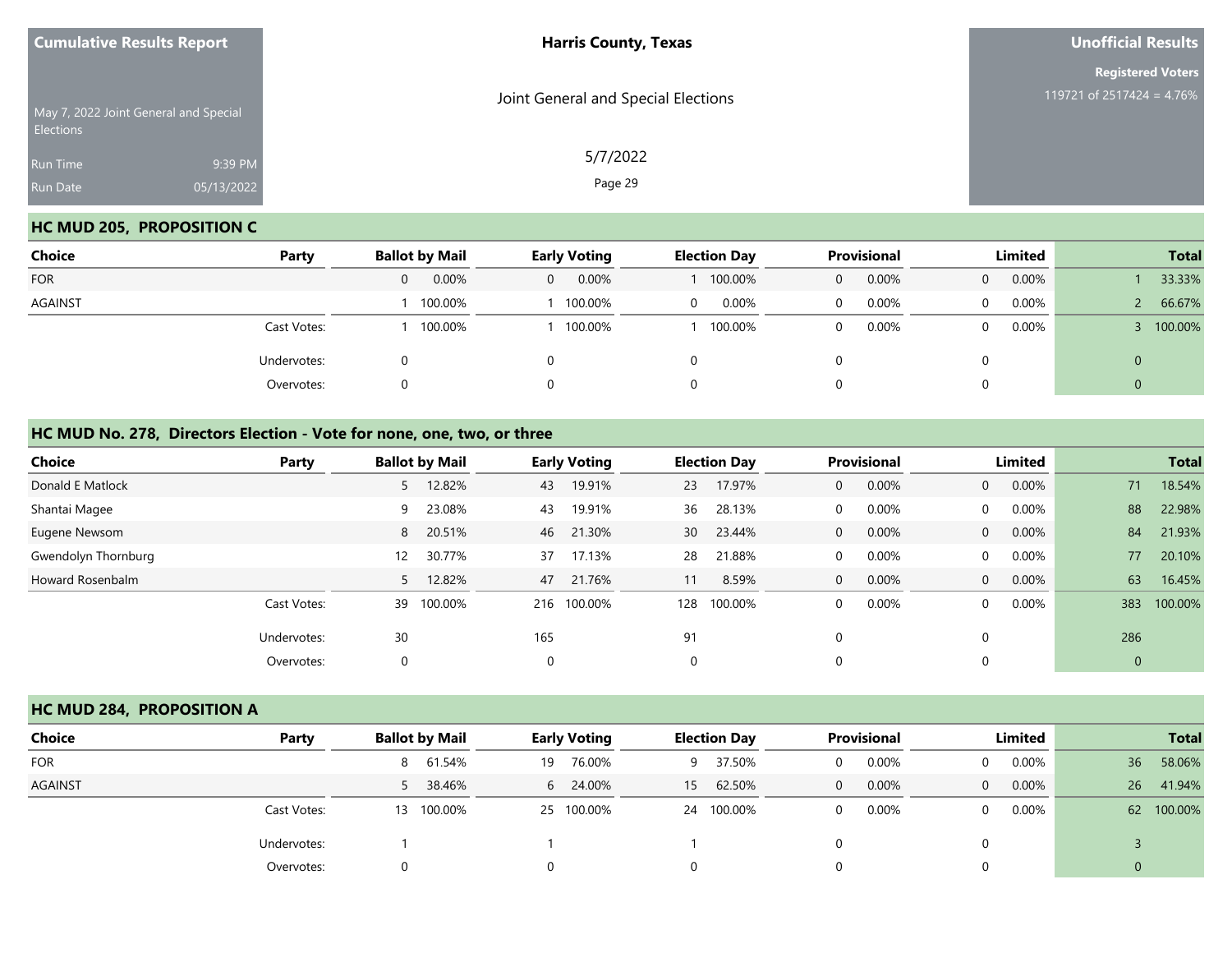| <b>Cumulative Results Report</b> |                                       | <b>Harris County, Texas</b>         | <b>Unofficial Results</b>                             |  |  |
|----------------------------------|---------------------------------------|-------------------------------------|-------------------------------------------------------|--|--|
| <b>Elections</b>                 | May 7, 2022 Joint General and Special | Joint General and Special Elections | <b>Registered Voters</b><br>119721 of 2517424 = 4.76% |  |  |
| Run Time<br>Run Date             | 9:39 PM<br>05/13/2022                 | 5/7/2022<br>Page 30                 |                                                       |  |  |

## **HC MUD 284, PROPOSITION B**

| Choice         | Party       | <b>Ballot by Mail</b> | <b>Early Voting</b> | <b>Election Day</b> | Provisional       | Limited              | <b>Total</b>  |
|----------------|-------------|-----------------------|---------------------|---------------------|-------------------|----------------------|---------------|
| <b>FOR</b>     |             | 71.43%<br>10          | 68.00%<br>17        | 45.83%<br>11        | 0.00%             | $0.00\%$<br>$\Omega$ | 60.32%<br>38  |
| <b>AGAINST</b> |             | 4 28.57%              | 32.00%<br>8         | 54.17%<br>13        | 0.00%<br>$\Omega$ | $0.00\%$<br>$\Omega$ | 39.68%<br>25  |
|                | Cast Votes: | 14 100.00%            | 25 100.00%          | 24 100.00%          | 0.00%             | $0.00\%$<br>$\Omega$ | 100.00%<br>63 |
|                | Undervotes: |                       |                     |                     |                   | 0                    |               |
|                | Overvotes:  |                       |                     | 0                   |                   | 0                    | 0             |

#### **HC MUD 284, PROPOSITION C**

| <b>Choice</b>  | Party       | <b>Ballot by Mail</b> | <b>Early Voting</b> | <b>Election Day</b> | <b>Provisional</b>    | Limited                    | <b>Total</b>  |
|----------------|-------------|-----------------------|---------------------|---------------------|-----------------------|----------------------------|---------------|
| <b>FOR</b>     |             | 71.43%<br>10          | 72.00%<br>18        | 41.67%<br>10        | 0.00%<br>$\Omega$     | $0.00\%$<br>$\Omega$       | 60.32%<br>38  |
| <b>AGAINST</b> |             | 28.57%<br>4           | 28.00%              | 58.33%<br>14        | 0.00%<br>$\mathbf{0}$ | $0.00\%$<br>$\overline{0}$ | 39.68%<br>25  |
|                | Cast Votes: | 100.00%<br>14         | 25 100.00%          | 24 100.00%          | 0.00%<br>$\mathbf 0$  | $0.00\%$<br>$\overline{0}$ | 100.00%<br>63 |
|                | Undervotes: |                       |                     |                     |                       | 0                          |               |
|                | Overvotes:  |                       |                     | O.                  | 0                     | 0                          | U             |

## **HC MUD 284, PROPOSITION D**

| Choice         | Party       | <b>Ballot by Mail</b> | <b>Early Voting</b> | <b>Election Day</b>         | Provisional           | Limited                    | <b>Total</b>  |
|----------------|-------------|-----------------------|---------------------|-----------------------------|-----------------------|----------------------------|---------------|
| <b>FOR</b>     |             | 8 61.54%              | 76.00%<br>19        | 50.00%<br>$12 \overline{ }$ | 0.00%<br>$\Omega$     | $0.00\%$<br>$\Omega$       | 62.90%<br>39  |
| <b>AGAINST</b> |             | 38.46%                | 24.00%<br>6         | 50.00%<br>12                | 0.00%<br>$\mathbf{0}$ | $0.00\%$<br>$\overline{0}$ | 37.10%<br>23  |
|                | Cast Votes: | 100.00%<br>13         | 25 100.00%          | 24 100.00%                  | 0.00%<br>$\Omega$     | $0.00\%$<br>0              | 100.00%<br>62 |
|                | Undervotes: |                       |                     |                             |                       |                            |               |
|                | Overvotes:  |                       |                     |                             |                       |                            |               |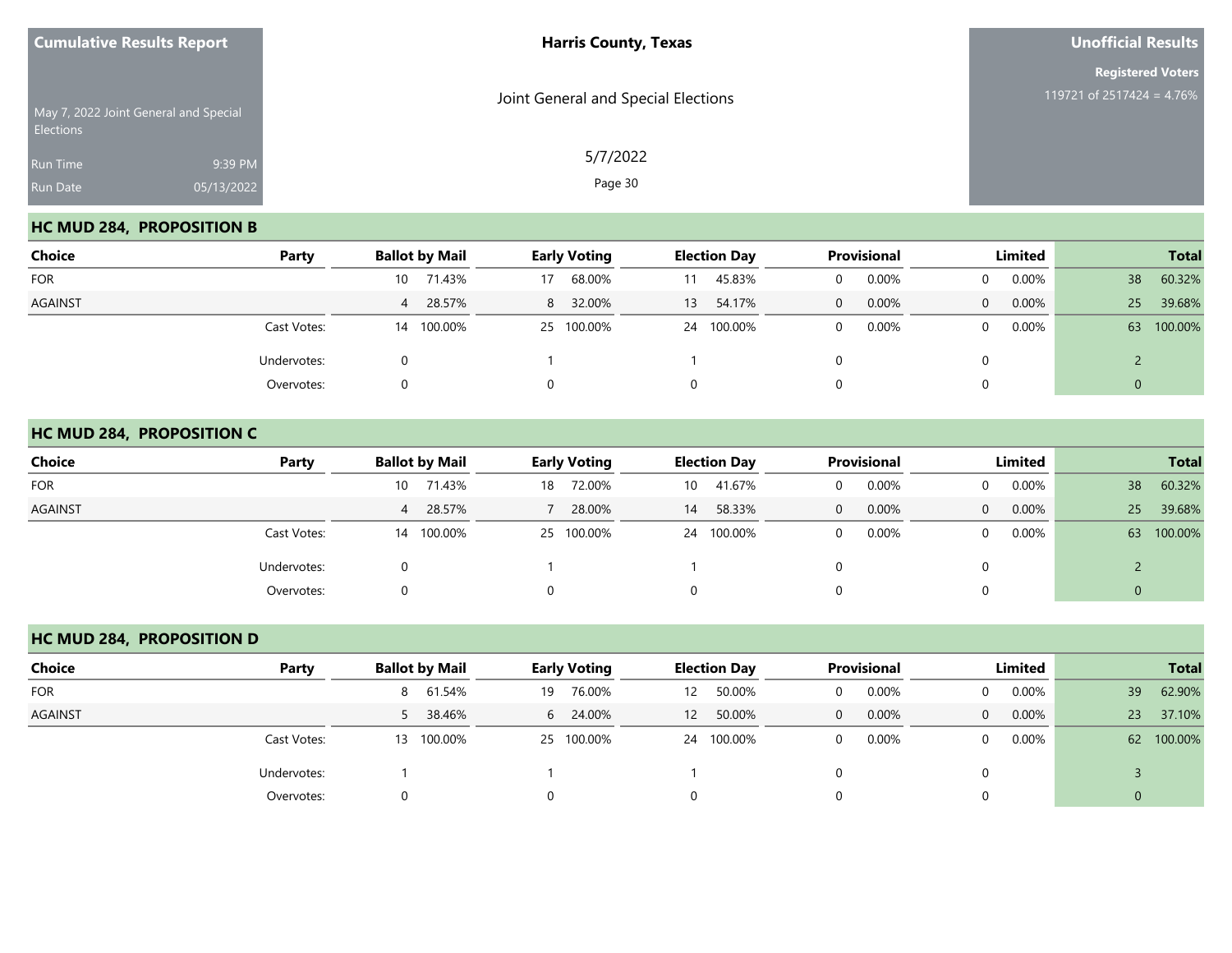| <b>Cumulative Results Report</b> |                                       | <b>Harris County, Texas</b>         | <b>Unofficial Results</b>                             |  |  |
|----------------------------------|---------------------------------------|-------------------------------------|-------------------------------------------------------|--|--|
| Elections                        | May 7, 2022 Joint General and Special | Joint General and Special Elections | <b>Registered Voters</b><br>119721 of 2517424 = 4.76% |  |  |
| Run Time<br>Run Date             | 9:39 PM<br>05/13/2022                 | 5/7/2022<br>Page 31                 |                                                       |  |  |

## **HC MUD 304, Directors - Vote for none, one, or two**

| <b>Choice</b>   | Party       |    | <b>Ballot by Mail</b> |    | <b>Early Voting</b> |     | <b>Election Day</b> |              | <b>Provisional</b> |                | Limited  |     | <b>Total</b> |
|-----------------|-------------|----|-----------------------|----|---------------------|-----|---------------------|--------------|--------------------|----------------|----------|-----|--------------|
| LaFrances Moses |             | 17 | 27.87%                | 83 | 38.43%              | 52  | 23.21%              | 0            | 0.00%              | $\mathbf{0}$   | $0.00\%$ | 152 | 30.34%       |
| Herbert Harris  |             | 14 | 22.95%                | 21 | 9.72%               | 40  | 17.86%              | $\mathbf{0}$ | 0.00%              | $\overline{0}$ | 0.00%    | 75  | 14.97%       |
| Michael Garrett |             | 21 | 34.43%                | 85 | 39.35%              | 59  | 26.34%              | 0            | 0.00%              | $\Omega$       | $0.00\%$ | 165 | 32.93%       |
| Elvis Anderson  |             | 9  | 14.75%                | 27 | 12.50%              | 73  | 32.59%              | $\mathbf{0}$ | 0.00%              | $\Omega$       | 0.00%    | 109 | 21.76%       |
|                 | Cast Votes: | 61 | 100.00%               |    | 216 100.00%         | 224 | 100.00%             | 0            | 0.00%              | $\Omega$       | $0.00\%$ | 501 | 100.00%      |
|                 | Undervotes: | 13 |                       | 16 |                     | 46  |                     | 0            |                    | 0              |          | 75  |              |
|                 | Overvotes:  |    |                       |    |                     | 0   |                     | 0            |                    | 0              |          | 0   |              |

## **HC MUD 390, PROPOSITION A**

| <b>Choice</b>  | Party       | <b>Ballot by Mail</b> | <b>Early Voting</b> | <b>Election Day</b>       | <b>Provisional</b> | Limited                    | <b>Total</b>  |
|----------------|-------------|-----------------------|---------------------|---------------------------|--------------------|----------------------------|---------------|
| <b>FOR</b>     |             | 68.75%                | 38.24%<br>13        | 65.52%<br>19              | 0.00%<br>0         | $0.00\%$<br>$\mathbf{0}$   | 54.43%<br>43  |
| <b>AGAINST</b> |             | 5 31.25%              | 21 61.76%           | 34.48%<br>10 <sup>1</sup> | 0.00%<br>$\Omega$  | $0.00\%$<br>$\overline{0}$ | 45.57%<br>36  |
|                | Cast Votes: | 16 100.00%            | 34 100.00%          | 100.00%<br>29             | 0.00%<br>0         | $0.00\%$<br>$\Omega$       | 100.00%<br>79 |
|                | Undervotes: |                       |                     |                           |                    |                            |               |
|                | Overvotes:  | $\Omega$              |                     | 0                         |                    |                            |               |

#### **HC MUD 390, PROPOSITION B**

| Choice         | Party       | <b>Ballot by Mail</b> | <b>Early Voting</b> | <b>Election Day</b> | <b>Provisional</b> | Limited                    | <b>Total</b>  |
|----------------|-------------|-----------------------|---------------------|---------------------|--------------------|----------------------------|---------------|
| <b>FOR</b>     |             | 70.59%<br>12          | 38.24%<br>13        | 65.52%<br>19        | 0.00%              | $0.00\%$<br>0              | 55.00%<br>44  |
| <b>AGAINST</b> |             | 5 29.41%              | 21 61.76%           | 34.48%<br>10        | 0.00%<br>0         | $0.00\%$<br>$\overline{0}$ | 36<br>45.00%  |
|                | Cast Votes: | 17 100.00%            | 34 100.00%          | 29 100.00%          | 0.00%              | $0.00\%$<br>0              | 100.00%<br>80 |
|                | Undervotes: |                       |                     |                     |                    |                            |               |
|                | Overvotes:  |                       |                     |                     |                    |                            |               |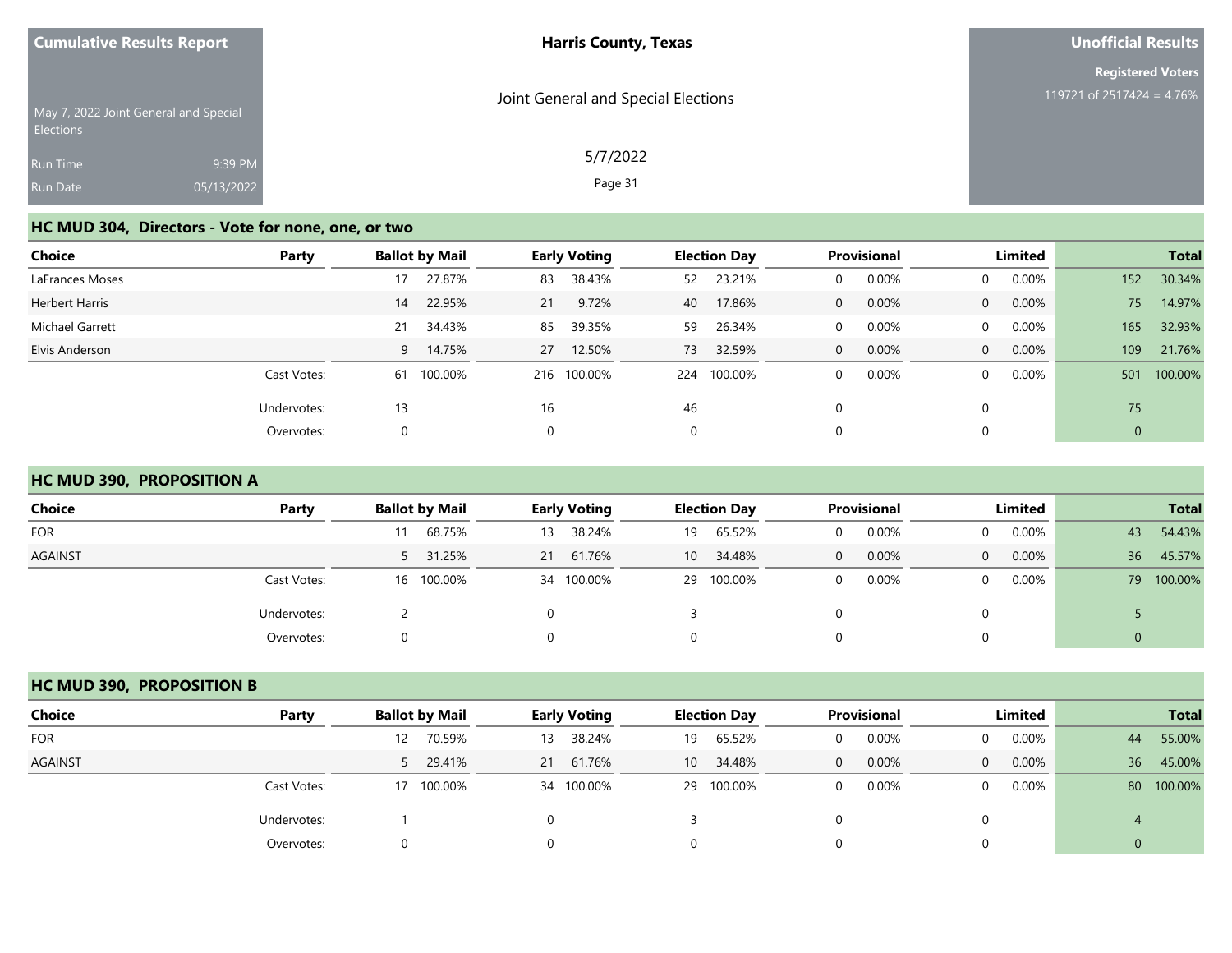| <b>Cumulative Results Report</b> |                                       | <b>Harris County, Texas</b>         | <b>Unofficial Results</b> |
|----------------------------------|---------------------------------------|-------------------------------------|---------------------------|
|                                  |                                       |                                     | <b>Registered Voters</b>  |
| <b>Elections</b>                 | May 7, 2022 Joint General and Special | Joint General and Special Elections | 119721 of 2517424 = 4.76% |
| Run Time                         | 9:39 PM                               | 5/7/2022                            |                           |
| Run Date                         | 05/13/2022                            | Page 32                             |                           |

#### **HC MUD 400, Directors - Vote for none, one, or two**

| <b>Choice</b>      | Party       | <b>Ballot by Mail</b> | <b>Early Voting</b> | <b>Election Day</b> | Provisional           | Limited                 | <b>Total</b>   |
|--------------------|-------------|-----------------------|---------------------|---------------------|-----------------------|-------------------------|----------------|
| Curtis Goss        |             | 12.50%<br>4           | 6.67%<br>11         | 5.48%<br>8          | 0.00%<br>0            | 0.00%<br>$\Omega$       | 23<br>6.71%    |
| Lottie J. Williams |             | 28.13%<br>9           | 24.24%<br>40        | 34.93%<br>51        | 0.00%<br>$\mathbf{0}$ | 0.00%<br>$\Omega$       | 29.15%<br>100  |
| Carolyn Thomas     |             | 31.25%<br>10          | 20.00%<br>33        | 19.86%<br>29        | 0.00%<br>$\mathbf 0$  | $0.00\%$<br>$\Omega$    | 20.99%<br>72   |
| Cheryl Smith       |             | 25.00%<br>8           | 27.88%<br>46        | 23.97%<br>35        | 0.00%<br>$\mathbf{0}$ | 0.00%<br>$\overline{0}$ | 89<br>25.95%   |
| Anne-Marie Wright  |             | 3.13%                 | 21.21%<br>35        | 15.75%<br>23        | 0.00%<br>$\mathbf 0$  | 0.00%<br>$\Omega$       | 59<br>17.20%   |
|                    | Cast Votes: | 100.00%<br>32         | 100.00%<br>165      | 146<br>100.00%      | 0.00%<br>0            | 0.00%<br>$\Omega$       | 100.00%<br>343 |
|                    | Undervotes: | 30                    | 89                  | 74                  | 0                     |                         | 193            |
|                    | Overvotes:  |                       | 0                   | $\mathbf 0$         | 0                     |                         |                |

#### **HC MUD 401, Position 2 - Vote for none or one**

| Choice<br>Party | <b>Ballot by Mail</b> | <b>Early Voting</b> | <b>Election Day</b> | <b>Provisional</b> | Limited                    | <b>Total</b>   |
|-----------------|-----------------------|---------------------|---------------------|--------------------|----------------------------|----------------|
| Mike Brazzell   | 6 46.15%              | 42.70%<br>79        | 44.29%<br>31        | 0.00%<br>0         | $0.00\%$<br>$\overline{0}$ | 43.28%<br>116  |
| Mark Atchison   | 53.85%                | 57.30%<br>106       | 55.71%<br>39        | 0.00%<br>0         | $0.00\%$<br>0              | 56.72%<br>152  |
| Cast Votes:     | 13 100.00%            | 185 100.00%         | 70 100.00%          | 0.00%              | $0.00\%$<br>0              | 100.00%<br>268 |
| Undervotes:     |                       | 31                  | 26                  |                    |                            | 72             |
| Overvotes:      |                       |                     |                     |                    |                            |                |

#### **HC MUD 401, Position 3 - Vote for none or one**

| Choice        | Party       | <b>Ballot by Mail</b> | <b>Early Voting</b> | <b>Election Day</b> | <b>Provisional</b> | Limited              | <b>Total</b>   |
|---------------|-------------|-----------------------|---------------------|---------------------|--------------------|----------------------|----------------|
| Jordan Thomas |             | 14 100.00%            | 165 100.00%         | 62 100.00%          | 0.00%<br>$\Omega$  | $0.00\%$<br>$\Omega$ | 100.00%<br>241 |
|               | Cast Votes: | 14 100.00%            | 165 100.00%         | 62 100.00%          | 0.00%<br>$\Omega$  | $0.00\%$             | 100.00%<br>241 |
|               | Undervotes: | 14                    |                     | 34                  |                    |                      | 99             |
|               | Overvotes:  |                       |                     |                     |                    |                      |                |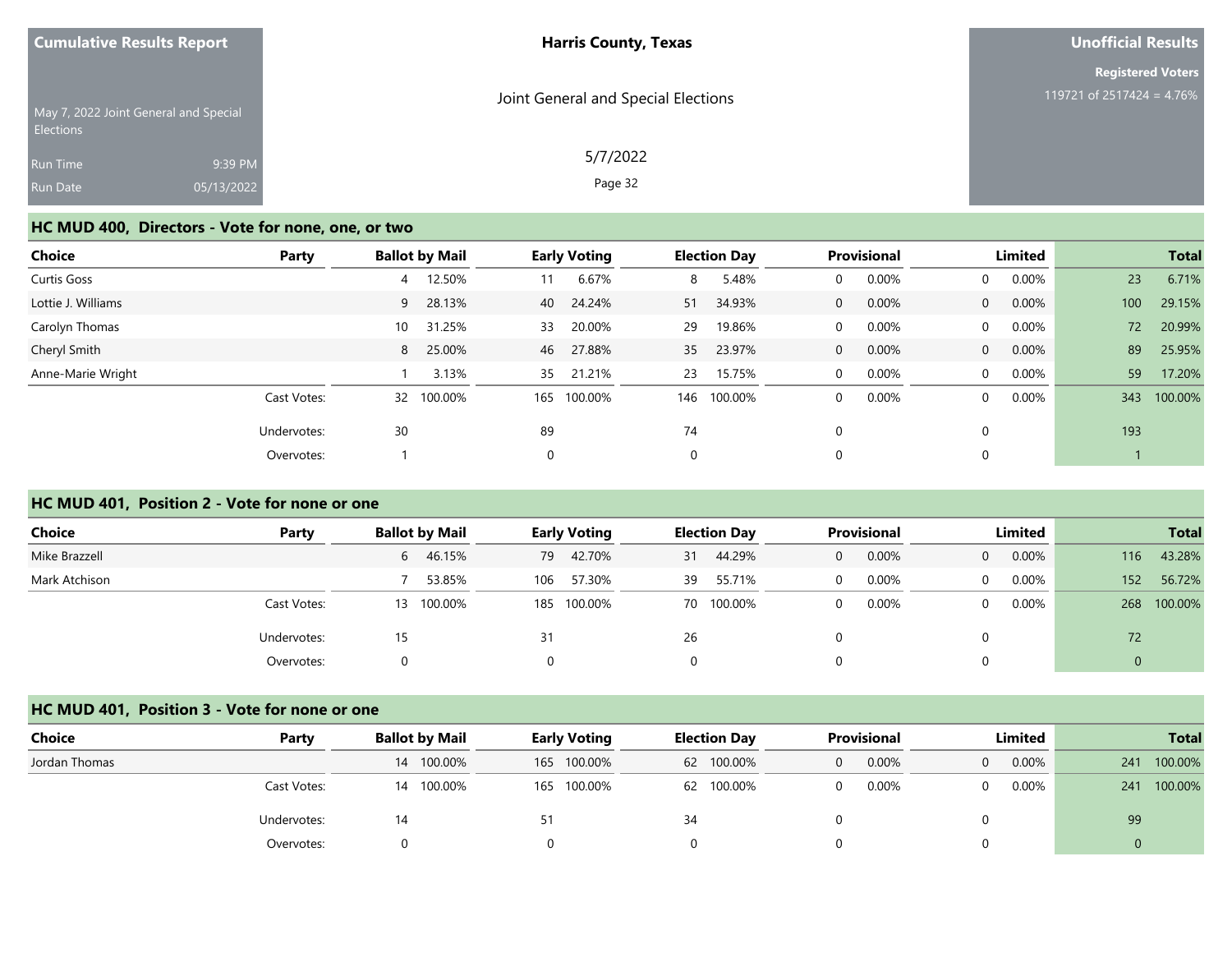| <b>Cumulative Results Report</b> |                                       | <b>Harris County, Texas</b>         | <b>Unofficial Results</b>                             |
|----------------------------------|---------------------------------------|-------------------------------------|-------------------------------------------------------|
| Elections                        | May 7, 2022 Joint General and Special | Joint General and Special Elections | <b>Registered Voters</b><br>119721 of 2517424 = 4.76% |
| Run Time<br>Run Date             | 9:39 PM<br>05/13/2022                 | 5/7/2022<br>Page 33                 |                                                       |

# **HC MUD 419, Directors - Vote for none, one, or two**

| <b>Choice</b>   | Party       | <b>Ballot by Mail</b> | <b>Early Voting</b> | <b>Election Day</b> | Provisional       | <b>Limited</b>       | <b>Total</b>   |
|-----------------|-------------|-----------------------|---------------------|---------------------|-------------------|----------------------|----------------|
| Doug Woodall    |             | 25.81%<br>8           | 32.89%<br>49        | 35.15%<br>71        | 0.00%<br>0        | $0.00\%$<br>$\Omega$ | 33.51%<br>128  |
| Sam Goodspeed   |             | 51.61%<br>16          | 44.97%<br>67        | 34.65%<br>70        | 0.00%<br>$\Omega$ | $0.00\%$<br>$\Omega$ | 40.05%<br>153  |
| Chad R. Sillman |             | 22.58%                | 33 22.15%           | 30.20%<br>61        | 0.00%<br>$\Omega$ | $0.00\%$<br>$\Omega$ | 101<br>26.44%  |
|                 | Cast Votes: | 100.00%<br>31         | 100.00%<br>149      | 202 100.00%         | 0.00%<br>$\Omega$ | $0.00\%$<br>$\Omega$ | 100.00%<br>382 |
|                 | Undervotes: | 61                    | 111                 | 106                 | 0                 |                      | 278            |
|                 | Overvotes:  | O                     | 0                   | $\Omega$            | 0                 |                      | $\mathbf 0$    |

### **HC MUD No. 504, Directors Election - Vote for none, one, or two**

| <b>Choice</b>       | Party       | <b>Ballot by Mail</b> |     | <b>Early Voting</b> |    | <b>Election Day</b> |          | Provisional |          | Limited  |     | <b>Total</b> |
|---------------------|-------------|-----------------------|-----|---------------------|----|---------------------|----------|-------------|----------|----------|-----|--------------|
| Anthony John Turner |             | 11.11%                | 40  | 34.78%              | 32 | 42.11%              | $\Omega$ | 0.00%       | $\Omega$ | 0.00%    | 74  | 35.41%       |
| Ebony McGowen       |             | 55.56%<br>10          | 50  | 43.48%              | 29 | 38.16%              | $\Omega$ | 0.00%       |          | $0.00\%$ | 89  | 42.58%       |
| Amber Birkby        |             | 6 33.33%              |     | 25 21.74%           | 15 | 19.74%              | $\Omega$ | 0.00%       | $\Omega$ | 0.00%    | 46  | 22.01%       |
|                     | Cast Votes: | 18 100.00%            |     | 115 100.00%         |    | 76 100.00%          | $\Omega$ | $0.00\%$    |          | $0.00\%$ | 209 | 100.00%      |
|                     | Undervotes: | 26                    | 135 |                     | 70 |                     |          |             |          |          | 231 |              |
|                     | Overvotes:  |                       | 0   |                     |    |                     |          |             |          |          |     |              |

#### **HC MUD 580, PROPOSITION A**

| <b>Choice</b>  | Party       |   | <b>Ballot by Mail</b> |          | <b>Early Voting</b> |                | <b>Election Day</b> |   | <b>Provisional</b> |                | Limited  | <b>Total</b> |         |
|----------------|-------------|---|-----------------------|----------|---------------------|----------------|---------------------|---|--------------------|----------------|----------|--------------|---------|
| <b>FOR</b>     |             |   | 0.00%                 |          | 100.00%             | 0              | 0.00%               |   | 0.00%              | $\overline{0}$ | $0.00\%$ |              | 100.00% |
| <b>AGAINST</b> |             | 0 | 0.00%                 | $\Omega$ | 0.00%               | $\overline{0}$ | 0.00%               | 0 | 0.00%              | $\overline{0}$ | $0.00\%$ | $\mathbf{0}$ | 0.00%   |
|                | Cast Votes: |   | 0.00%                 |          | 100.00%             | 0              | 0.00%               |   | 0.00%              | $\Omega$       | $0.00\%$ |              | 100.00% |
|                | Undervotes: |   |                       |          |                     |                |                     |   |                    |                |          | 0            |         |
|                | Overvotes:  |   |                       |          |                     |                |                     |   |                    |                |          |              |         |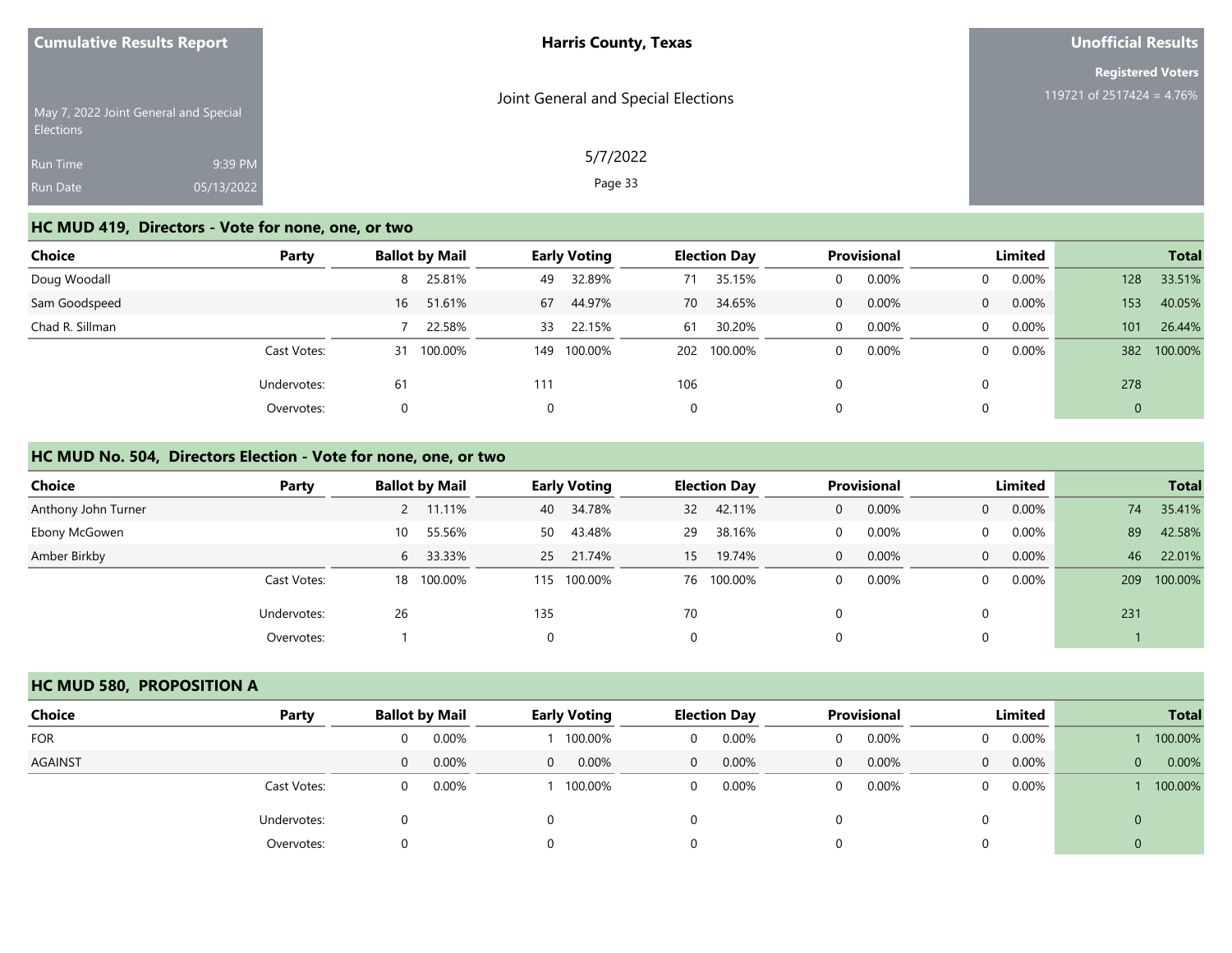| <b>Cumulative Results Report</b> |                                       | <b>Harris County, Texas</b>         | <b>Unofficial Results</b>                             |
|----------------------------------|---------------------------------------|-------------------------------------|-------------------------------------------------------|
| <b>Elections</b>                 | May 7, 2022 Joint General and Special | Joint General and Special Elections | <b>Registered Voters</b><br>119721 of 2517424 = 4.76% |
| Run Time<br>Run Date             | 9:39 PM<br>05/13/2022                 | 5/7/2022<br>Page 34                 |                                                       |

## **HC MUD 580, PROPOSITION B**

| <b>Choice</b>  | Party       |   | <b>Ballot by Mail</b> |          | <b>Early Voting</b> | <b>Election Day</b> |       | Provisional |       | Limited  |          | <b>Total</b> |         |
|----------------|-------------|---|-----------------------|----------|---------------------|---------------------|-------|-------------|-------|----------|----------|--------------|---------|
| <b>FOR</b>     |             |   | 0.00%                 |          | 100.00%             | 0                   | 0.00% |             | 0.00% | $\Omega$ | $0.00\%$ |              | 100.00% |
| <b>AGAINST</b> |             | 0 | 0.00%                 | $\Omega$ | 0.00%               | $\mathbf{0}$        | 0.00% | $\Omega$    | 0.00% | $\Omega$ | 0.00%    | $\mathbf{0}$ | 0.00%   |
|                | Cast Votes: |   | 0.00%                 |          | 100.00%             | 0                   | 0.00% |             | 0.00% | $\Omega$ | 0.00%    |              | 100.00% |
|                | Undervotes: |   |                       |          |                     | 0                   |       |             |       | 0        |          | U            |         |
|                | Overvotes:  |   |                       |          |                     | 0                   |       |             |       | 0        |          | ν            |         |

#### **HC MUD 580, PROPOSITION C**

| <b>Choice</b>  | Party       |   | <b>Ballot by Mail</b> |          | <b>Early Voting</b> |              | <b>Election Day</b> |              | <b>Provisional</b> |          | <b>Limited</b> |              | <b>Total</b> |
|----------------|-------------|---|-----------------------|----------|---------------------|--------------|---------------------|--------------|--------------------|----------|----------------|--------------|--------------|
| <b>FOR</b>     |             |   | 0.00%                 |          | 100.00%             | 0            | 0.00%               | 0            | 0.00%              | $\Omega$ | 0.00%          |              | 100.00%      |
| <b>AGAINST</b> |             | 0 | 0.00%                 | $\Omega$ | 0.00%               | $\mathbf{0}$ | 0.00%               | $\mathbf{0}$ | 0.00%              | $\Omega$ | $0.00\%$       | $\mathbf{0}$ | 0.00%        |
|                | Cast Votes: | 0 | 0.00%                 |          | 100.00%             | 0            | 0.00%               | 0            | 0.00%              | $\Omega$ | $0.00\%$       |              | 100.00%      |
|                | Undervotes: |   |                       |          |                     | 0            |                     |              |                    |          |                | $\mathbf{0}$ |              |
|                | Overvotes:  |   |                       |          |                     | 0            |                     |              |                    |          |                | $\mathbf{0}$ |              |

## **HC MUD 580, PROPOSITION D**

| Choice         | Party       | <b>Ballot by Mail</b> |          |          | <b>Early Voting</b> |          | <b>Election Day</b> |              | <b>Provisional</b> |          | Limited  |              | <b>Total</b> |
|----------------|-------------|-----------------------|----------|----------|---------------------|----------|---------------------|--------------|--------------------|----------|----------|--------------|--------------|
| <b>FOR</b>     |             |                       | 0.00%    |          | 100.00%             |          | 0.00%               | $\mathbf 0$  | 0.00%              | 0        | 0.00%    |              | 100.00%      |
| <b>AGAINST</b> |             | 0                     | 0.00%    | $\Omega$ | 0.00%               | $\Omega$ | $0.00\%$            | $\mathbf{0}$ | 0.00%              | $\Omega$ | $0.00\%$ | $\mathbf{0}$ | 0.00%        |
|                | Cast Votes: |                       | $0.00\%$ |          | 100.00%             | $\Omega$ | $0.00\%$            | $\Omega$     | 0.00%              | $\Omega$ | $0.00\%$ |              | 100.00%      |
|                | Undervotes: |                       |          |          |                     |          |                     |              |                    |          |          |              |              |
|                | Overvotes:  |                       |          |          |                     |          |                     |              |                    |          |          |              |              |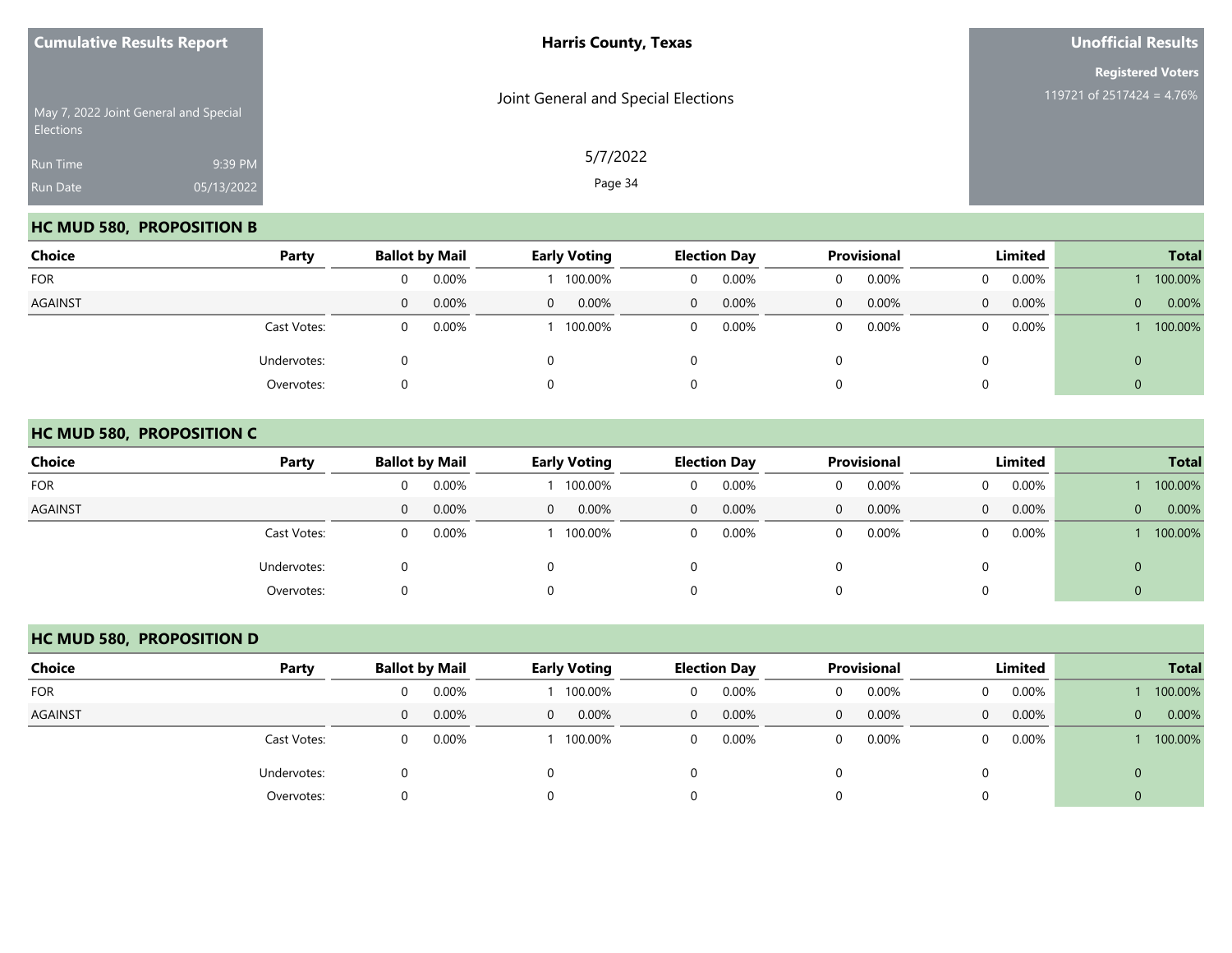| <b>Cumulative Results Report</b>                          |                       | <b>Harris County, Texas</b>         | <b>Unofficial Results</b>                             |
|-----------------------------------------------------------|-----------------------|-------------------------------------|-------------------------------------------------------|
| May 7, 2022 Joint General and Special<br><b>Elections</b> |                       | Joint General and Special Elections | <b>Registered Voters</b><br>119721 of 2517424 = 4.76% |
| Run Time<br>Run Date                                      | 9:39 PM<br>05/13/2022 | 5/7/2022<br>Page 35                 |                                                       |

## **HC MUD 580, PROPOSITION E**

| <b>Choice</b>  | Party       |   | <b>Ballot by Mail</b> |                | <b>Early Voting</b> |                | <b>Election Day</b> |              | <b>Provisional</b> | Limited  |          |              | <b>Total</b> |
|----------------|-------------|---|-----------------------|----------------|---------------------|----------------|---------------------|--------------|--------------------|----------|----------|--------------|--------------|
| <b>FOR</b>     |             | 0 | 0.00%                 |                | 100.00%             | $\mathbf{0}$   | 0.00%               | 0            | 0.00%              | $\Omega$ | 0.00%    |              | 100.00%      |
| <b>AGAINST</b> |             | 0 | 0.00%                 | $\overline{0}$ | 0.00%               | $\overline{0}$ | 0.00%               | $\mathbf{0}$ | 0.00%              | $\Omega$ | $0.00\%$ | $\mathbf{0}$ | 0.00%        |
|                | Cast Votes: | 0 | 0.00%                 |                | 100.00%             | 0              | 0.00%               | 0            | 0.00%              | $\Omega$ | 0.00%    |              | 100.00%      |
|                | Undervotes: |   |                       | $\Omega$       |                     | 0              |                     |              |                    |          |          | 0            |              |
|                | Overvotes:  |   |                       | 0              |                     | 0              |                     |              |                    |          |          | ν            |              |

#### **HC MUD 580, PROPOSITION F**

| <b>Choice</b>  | Party       |          | <b>Ballot by Mail</b> |          | <b>Early Voting</b> |                | <b>Election Day</b> |             | <b>Provisional</b> |              | <b>Limited</b> |                | <b>Total</b> |
|----------------|-------------|----------|-----------------------|----------|---------------------|----------------|---------------------|-------------|--------------------|--------------|----------------|----------------|--------------|
| <b>FOR</b>     |             |          | 0.00%                 |          | 100.00%             | 0              | 0.00%               | 0           | 0.00%              | $\mathbf{0}$ | $0.00\%$       |                | 100.00%      |
| <b>AGAINST</b> |             | $\Omega$ | 0.00%                 | $\Omega$ | $0.00\%$            | $\overline{0}$ | $0.00\%$            | $\Omega$    | 0.00%              | $\Omega$     | $0.00\%$       | $\overline{0}$ | 0.00%        |
|                | Cast Votes: |          | 0.00%                 |          | 100.00%             | $\overline{0}$ | 0.00%               | $\mathbf 0$ | 0.00%              | $\mathbf{0}$ | $0.00\%$       |                | 100.00%      |
|                | Undervotes: |          |                       |          |                     | O              |                     |             |                    | 0            |                | U              |              |
|                | Overvotes:  |          |                       |          |                     | 0              |                     | U           |                    | 0            |                | v              |              |

## **HC MUD 580, PROPOSITION G**

| Choice         | Party       |                  | <b>Ballot by Mail</b> |              | <b>Early Voting</b> |   | <b>Election Day</b> | Provisional  |       | Limited        |          |                | <b>Total</b> |
|----------------|-------------|------------------|-----------------------|--------------|---------------------|---|---------------------|--------------|-------|----------------|----------|----------------|--------------|
| <b>FOR</b>     |             |                  | 0.00%                 |              | 100.00%             |   | 0.00%               | $\Omega$     | 0.00% | $\Omega$       | 0.00%    |                | 100.00%      |
| <b>AGAINST</b> |             | $\left( \right)$ | 0.00%                 | $\mathbf{0}$ | 0.00%               | 0 | $0.00\%$            | $\mathbf{0}$ | 0.00% | $\overline{0}$ | $0.00\%$ | $\overline{0}$ | 0.00%        |
|                | Cast Votes: |                  | 0.00%                 |              | 100.00%             | 0 | 0.00%               | 0            | 0.00% | 0              | 0.00%    |                | 100.00%      |
|                | Undervotes: |                  |                       |              |                     |   |                     |              |       |                |          |                |              |
|                | Overvotes:  |                  |                       |              |                     |   |                     |              |       |                |          |                |              |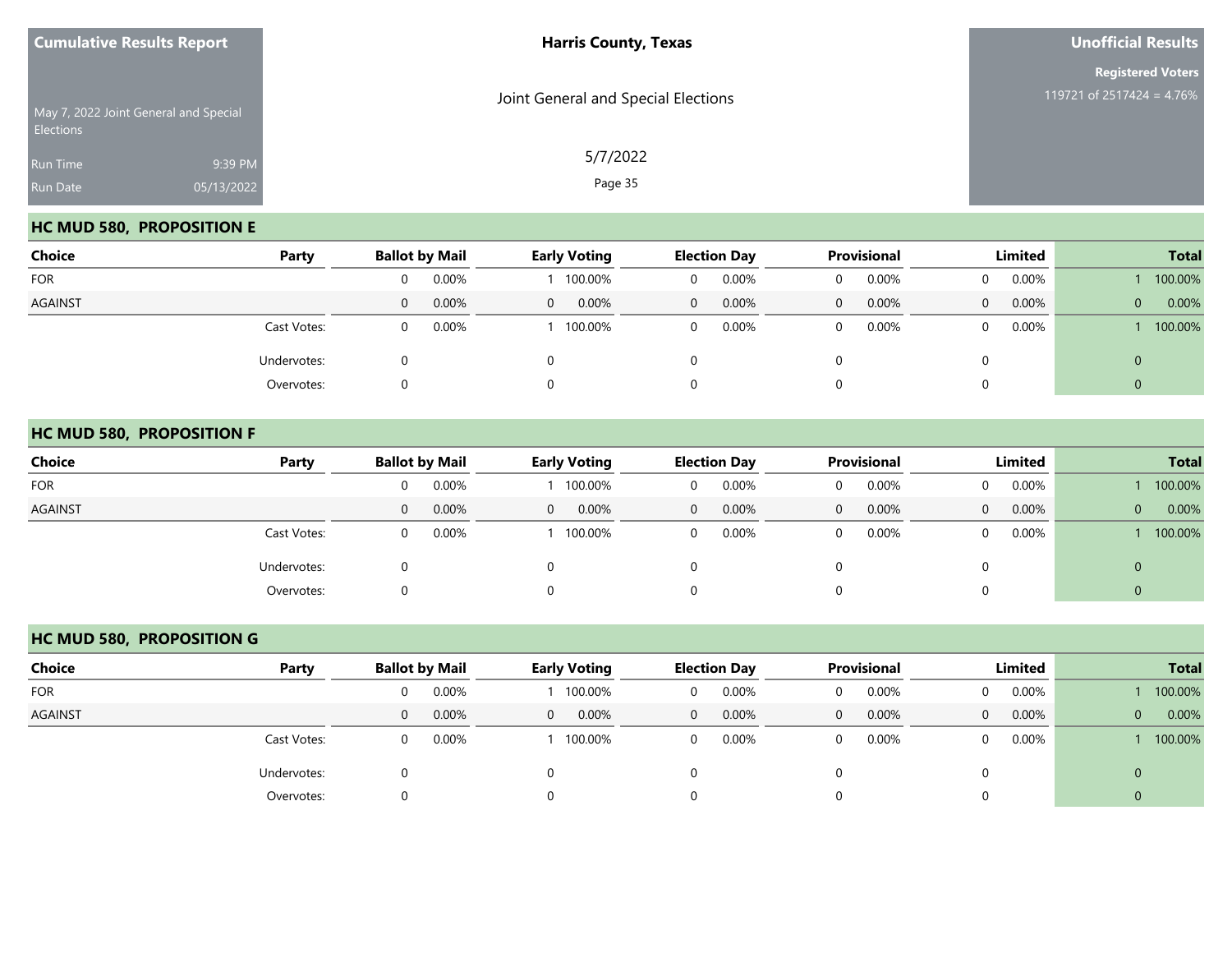| <b>Cumulative Results Report</b> |                                       | <b>Harris County, Texas</b>         | <b>Unofficial Results</b>                             |
|----------------------------------|---------------------------------------|-------------------------------------|-------------------------------------------------------|
| <b>Elections</b>                 | May 7, 2022 Joint General and Special | Joint General and Special Elections | <b>Registered Voters</b><br>119721 of 2517424 = 4.76% |
| Run Time<br>Run Date             | 9:39 PM<br>05/13/2022                 | 5/7/2022<br>Page 36                 |                                                       |

## **HC MUD 580, PROPOSITION H**

| <b>Choice</b>  | Party       |   | <b>Ballot by Mail</b> |          | <b>Early Voting</b> |              | <b>Election Day</b> |   | <b>Provisional</b> | Limited  |          | <b>Total</b> |         |
|----------------|-------------|---|-----------------------|----------|---------------------|--------------|---------------------|---|--------------------|----------|----------|--------------|---------|
| <b>FOR</b>     |             |   | 0.00%                 |          | 100.00%             | 0            | 0.00%               |   | 0.00%              | $\Omega$ | $0.00\%$ |              | 100.00% |
| <b>AGAINST</b> |             | 0 | 0.00%                 | $\Omega$ | $0.00\%$            | $\mathbf{0}$ | 0.00%               | 0 | 0.00%              | $\Omega$ | 0.00%    | $\mathbf{0}$ | 0.00%   |
|                | Cast Votes: |   | 0.00%                 |          | 100.00%             | 0            | 0.00%               |   | 0.00%              | $\Omega$ | 0.00%    |              | 100.00% |
|                | Undervotes: |   |                       |          |                     | 0            |                     |   |                    | 0        |          | U            |         |
|                | Overvotes:  |   |                       |          |                     | 0            |                     |   |                    | 0        |          | ν            |         |

#### **HC MUD 580, PROPOSITION I**

|                | Party       |   |                       |              |                     |              |                     |   |                    |                |          |              |              |
|----------------|-------------|---|-----------------------|--------------|---------------------|--------------|---------------------|---|--------------------|----------------|----------|--------------|--------------|
| <b>Choice</b>  |             |   | <b>Ballot by Mail</b> |              | <b>Early Voting</b> |              | <b>Election Day</b> |   | <b>Provisional</b> | Limited        |          |              | <b>Total</b> |
| <b>FOR</b>     |             |   | 0.00%                 |              | 100.00%             | 0            | 0.00%               | 0 | 0.00%              | $\Omega$       | $0.00\%$ |              | 100.00%      |
| <b>AGAINST</b> |             | 0 | 0.00%                 | $\mathbf{0}$ | 0.00%               | $\mathbf{0}$ | 0.00%               | 0 | 0.00%              | $\overline{0}$ | $0.00\%$ | $\mathbf{0}$ | 0.00%        |
|                | Cast Votes: |   | 0.00%                 |              | 100.00%             | 0            | 0.00%               |   | 0.00%              | $\Omega$       | 0.00%    |              | 100.00%      |
|                | Undervotes: |   |                       |              |                     | 0            |                     |   |                    | 0              |          | 0            |              |
|                | Overvotes:  |   |                       |              |                     | 0            |                     |   |                    | 0              |          | ν            |              |

#### **HC MUD 580, Directors - Vote for none, one, two, three, four, or five**

| <b>Choice</b>         | Party       |                | <b>Ballot by Mail</b> |          | <b>Early Voting</b> |              | <b>Election Day</b> |              | <b>Provisional</b> |                | Limited  |                | <b>Total</b> |
|-----------------------|-------------|----------------|-----------------------|----------|---------------------|--------------|---------------------|--------------|--------------------|----------------|----------|----------------|--------------|
| Maria Ramirez         |             | 0              | 0.00%                 |          | 20.00%              | 0            | 0.00%               | 0            | 0.00%              | $\mathbf{0}$   | 0.00%    |                | 20.00%       |
| Courtney Johnson Rose |             | $\overline{0}$ | 0.00%                 |          | 20.00%              | $\mathbf{0}$ | $0.00\%$            | $\mathbf{0}$ | 0.00%              | $\overline{0}$ | $0.00\%$ |                | 20.00%       |
| Robert Walters        |             | $\Omega$       | 0.00%                 |          | 20.00%              | 0            | $0.00\%$            | $\mathbf 0$  | 0.00%              | $\overline{0}$ | 0.00%    |                | 20.00%       |
| Andrew Lynton Smith   |             | $\Omega$       | 0.00%                 |          | 20.00%              | $\mathbf{0}$ | $0.00\%$            | $\mathbf{0}$ | 0.00%              | $\overline{0}$ | $0.00\%$ |                | 20.00%       |
| Austin Baker          |             | $\Omega$       | 0.00%                 |          | 20.00%              | $\mathbf{0}$ | $0.00\%$            | 0            | 0.00%              | $\overline{0}$ | 0.00%    |                | 20.00%       |
|                       | Cast Votes: | $\Omega$       | 0.00%                 |          | 5 100.00%           | 0            | 0.00%               | 0            | 0.00%              | $\Omega$       | 0.00%    |                | 100.00%      |
|                       | Undervotes: | 0              |                       | $\Omega$ |                     | $\mathbf 0$  |                     | $\Omega$     |                    | $\Omega$       |          | $\overline{0}$ |              |
|                       | Overvotes:  |                |                       |          |                     | 0            |                     | 0            |                    |                |          | $\mathbf 0$    |              |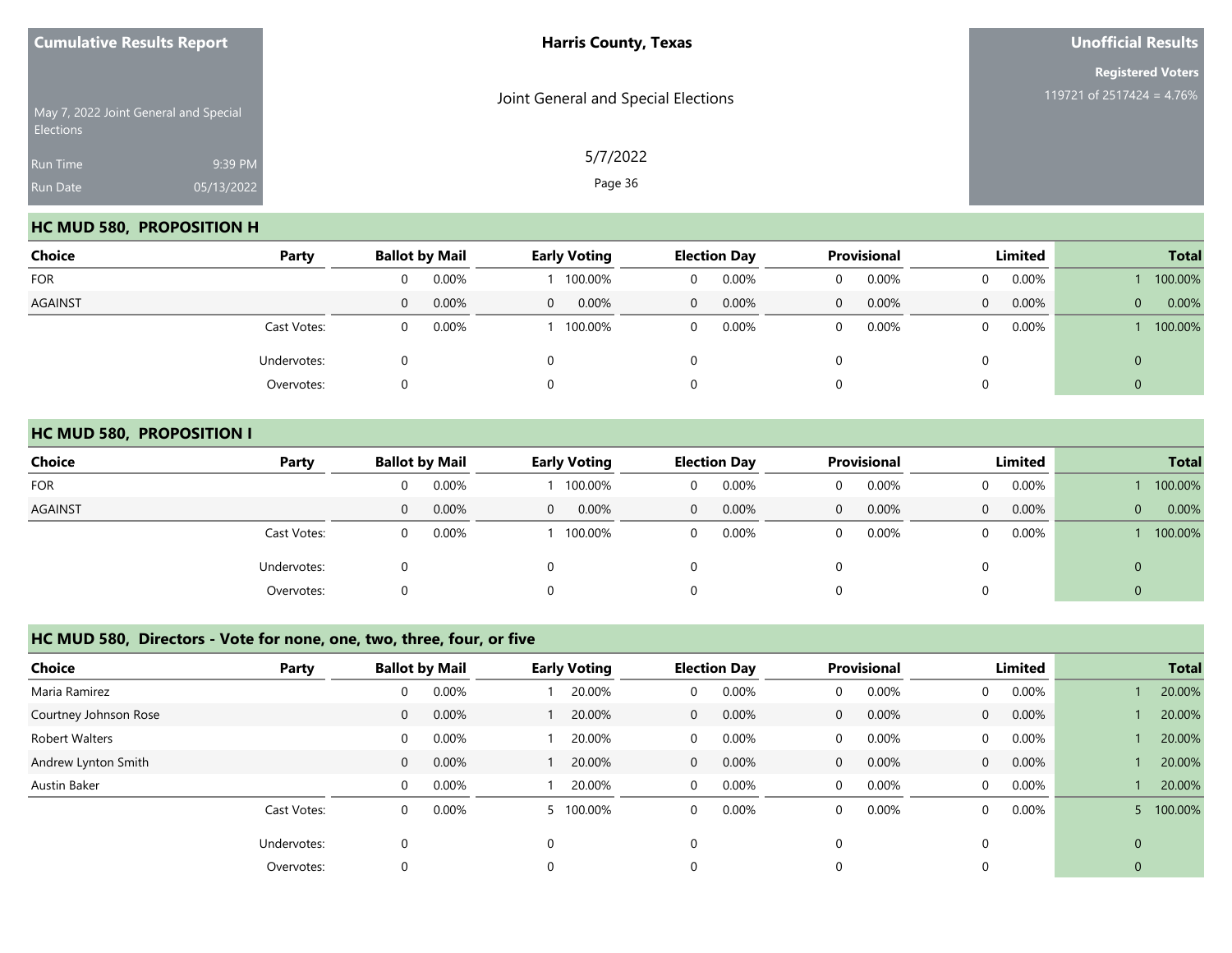| <b>Cumulative Results Report</b> |                                       | <b>Harris County, Texas</b>         | <b>Unofficial Results</b>                             |
|----------------------------------|---------------------------------------|-------------------------------------|-------------------------------------------------------|
| <b>Elections</b>                 | May 7, 2022 Joint General and Special | Joint General and Special Elections | <b>Registered Voters</b><br>119721 of 2517424 = 4.76% |
| Run Time<br>Run Date             | 9:39 PM<br>05/13/2022                 | 5/7/2022<br>Page 37                 |                                                       |

## **HC WCID 021, PROPOSITION A**

| Choice         | Party       | <b>Ballot by Mail</b> | <b>Early Voting</b> | <b>Election Day</b> | Provisional | Limited              | <b>Total</b>              |
|----------------|-------------|-----------------------|---------------------|---------------------|-------------|----------------------|---------------------------|
| <b>FOR</b>     |             | 8 61.54%              | 70.00%<br>21        | 35.00%              | 0.00%<br>0  | $0.00\%$<br>$\Omega$ | 57.14%<br>36              |
| <b>AGAINST</b> |             | 5 38.46%              | 30.00%<br>-9        | 65.00%<br>13        | 0.00%       | $0.00\%$<br>$\Omega$ | 42.86%<br>27 <sup>°</sup> |
|                | Cast Votes: | 13 100.00%            | 30 100.00%          | 20 100.00%          | 0.00%       | 0.00%<br>$\Omega$    | 100.00%<br>63             |
|                | Undervotes: |                       |                     |                     |             | 0                    |                           |
|                | Overvotes:  |                       |                     | 0                   |             | 0                    | 0                         |

#### **HC WCID 050, PROPOSITION A**

| <b>Choice</b>  | Party       | <b>Ballot by Mail</b> | <b>Early Voting</b> | <b>Election Day</b> | <b>Provisional</b>    | Limited                  | <b>Total</b>   |  |
|----------------|-------------|-----------------------|---------------------|---------------------|-----------------------|--------------------------|----------------|--|
| <b>FOR</b>     |             | 73.53%<br>50          | 40 71.43%           | 67.50%<br>54        | 0.00%<br>$\mathbf{0}$ | $0.00\%$<br>$\Omega$     | 70.59%<br>144  |  |
| <b>AGAINST</b> |             | 26.47%<br>18          | 28.57%<br>16        | 32.50%<br>26        | 0.00%<br>$\Omega$     | 0.00%<br>$\Omega$        | 60<br>29.41%   |  |
|                | Cast Votes: | 68 100.00%            | 56 100.00%          | 80 100.00%          | 0.00%<br>$\Omega$     | $0.00\%$<br>$\mathbf{0}$ | 100.00%<br>204 |  |
|                | Undervotes: |                       |                     | 4                   |                       | 0                        | 13             |  |
|                | Overvotes:  |                       |                     | 0                   | 0                     | 0                        | υ              |  |

## **HC WCID 050, PROPOSITION B**

| Choice         | Party       | <b>Ballot by Mail</b> | <b>Early Voting</b> | <b>Election Day</b> | <b>Provisional</b> | Limited                    | <b>Total</b>   |  |
|----------------|-------------|-----------------------|---------------------|---------------------|--------------------|----------------------------|----------------|--|
| <b>FOR</b>     |             | 48 72.73%             | 41 75.93%           | 55 70.51%           | 0.00%<br>$\Omega$  | $0.00\%$<br>$\overline{0}$ | 72.73%<br>144  |  |
| <b>AGAINST</b> |             | 27.27%<br>18          | 13 24.07%           | 29.49%<br>23        | 0.00%<br>$\Omega$  | $0.00\%$<br>$\Omega$       | 27.27%<br>54   |  |
|                | Cast Votes: | 66 100.00%            | 54 100.00%          | 78 100.00%          | 0.00%<br>$\Omega$  | 0.00%<br>$\Omega$          | 100.00%<br>198 |  |
|                | Undervotes: | 10                    |                     | b                   |                    |                            | 19             |  |
|                | Overvotes:  |                       |                     |                     |                    |                            |                |  |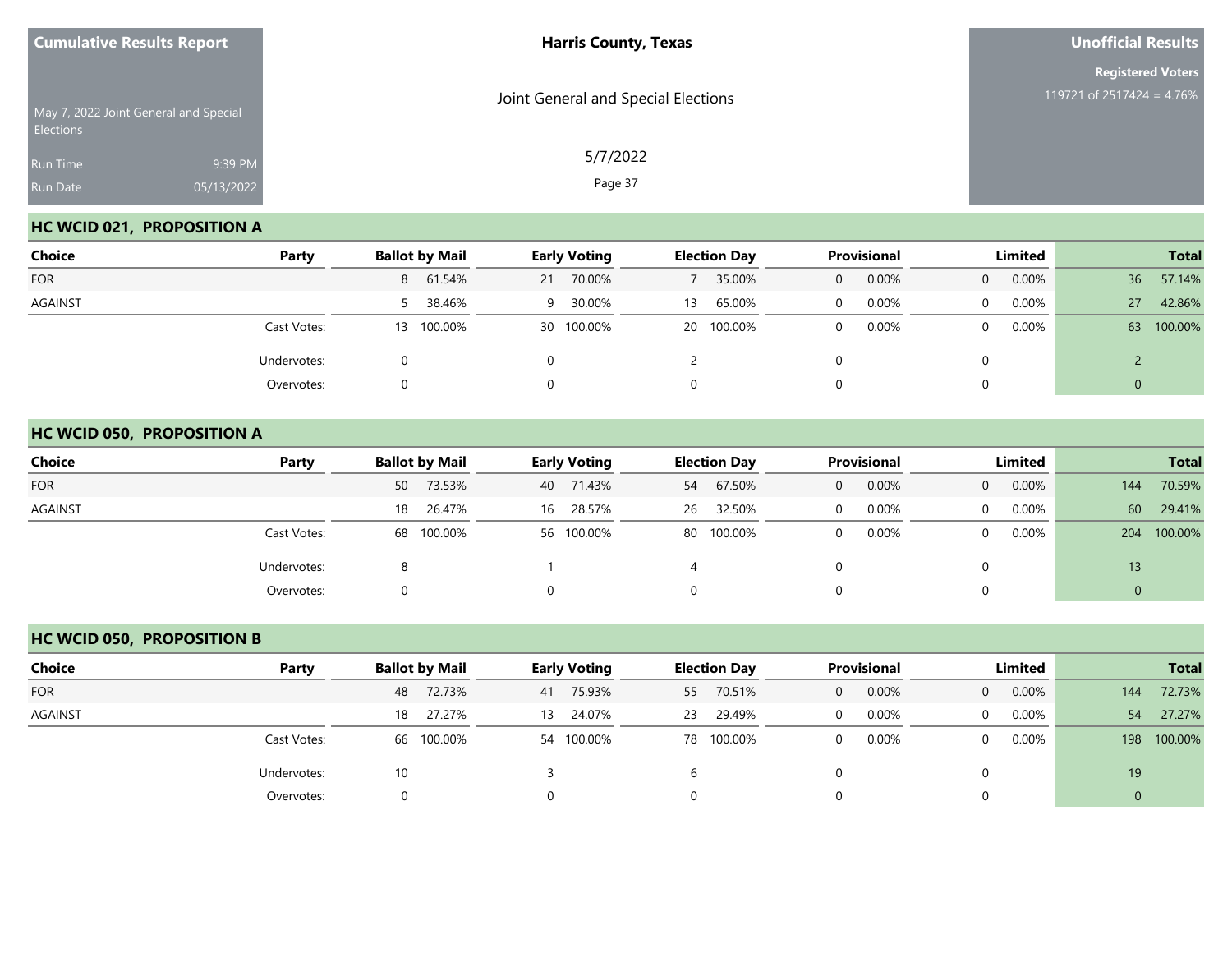| <b>Cumulative Results Report</b>                          |                       | <b>Harris County, Texas</b>         | <b>Unofficial Results</b>                             |  |  |
|-----------------------------------------------------------|-----------------------|-------------------------------------|-------------------------------------------------------|--|--|
| May 7, 2022 Joint General and Special<br><b>Elections</b> |                       | Joint General and Special Elections | <b>Registered Voters</b><br>119721 of 2517424 = 4.76% |  |  |
| Run Time<br><b>Run Date</b>                               | 9:39 PM<br>05/13/2022 | 5/7/2022<br>Page 38                 |                                                       |  |  |

# **HC WCID 070, Director, Position 1 - Vote for none or one**

| <b>Choice</b>      | Party       | <b>Ballot by Mail</b> | <b>Early Voting</b> | <b>Election Day</b> | <b>Provisional</b> | Limited       | <b>Total</b>    |
|--------------------|-------------|-----------------------|---------------------|---------------------|--------------------|---------------|-----------------|
| Kenneth M. Higgins |             | 6 100.00%             | 23 100.00%          | 44 100.00%          | 0.00%              | $0.00\%$<br>0 | 100.00%<br>73   |
|                    | Cast Votes: | 100.00%               | 23 100.00%          | 100.00%<br>44       | 0.00%              | $0.00\%$      | 100.00%<br>73   |
|                    | Undervotes: |                       |                     | 20                  |                    |               | 30 <sup>°</sup> |
|                    | Overvotes:  |                       |                     |                     |                    |               |                 |

#### **HC WCID 070, Director, Position 2 - Vote for none or one**

| <b>Choice</b>      | Party       | <b>Ballot by Mail</b> | <b>Early Voting</b> | <b>Election Day</b> | <b>Provisional</b><br>Limited |                          | <b>Total</b>  |  |
|--------------------|-------------|-----------------------|---------------------|---------------------|-------------------------------|--------------------------|---------------|--|
| Terry Lutz         |             | 25.00%                | 41.94%<br>13        | 40.68%<br>24        | 0.00%                         | $0.00\%$<br>$\Omega$     | 39.80%<br>39  |  |
| Nora Faye Caufield |             | 75.00%<br>6           | 58.06%<br>18        | 59.32%<br>35        | 0.00%<br>0                    | $0.00\%$<br>$\mathbf{0}$ | 60.20%<br>59  |  |
|                    | Cast Votes: | 8 100.00%             | 31 100.00%          | 59 100.00%          | 0.00%                         | $0.00\%$<br>$\Omega$     | 100.00%<br>98 |  |
|                    | Undervotes: | 0                     |                     |                     |                               | $\Omega$                 |               |  |
|                    | Overvotes:  |                       |                     | 0                   |                               | $\overline{0}$           |               |  |

#### **HC WCID 070, Director, Position 4 - Vote for none or one**

| <b>Choice</b> | Party       | <b>Ballot by Mail</b> | <b>Early Voting</b> | <b>Election Day</b> | Provisional       | Limited | <b>Total</b>  |  |
|---------------|-------------|-----------------------|---------------------|---------------------|-------------------|---------|---------------|--|
| James Raines  |             | 5 100.00%             | 24 100.00%          | 49 100.00%          | 0.00%<br>0        | 0.00%   | 100.00%<br>78 |  |
|               | Cast Votes: | 5 100.00%             | 24 100.00%          | 49 100.00%          | 0.00%<br>$\Omega$ | 0.00%   | 100.00%<br>78 |  |
|               | Undervotes: |                       |                     | 15                  |                   |         | 25            |  |
|               | Overvotes:  |                       |                     |                     |                   |         | 0             |  |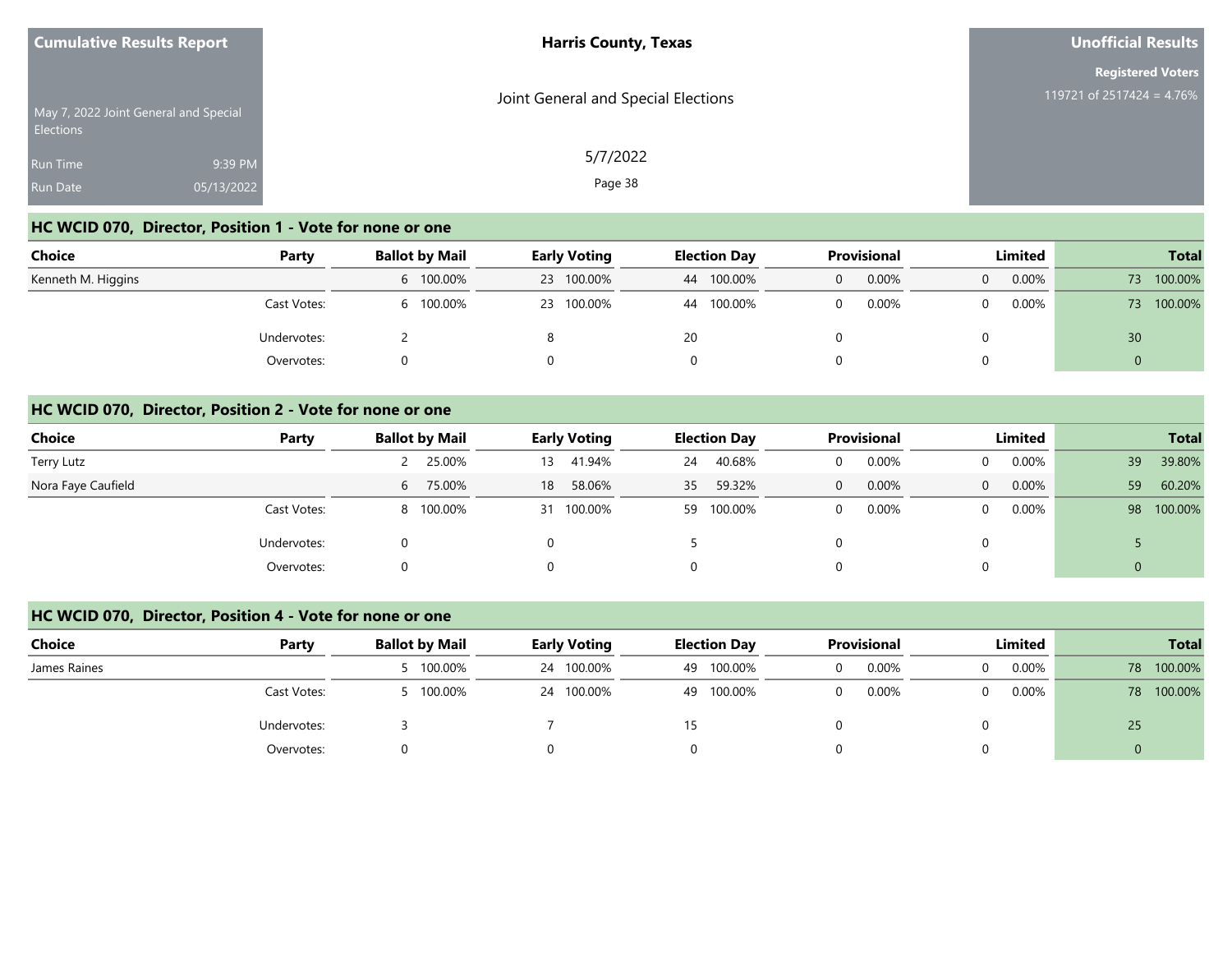| <b>Cumulative Results Report</b> |                                       | <b>Harris County, Texas</b>         | <b>Unofficial Results</b>                             |  |  |
|----------------------------------|---------------------------------------|-------------------------------------|-------------------------------------------------------|--|--|
| Elections                        | May 7, 2022 Joint General and Special | Joint General and Special Elections | <b>Registered Voters</b><br>119721 of 2517424 = 4.76% |  |  |
| Run Time<br>Run Date             | 9:39 PM<br>05/13/2022                 | 5/7/2022<br>Page 39                 |                                                       |  |  |

## **HC WCID 092, PROPOSITION A**

| Choice         | Party       |               | <b>Early Voting</b> | <b>Election Day</b> | Provisional | Limited              | <b>Total</b>   |  |
|----------------|-------------|---------------|---------------------|---------------------|-------------|----------------------|----------------|--|
| <b>FOR</b>     |             | 32 62.75%     | 75.00%<br>66        | 63.16%<br>36        | 0.00%<br>0  | 0.00%<br>$\Omega$    | 68.37%<br>134  |  |
| <b>AGAINST</b> |             | 37.25%<br>19  | 25.00%<br>22        | 36.84%<br>21        | 0.00%       | $0.00\%$<br>$\Omega$ | 62<br>31.63%   |  |
|                | Cast Votes: | 100.00%<br>51 | 88 100.00%          | 57 100.00%          | 0.00%       | 0.00%<br>$\Omega$    | 100.00%<br>196 |  |
|                | Undervotes: |               |                     | 0                   |             | 0                    |                |  |
|                | Overvotes:  |               |                     | 0                   |             | 0                    | 0              |  |

#### **HC WCID 092, PROPOSITION B**

| <b>Choice</b>  | Party       | <b>Ballot by Mail</b> | <b>Early Voting</b> | <b>Election Day</b> | <b>Provisional</b>    | Limited                    | <b>Total</b>   |  |
|----------------|-------------|-----------------------|---------------------|---------------------|-----------------------|----------------------------|----------------|--|
| <b>FOR</b>     |             | 55.77%<br>29          | 80.68%<br>71        | 64.91%<br>37        | 0.00%<br>$\mathbf{0}$ | 0.00%<br>$\overline{0}$    | 69.54%<br>137  |  |
| <b>AGAINST</b> |             | 44.23%<br>23          | 19.32%<br>17        | 35.09%<br>20        | 0.00%<br>$\Omega$     | 0.00%<br>$\Omega$          | 60<br>30.46%   |  |
|                | Cast Votes: | 52 100.00%            | 88 100.00%          | 57 100.00%          | 0.00%<br>$\mathbf 0$  | $0.00\%$<br>$\overline{0}$ | 100.00%<br>197 |  |
|                | Undervotes: |                       |                     | 0                   |                       | 0                          |                |  |
|                | Overvotes:  |                       |                     | 0                   | 0                     | 0                          | 0              |  |

## **HC WCID 119, PROPOSITION A**

| Choice         | Party       | <b>Ballot by Mail</b> | <b>Early Voting</b> | <b>Election Day</b> | <b>Provisional</b> | Limited                 | <b>Total</b>   |  |
|----------------|-------------|-----------------------|---------------------|---------------------|--------------------|-------------------------|----------------|--|
| <b>FOR</b>     |             | 55.36%<br>31          | 50.33%<br>153       | 55.70%<br>127       | 0.00%<br>$\Omega$  | 0.00%<br>$\overline{0}$ | 52.89%<br>311  |  |
| <b>AGAINST</b> |             | 44.64%<br>25          | 49.67%<br>151       | 44.30%<br>101       | 0.00%              | 0.00%<br>$\Omega$       | 47.11%<br>277  |  |
|                | Cast Votes: | 56 100.00%            | 304 100.00%         | 228 100.00%         | 0.00%              | 0.00%<br>0              | 100.00%<br>588 |  |
|                | Undervotes: |                       | 14                  |                     |                    |                         | 19             |  |
|                | Overvotes:  | 0                     |                     |                     |                    |                         | $\mathbf 0$    |  |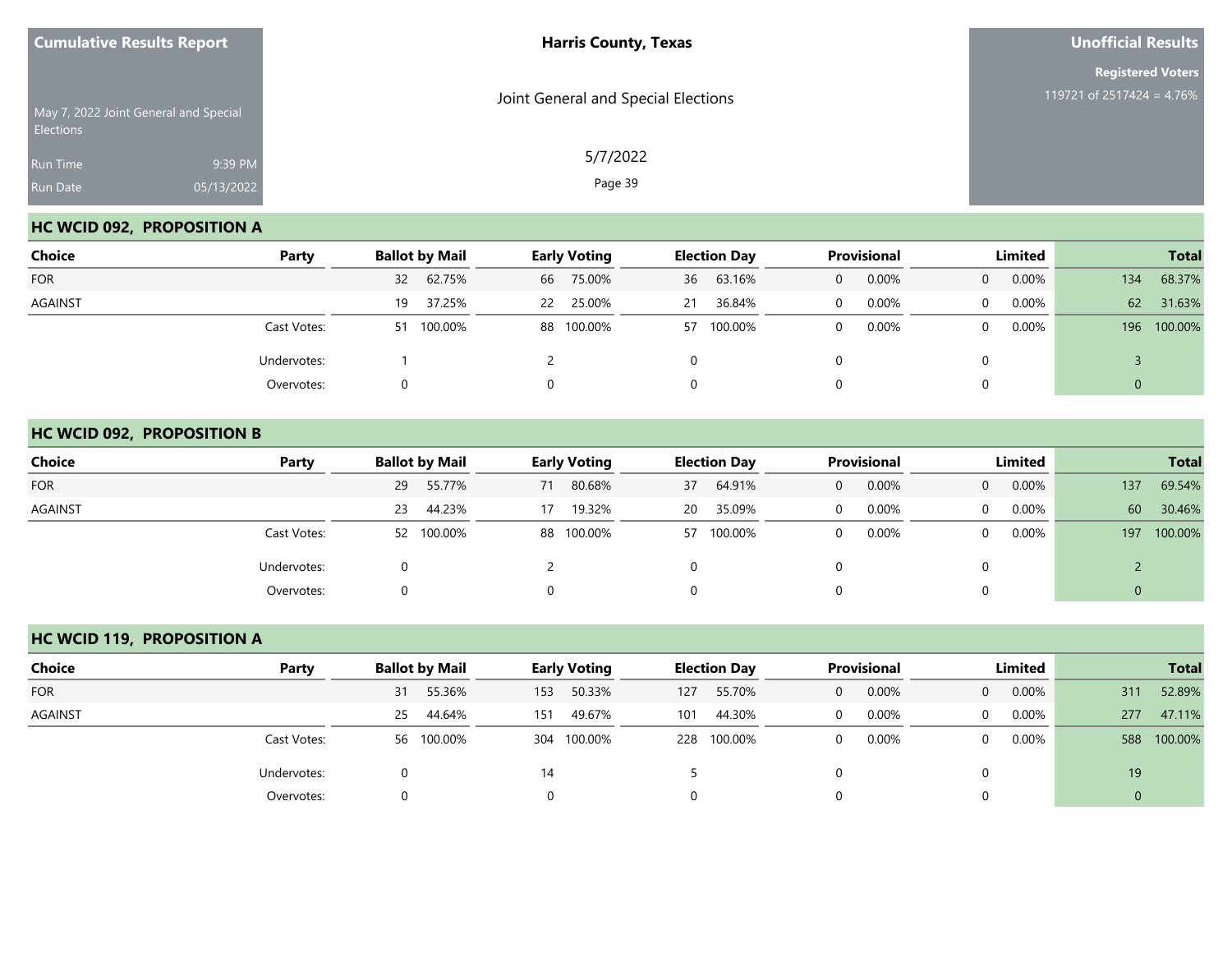| <b>Cumulative Results Report</b>                          | <b>Harris County, Texas</b>         | <b>Unofficial Results</b> |
|-----------------------------------------------------------|-------------------------------------|---------------------------|
|                                                           |                                     | <b>Registered Voters</b>  |
| May 7, 2022 Joint General and Special<br><b>Elections</b> | Joint General and Special Elections | 119721 of 2517424 = 4.76% |
| 9:39 PM<br>Run Time                                       | 5/7/2022                            |                           |
| Run Date<br>05/13/2022                                    | Page 40                             |                           |

## **HC WCID 157, Directors - Vote for none, one, or two**

| <b>Choice</b>    | Party       | <b>Ballot by Mail</b> |     | <b>Early Voting</b> | <b>Election Day</b> |             | Provisional  |       | Limited        |       | <b>Total</b> |         |
|------------------|-------------|-----------------------|-----|---------------------|---------------------|-------------|--------------|-------|----------------|-------|--------------|---------|
| Keith D. Perry   |             | 25.00%<br>10          | 50  | 26.88%              | 43                  | 22.16%      | $\mathbf{0}$ | 0.00% | $\overline{0}$ | 0.00% | 103          | 24.52%  |
| Keith A. Nystrom |             | 37.50%<br>15          | 60  | 32.26%              | 66                  | 34.02%      | $\Omega$     | 0.00% | $\Omega$       | 0.00% | 141          | 33.57%  |
| Cameron Dickey   |             | 37.50%<br>15          | 76  | 40.86%              | 85                  | 43.81%      | $\mathbf{0}$ | 0.00% | $\Omega$       | 0.00% | 176          | 41.90%  |
|                  | Cast Votes: | 100.00%<br>40         | 186 | 100.00%             |                     | 194 100.00% | $\Omega$     | 0.00% | $\Omega$       | 0.00% | 420          | 100.00% |
|                  | Undervotes: | 58                    | 112 |                     | 134                 |             | 0            |       |                |       | 304          |         |
|                  | Overvotes:  |                       | 0   |                     | $\Omega$            |             | 0            |       |                |       |              |         |

## **HARRIS-MONTGOMERY COUNTIES MUD 386, Directors - Vote for none, one, or two**

| <b>Choice</b>     | Party       | <b>Ballot by Mail</b> |              | <b>Early Voting</b> |     | <b>Election Day</b> |  | <b>Provisional</b> |          | Limited |          | <b>Total</b> |
|-------------------|-------------|-----------------------|--------------|---------------------|-----|---------------------|--|--------------------|----------|---------|----------|--------------|
| Penny Lynn Prater |             | 41.67%<br>20          | 106          | 43.09%              | 50  | 39.06%              |  | 0.00%              | 0        | 0.00%   | 176      | 41.71%       |
| Marcus J. Allen   |             | 10 <sup>°</sup>       | 20.83%<br>56 | 22.76%              | 50  | 39.06%              |  | 0.00%              | $\Omega$ | 0.00%   | 116      | 27.49%       |
| Christopher Boyer |             | 18                    | 37.50%<br>84 | 34.15%              | 28  | 21.88%              |  | 0.00%              | $\Omega$ | 0.00%   | 130      | 30.81%       |
|                   | Cast Votes: | 100.00%<br>48         | 246          | 100.00%             | 128 | 100.00%             |  | $0.00\%$           | $\Omega$ | 0.00%   | 422      | 100.00%      |
|                   | Undervotes: | 66                    | 134          |                     | 62  |                     |  |                    |          |         | 262      |              |
|                   | Overvotes:  |                       |              |                     |     |                     |  |                    |          |         | $\Omega$ |              |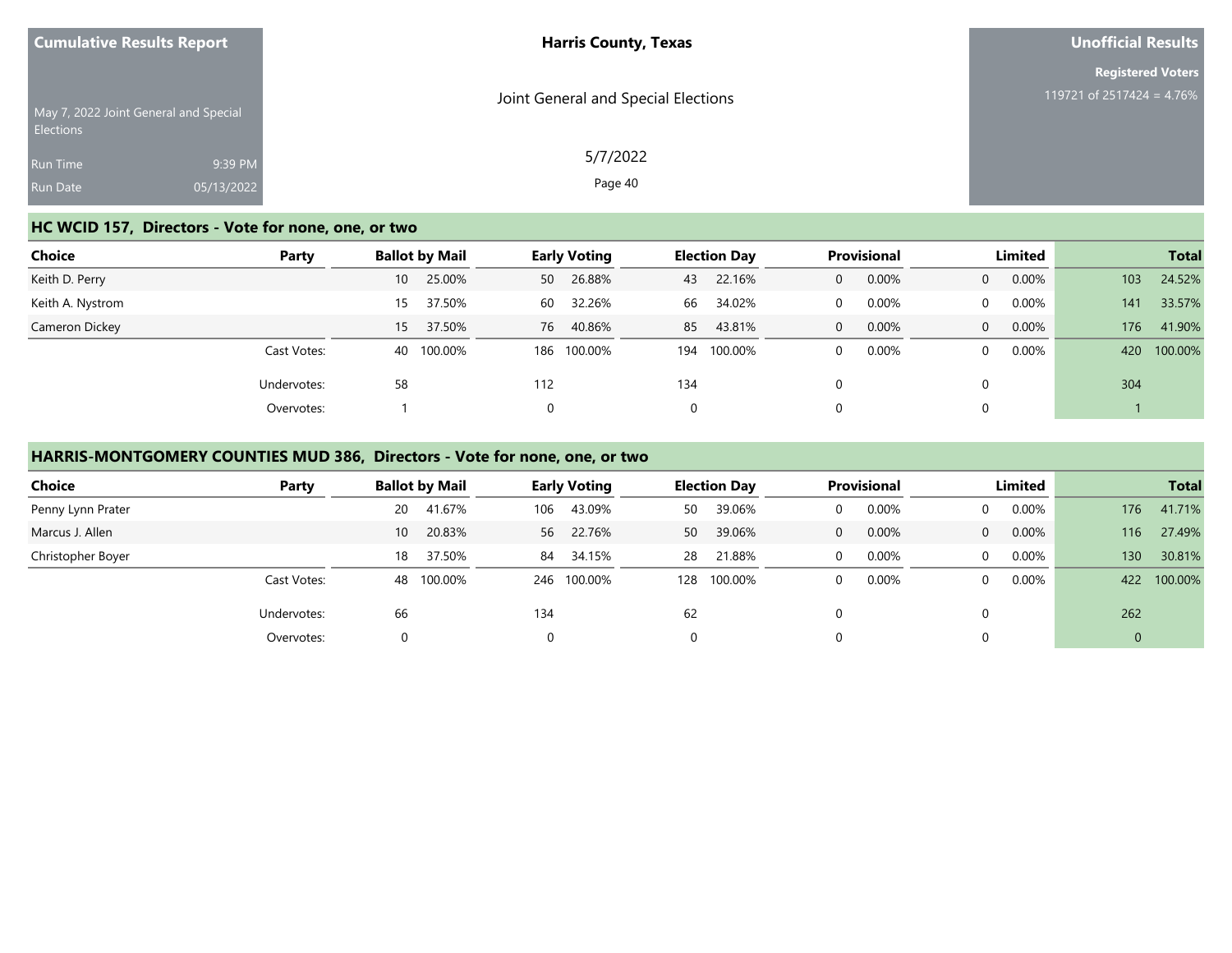| <b>Cumulative Results Report</b>                   |            | <b>Harris County, Texas</b>         | <b>Unofficial Results</b> |
|----------------------------------------------------|------------|-------------------------------------|---------------------------|
|                                                    |            |                                     | <b>Registered Voters</b>  |
| May 7, 2022 Joint General and Special<br>Elections |            | Joint General and Special Elections | 119721 of 2517424 = 4.76% |
| Run Time                                           | 9:39 PM    | 5/7/2022                            |                           |
| Run Date                                           | 05/13/2022 | Page 41                             |                           |
|                                                    |            |                                     |                           |

# **MALCOMSON ROAD UD, Directors - Vote for none, one, two, or three**

| Choice                 | Party       |     | <b>Ballot by Mail</b> |     | <b>Early Voting</b> |     | <b>Election Day</b> |   | Provisional |                | Limited  |     | <b>Total</b> |
|------------------------|-------------|-----|-----------------------|-----|---------------------|-----|---------------------|---|-------------|----------------|----------|-----|--------------|
| Darce' Ahlschlager     |             | 13  | 19.12%                | 19  | 12.34%              | 30  | 14.78%              | 0 | 0.00%       | $\overline{0}$ | $0.00\%$ | 62  | 14.59%       |
| <b>Brent Patterson</b> |             | 25  | 36.76%                | 64  | 41.56%              | 63  | 31.03%              | 0 | 0.00%       | $\Omega$       | 0.00%    | 152 | 35.76%       |
| Melinda D. Silva       |             | 23  | 33.82%                |     | 48 31.17%           | 68  | 33.50%              | 0 | 0.00%       | $\overline{0}$ | $0.00\%$ | 139 | 32.71%       |
| Alex Ager              |             |     | 10.29%                | 23  | 14.94%              | 42  | 20.69%              | 0 | 0.00%       | $\Omega$       | 0.00%    | 72  | 16.94%       |
|                        | Cast Votes: |     | 68 100.00%            | 154 | 100.00%             | 203 | 100.00%             | 0 | 0.00%       | $\Omega$       | $0.00\%$ | 425 | 100.00%      |
|                        | Undervotes: | 112 |                       | 83  |                     | 100 |                     | 0 |             | $\Omega$       |          | 295 |              |
|                        | Overvotes:  | 0   |                       | 0   |                     | 0   |                     | 0 |             | 0              |          | 0   |              |

## **NEWPORT MUD, Directors - Vote for none, one, two, or three**

| <b>Choice</b>     | Party       |     | <b>Ballot by Mail</b> |          | <b>Early Voting</b> |     | <b>Election Day</b> |              | <b>Provisional</b> |                | Limited  |     | <b>Total</b> |
|-------------------|-------------|-----|-----------------------|----------|---------------------|-----|---------------------|--------------|--------------------|----------------|----------|-----|--------------|
| Earl B. Boykin    |             | 30  | 29.70%                | 34       | 25.76%              | 105 | 28.46%              | $\mathbf{0}$ | 0.00%              | $\overline{0}$ | $0.00\%$ | 169 | 28.07%       |
| Deborah L. Florus |             | 29  | 28.71%                | 36       | 27.27%              | 112 | 30.35%              | 0            | 0.00%              | $\overline{0}$ | $0.00\%$ | 177 | 29.40%       |
| DeLonne Johnson   |             | 23  | 22.77%                |          | 29 21.97%           | 78  | 21.14%              | 0            | 0.00%              | $\overline{0}$ | $0.00\%$ | 130 | 21.59%       |
| John Webb         |             | 19  | 18.81%                | 33       | 25.00%              | 74  | 20.05%              | $\mathbf 0$  | 0.00%              | $\overline{0}$ | 0.00%    | 126 | 20.93%       |
|                   | Cast Votes: | 101 | 100.00%               |          | 132 100.00%         | 369 | 100.00%             | 0            | 0.00%              | $\Omega$       | $0.00\%$ | 602 | 100.00%      |
|                   | Undervotes: | 106 |                       | 33       |                     | 159 |                     | 0            |                    | $\Omega$       |          | 298 |              |
|                   | Overvotes:  | 0   |                       | $\Omega$ |                     | 0   |                     | 0            |                    | 0              |          | 0   |              |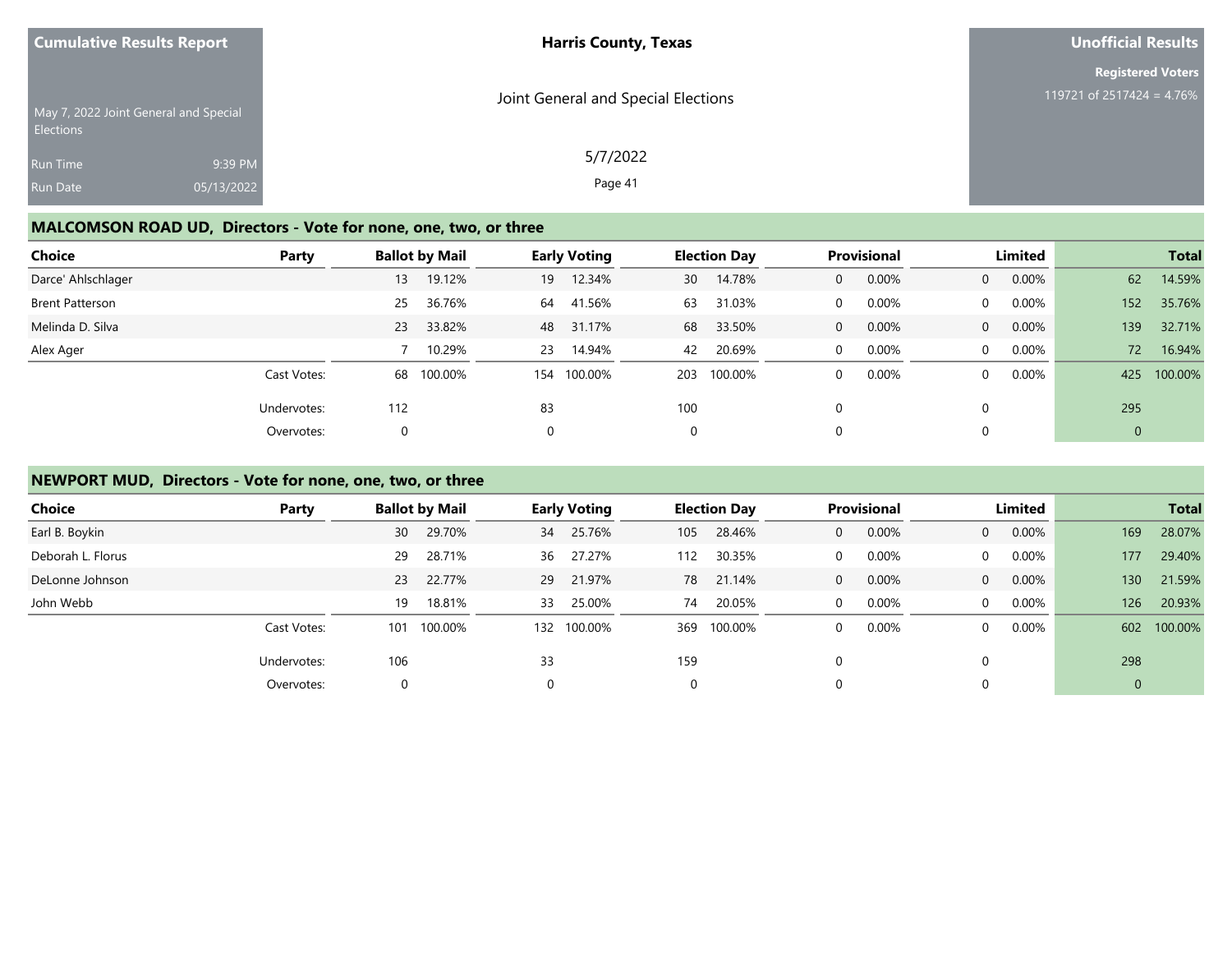| <b>Cumulative Results Report</b>                       |                       | <b>Harris County, Texas</b>         | <b>Unofficial Results</b>                             |
|--------------------------------------------------------|-----------------------|-------------------------------------|-------------------------------------------------------|
| May 7, 2022 Joint General and Special                  |                       | Joint General and Special Elections | <b>Registered Voters</b><br>119721 of 2517424 = 4.76% |
| <b>Elections</b><br><b>Run Time</b><br><b>Run Date</b> | 9:39 PM<br>05/13/2022 | 5/7/2022<br>Page 42                 |                                                       |

## **NORTHBELT UD, Directors - Vote for none, one, two, or three**

| Choice             | Party       |                | <b>Ballot by Mail</b> |           | <b>Early Voting</b> |    | <b>Election Day</b> |   | Provisional |                | Limited  |     | <b>Total</b> |
|--------------------|-------------|----------------|-----------------------|-----------|---------------------|----|---------------------|---|-------------|----------------|----------|-----|--------------|
| M. "Morocco" Simms |             | 0              | 0.00%                 |           | 1.89%               |    | 4.65%               | 0 | 0.00%       | $\overline{0}$ | $0.00\%$ |     | 3.00%        |
| Barry Ross         |             |                | 100.00%               | <b>20</b> | 37.74%              | 17 | 39.53%              |   | 33.33%      | $\mathbf{0}$   | 0.00%    | 39  | 39.00%       |
| Paul H. Young      |             | $\overline{0}$ | 0.00%                 | 18        | 33.96%              | 14 | 32.56%              |   | 33.33%      | $\overline{0}$ | $0.00\%$ | 33  | 33.00%       |
| James R. Upton     |             | $\Omega$       | 0.00%                 | 14        | 26.42%              | 10 | 23.26%              |   | 33.33%      | $\Omega$       | 0.00%    | 25  | 25.00%       |
|                    | Cast Votes: |                | 100.00%               |           | 53 100.00%          | 43 | 100.00%             |   | 100.00%     | $\mathbf{0}$   | $0.00\%$ | 100 | 100.00%      |
|                    | Undervotes: | 11             |                       | 13        |                     | 26 |                     | 0 |             | $\Omega$       |          | 50  |              |
|                    | Overvotes:  | 0              |                       | 0         |                     | 0  |                     | 0 |             | 0              |          | 0   |              |

## **NORTHWEST FRWY MUD, Directors - Vote for none, one, two, or three**

| <b>Choice</b>        | Party       | <b>Ballot by Mail</b>    | <b>Early Voting</b> | <b>Election Day</b>    | Provisional           | Limited                 | <b>Total</b>              |
|----------------------|-------------|--------------------------|---------------------|------------------------|-----------------------|-------------------------|---------------------------|
| Carlos Heredia       |             | 33.33%                   | 20.00%              | 40.00%<br>$\mathbf{2}$ | 0.00%<br>$\mathbf{0}$ | 0.00%<br>$\overline{0}$ | 16 <sup>°</sup><br>26.23% |
| Morris Harmon, Jr.   |             | 14.29%                   | 28.57%<br>10        | 0.00%<br>$\mathbf{0}$  | 0.00%<br>0            | 0.00%<br>$\Omega$       | 21.31%<br>13              |
| William "Bill" White |             | 19.05%<br>$\overline{4}$ | 25.71%<br>9         | 20.00%                 | 0.00%<br>$\mathbf{0}$ | 0.00%<br>$\overline{0}$ | 22.95%<br>14              |
| Tom Wildrick         |             | 33.33%                   | 25.71%<br>9         | 40.00%                 | 0.00%<br>0            | 0.00%<br>$\Omega$       | 29.51%<br>18              |
|                      | Cast Votes: | 21 100.00%               | 35 100.00%          | 5 100.00%              | 0.00%<br>0            | $0.00\%$<br>$\Omega$    | 100.00%<br>61             |
|                      | Undervotes: | 21                       | 34                  | 10                     | 0                     |                         | 65                        |
|                      | Overvotes:  | 0                        | $\Omega$            | $\mathbf 0$            | 0                     |                         | $\mathbf 0$               |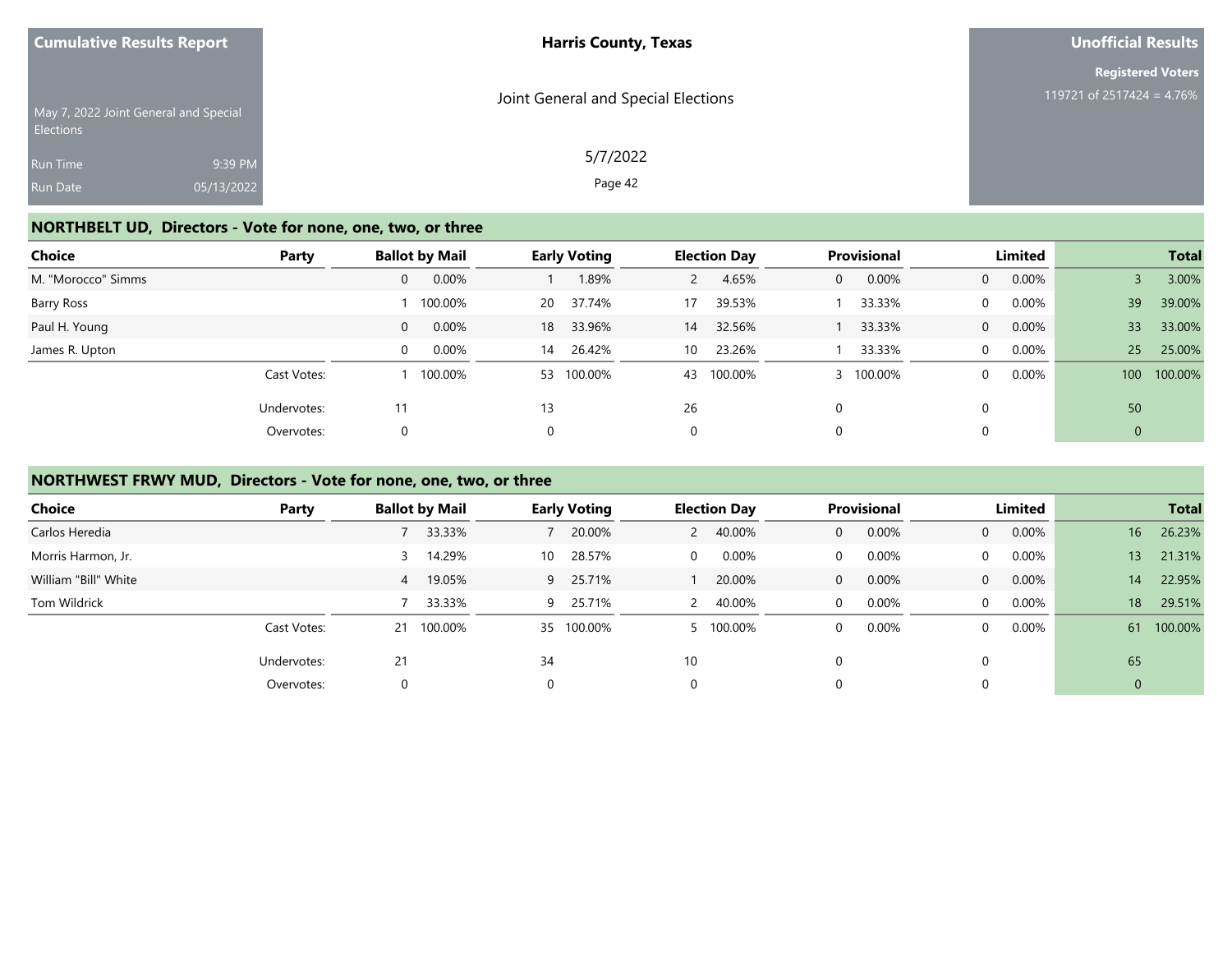| <b>Cumulative Results Report</b>                   |            | <b>Harris County, Texas</b>         | Unofficial Results        |  |  |
|----------------------------------------------------|------------|-------------------------------------|---------------------------|--|--|
|                                                    |            |                                     | <b>Registered Voters</b>  |  |  |
| May 7, 2022 Joint General and Special<br>Elections |            | Joint General and Special Elections | 119721 of 2517424 = 4.76% |  |  |
| Run Time                                           | 9:39 PM    | 5/7/2022                            |                           |  |  |
| Run Date                                           | 05/13/2022 | Page 43                             |                           |  |  |

## **NW HC MUD 019, Directors - Vote for none, one, two, or three**

| Choice                 | Party       |                 | <b>Ballot by Mail</b> |          | <b>Early Voting</b> |      | <b>Election Day</b> |              | Provisional |                | Limited  |     | <b>Total</b> |
|------------------------|-------------|-----------------|-----------------------|----------|---------------------|------|---------------------|--------------|-------------|----------------|----------|-----|--------------|
| Michael P. Gurka, P.E. |             | $5 -$           | 15.15%                |          | 60 21.51%           | 29   | 23.39%              | $\mathbf{0}$ | 0.00%       | $\overline{0}$ | $0.00\%$ | 94  | 21.56%       |
| Jeff Kelly             |             | 6               | 18.18%                | 65       | 23.30%              | 33   | 26.61%              | $\Omega$     | 0.00%       | $\Omega$       | 0.00%    | 104 | 23.85%       |
| Felicia Davis          |             | 10 <sup>°</sup> | 30.30%                | 84       | 30.11%              | 33 · | 26.61%              | $\mathbf{0}$ | 0.00%       | $\overline{0}$ | $0.00\%$ | 127 | 29.13%       |
| Roger S. Fleming       |             | 12 <sup>2</sup> | 36.36%                | 70       | 25.09%              | 29   | 23.39%              | $\Omega$     | 0.00%       | $\Omega$       | $0.00\%$ | 111 | 25.46%       |
|                        | Cast Votes: |                 | 33 100.00%            | 279      | 100.00%             | 124  | 100.00%             | 0            | 0.00%       | $\mathbf{0}$   | $0.00\%$ | 436 | 100.00%      |
|                        | Undervotes: | 75              |                       | 372      |                     | 185  |                     | $\Omega$     |             | $\Omega$       |          | 632 |              |
|                        | Overvotes:  |                 |                       | $\Omega$ |                     | 0    |                     | 0            |             | 0              |          | 0   |              |

## **REMINGTON MUD 1, Directors - Vote for none, one or two**

| Choice                | Party       |    | <b>Ballot by Mail</b> |     | <b>Early Voting</b> |             | <b>Election Day</b> |          | <b>Provisional</b> |                | Limited  |             | <b>Total</b> |
|-----------------------|-------------|----|-----------------------|-----|---------------------|-------------|---------------------|----------|--------------------|----------------|----------|-------------|--------------|
| Douglas Miksch        |             |    | 18.97%                | 30  | 20.27%              | <b>22</b>   | 20.56%              | 0        | 0.00%              | $\overline{0}$ | 0.00%    | 63          | 20.13%       |
| Richard "Dick" Cannon |             | 16 | 27.59%                | 40  | 27.03%              | 28          | 26.17%              | 0        | $0.00\%$           | $\mathbf{0}$   | $0.00\%$ | 84          | 26.84%       |
| Larry Connelly        |             | 18 | 31.03%                | 43  | 29.05%              | 36          | 33.64%              | $\Omega$ | 0.00%              | $\overline{0}$ | $0.00\%$ | 97          | 30.99%       |
| Ted Buehring          |             | 13 | 22.41%                | 35  | 23.65%              | 21          | 19.63%              | 0        | 0.00%              | $\overline{0}$ | $0.00\%$ | 69          | 22.04%       |
|                       | Cast Votes: | 58 | 100.00%               | 148 | 100.00%             | 107         | 100.00%             | 0        | 0.00%              | $\Omega$       | $0.00\%$ | 313         | 100.00%      |
|                       | Undervotes: | 44 |                       | 94  |                     | 73          |                     | $\Omega$ |                    |                |          | 211         |              |
|                       | Overvotes:  |    |                       |     |                     | $\mathbf 0$ |                     | 0        |                    |                |          | $\mathbf 0$ |              |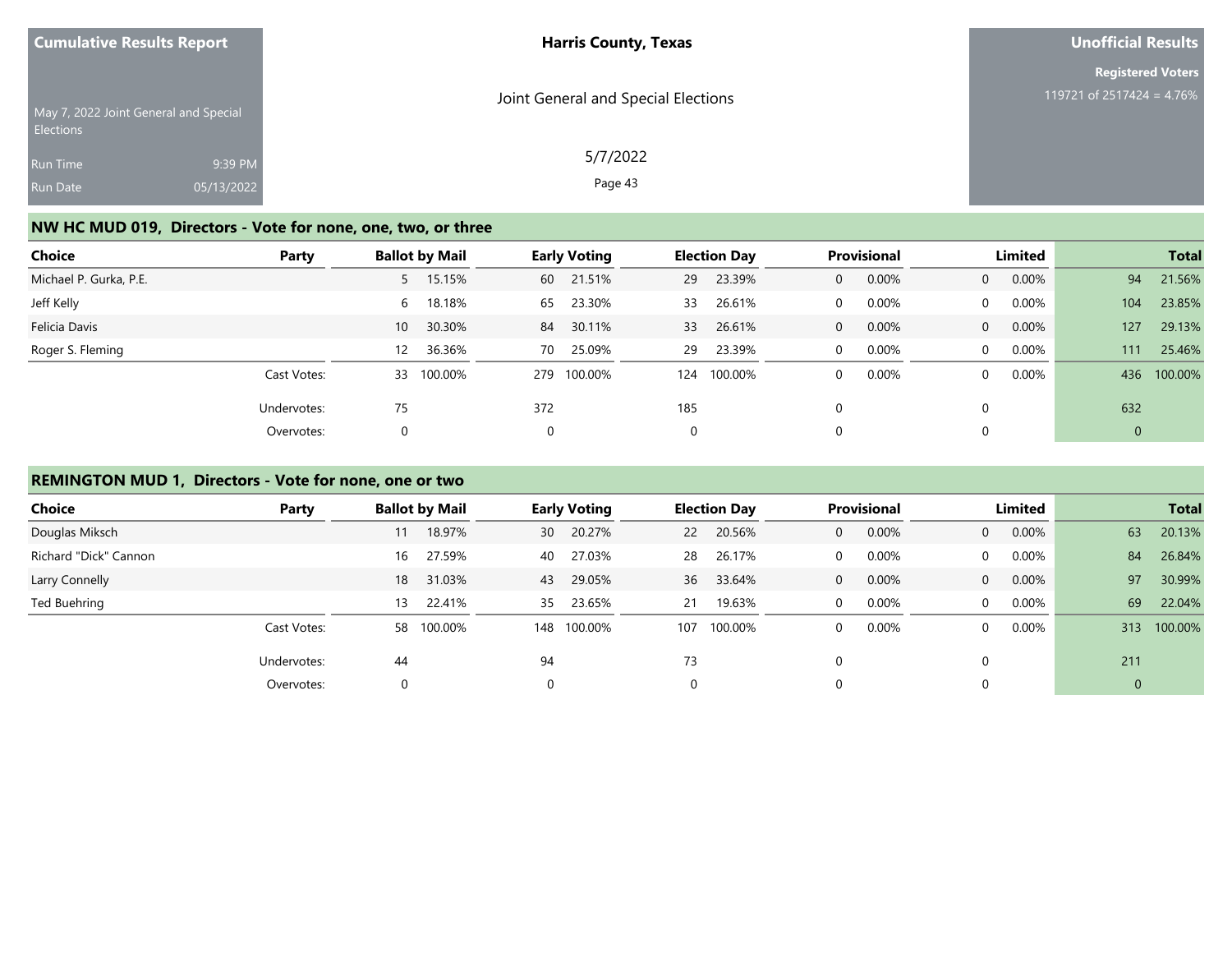| <b>Cumulative Results Report</b>                   |                       | <b>Harris County, Texas</b>         | Unofficial Results                                    |
|----------------------------------------------------|-----------------------|-------------------------------------|-------------------------------------------------------|
| May 7, 2022 Joint General and Special<br>Elections |                       | Joint General and Special Elections | <b>Registered Voters</b><br>119721 of 2517424 = 4.76% |
| Run Time<br>Run Date                               | 9:39 PM<br>05/13/2022 | 5/7/2022<br>Page 44                 |                                                       |

# **SAGEMEADOW UD, Directors - Vote for none, one, two, or three**

| Choice                 | Party       |     | <b>Ballot by Mail</b> |          | <b>Early Voting</b> |     | <b>Election Day</b> |              | Provisional |                | Limited  |     | <b>Total</b> |
|------------------------|-------------|-----|-----------------------|----------|---------------------|-----|---------------------|--------------|-------------|----------------|----------|-----|--------------|
| Ted Heinrich           |             | 27  | 23.28%                | 44       | 11.70%              | 21  | 13.04%              | $\mathbf{0}$ | 0.00%       | $\overline{0}$ | 0.00%    | 92  | 14.09%       |
| Edward "Figg" Figueroa |             | 25  | 21.55%                | 121      | 32.18%              | 48  | 29.81%              | $\Omega$     | 0.00%       | $\mathbf{0}$   | $0.00\%$ | 194 | 29.71%       |
| Dean Baier             |             | 26  | 22.41%                | 98       | 26.06%              | 40  | 24.84%              | $\mathbf{0}$ | 0.00%       | $\overline{0}$ | 0.00%    | 164 | 25.11%       |
| Seth H. Webb           |             | 38  | 32.76%                | 113      | 30.05%              | 52  | 32.30%              | $\Omega$     | 0.00%       | $\Omega$       | $0.00\%$ | 203 | 31.09%       |
|                        | Cast Votes: | 116 | 100.00%               | 376      | 100.00%             | 161 | 100.00%             | 0            | 0.00%       | $\overline{0}$ | $0.00\%$ | 653 | 100.00%      |
|                        | Undervotes: | 121 |                       | 173      |                     | 100 |                     | $\Omega$     |             | $\Omega$       |          | 394 |              |
|                        | Overvotes:  |     |                       | $\Omega$ |                     | 0   |                     | 0            |             | 0              |          |     |              |

## **Sun Lake ID, PROPOSITION A**

| <b>Choice</b>  | Party       |                | <b>Ballot by Mail</b> |              | <b>Early Voting</b> |                | <b>Election Day</b> | <b>Provisional</b> |       | Limited        |          |                | <b>Total</b> |
|----------------|-------------|----------------|-----------------------|--------------|---------------------|----------------|---------------------|--------------------|-------|----------------|----------|----------------|--------------|
| <b>FOR</b>     |             | $\overline{0}$ | 0.00%                 | $\mathbf{0}$ | 0.00%               | $\mathbf{0}$   | 0.00%               | $\mathbf{0}$       | 0.00% | $\overline{0}$ | $0.00\%$ | $\mathbf{0}$   | 0.00%        |
| <b>AGAINST</b> |             | $\Omega$       | 0.00%                 | $\Omega$     | 0.00%               | $\overline{0}$ | 0.00%               | $\Omega$           | 0.00% | $\overline{0}$ | $0.00\%$ | $\mathbf{0}$   | 0.00%        |
|                | Cast Votes: | $\Omega$       | 0.00%                 | $\Omega$     | 0.00%               | $\overline{0}$ | 0.00%               | $\mathbf 0$        | 0.00% | 0              | 0.00%    | $\overline{0}$ | 0.00%        |
|                | Undervotes: | $\Omega$       |                       |              |                     | 0              |                     |                    |       |                |          | 0              |              |
|                | Overvotes:  | $\Omega$       |                       | 0            |                     | 0              |                     | 0                  |       |                |          |                |              |

## **Sun Lake ID, PROPOSITION B**

| Choice         | Party       | <b>Ballot by Mail</b> |          | <b>Early Voting</b> |   | <b>Election Day</b> |   | <b>Provisional</b> |              | Limited  |              | <b>Total</b> |
|----------------|-------------|-----------------------|----------|---------------------|---|---------------------|---|--------------------|--------------|----------|--------------|--------------|
| <b>FOR</b>     |             | 0.00%                 | 0        | $0.00\%$            | 0 | 0.00%               | 0 | 0.00%              | $\Omega$     | $0.00\%$ | 0            | 0.00%        |
| <b>AGAINST</b> |             | 0.00%                 | $\Omega$ | $0.00\%$            | 0 | 0.00%               |   | 0.00%              | $\mathbf{0}$ | $0.00\%$ | $\mathbf{0}$ | 0.00%        |
|                | Cast Votes: | 0.00%                 | 0        | 0.00%               | 0 | 0.00%               |   | 0.00%              | $\Omega$     | $0.00\%$ | 0            | 0.00%        |
|                | Undervotes: |                       |          |                     |   |                     |   |                    |              |          | 0            |              |
|                | Overvotes:  |                       |          |                     |   |                     |   |                    |              |          |              |              |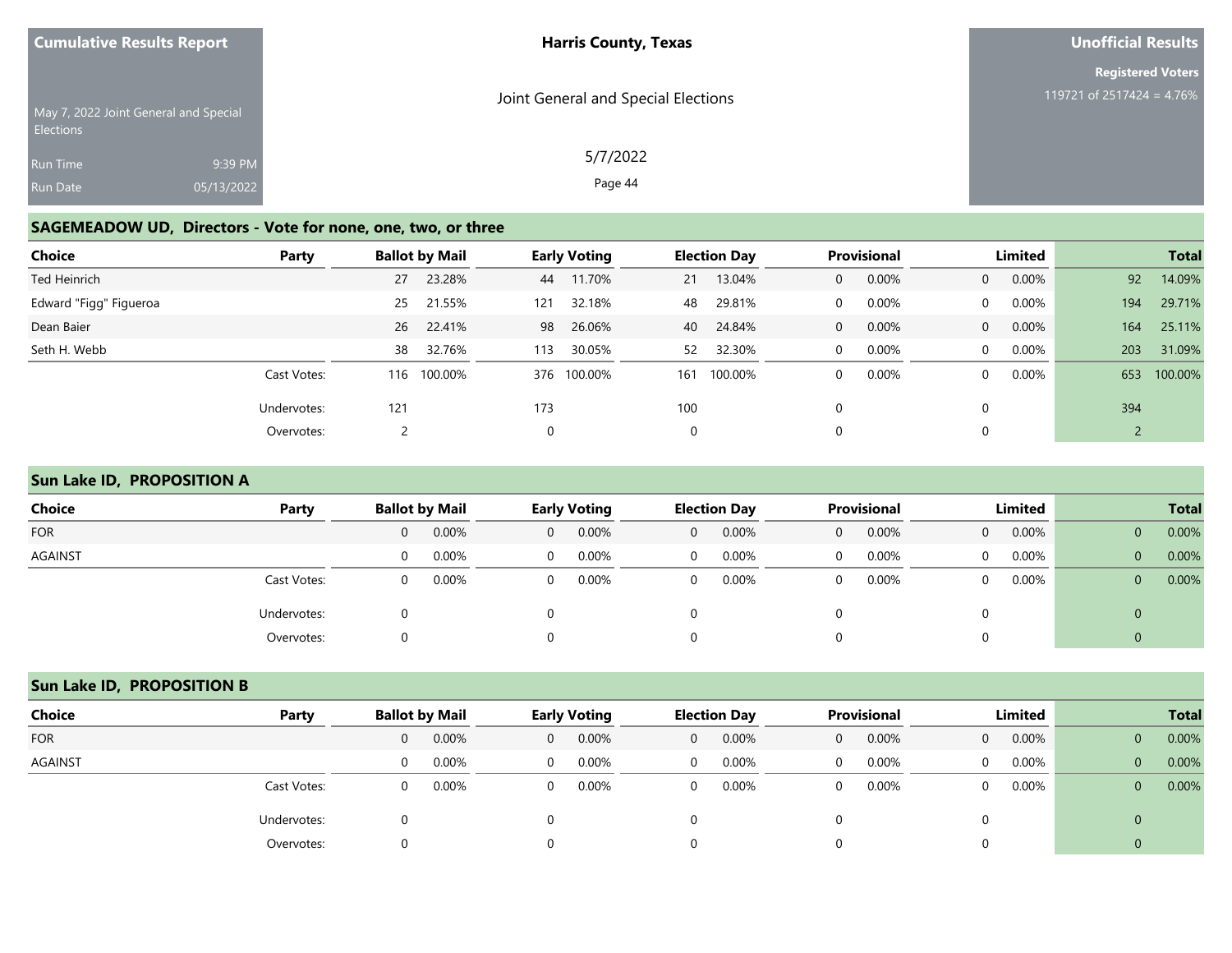|                      | <b>Cumulative Results Report</b>      | <b>Harris County, Texas</b>         | <b>Unofficial Results</b>                             |  |  |  |
|----------------------|---------------------------------------|-------------------------------------|-------------------------------------------------------|--|--|--|
| <b>Elections</b>     | May 7, 2022 Joint General and Special | Joint General and Special Elections | <b>Registered Voters</b><br>119721 of 2517424 = 4.76% |  |  |  |
| Run Time<br>Run Date | 9:39 PM<br>05/13/2022                 | 5/7/2022<br>Page 45                 |                                                       |  |  |  |

## **Sun Lake ID, PROPOSITION C**

R<sub>R</sub>

| Choice     | Party       |          | <b>Ballot by Mail</b> |              | <b>Early Voting</b> |                | <b>Election Day</b> |              | Provisional |          | Limited |              | <b>Total</b> |
|------------|-------------|----------|-----------------------|--------------|---------------------|----------------|---------------------|--------------|-------------|----------|---------|--------------|--------------|
| <b>FOR</b> |             | 0        | 0.00%                 | $\mathbf{0}$ | 0.00%               | $\overline{0}$ | 0.00%               | $\mathbf{0}$ | 0.00%       | $\Omega$ | 0.00%   | $\mathbf 0$  | 0.00%        |
| AGAINST    |             | $\Omega$ | 0.00%                 | $\mathbf 0$  | $0.00\%$            | $\overline{0}$ | 0.00%               | 0            | 0.00%       | $\Omega$ | 0.00%   | $\mathbf{0}$ | 0.00%        |
|            | Cast Votes: | $\Omega$ | 0.00%                 | 0            | 0.00%               | $\overline{0}$ | 0.00%               | 0            | 0.00%       | $\Omega$ | 0.00%   | $\mathbf 0$  | 0.00%        |
|            | Undervotes: |          |                       |              |                     | 0              |                     |              |             |          |         | 0            |              |
|            | Overvotes:  |          |                       |              |                     | 0              |                     |              |             |          |         | ν            |              |

#### **Sun Lake ID, PROPOSITION D**

| <b>Choice</b> | Party       |          | <b>Ballot by Mail</b> |          | <b>Early Voting</b> |             | <b>Election Day</b> |   | <b>Provisional</b> |                | Limited  |              | <b>Total</b> |
|---------------|-------------|----------|-----------------------|----------|---------------------|-------------|---------------------|---|--------------------|----------------|----------|--------------|--------------|
| <b>FOR</b>    |             | $\Omega$ | 0.00%                 | 0        | 0.00%               | $\mathbf 0$ | 0.00%               | 0 | 0.00%              | $\overline{0}$ | $0.00\%$ | 0            | 0.00%        |
| AGAINST       |             | $\Omega$ | 0.00%                 | $\Omega$ | $0.00\%$            | 0           | 0.00%               | 0 | 0.00%              | $\Omega$       | 0.00%    | $\mathbf{0}$ | 0.00%        |
|               | Cast Votes: | $\Omega$ | 0.00%                 | $\Omega$ | 0.00%               | 0           | 0.00%               | 0 | 0.00%              | $\overline{0}$ | $0.00\%$ | $\mathbf{0}$ | 0.00%        |
|               | Undervotes: |          |                       |          |                     |             |                     |   |                    | 0              |          | U            |              |
|               | Overvotes:  |          |                       |          |                     |             |                     |   |                    | 0              |          | U            |              |

## **Sun Lake ID, PROPOSITION E**

| Choice         | Party       |                | <b>Ballot by Mail</b> |                | <b>Early Voting</b> |   | <b>Election Day</b> |          | <b>Provisional</b> |                | Limited  |                | <b>Total</b> |
|----------------|-------------|----------------|-----------------------|----------------|---------------------|---|---------------------|----------|--------------------|----------------|----------|----------------|--------------|
| <b>FOR</b>     |             | $\overline{0}$ | 0.00%                 | $\overline{0}$ | 0.00%               | 0 | 0.00%               | $\Omega$ | 0.00%              | $\overline{0}$ | $0.00\%$ | $\mathbf{0}$   | 0.00%        |
| <b>AGAINST</b> |             | $\Omega$       | 0.00%                 | $\Omega$       | 0.00%               | 0 | 0.00%               |          | 0.00%              | $\Omega$       | 0.00%    | $\mathbf{0}$   | 0.00%        |
|                | Cast Votes: | 0              | $0.00\%$              | $\Omega$       | 0.00%               | 0 | 0.00%               | $\Omega$ | 0.00%              | $\Omega$       | 0.00%    | $\overline{0}$ | 0.00%        |
|                | Undervotes: |                |                       |                |                     |   |                     |          |                    |                |          | $\mathbf 0$    |              |
|                | Overvotes:  |                |                       |                |                     |   |                     |          |                    |                |          |                |              |